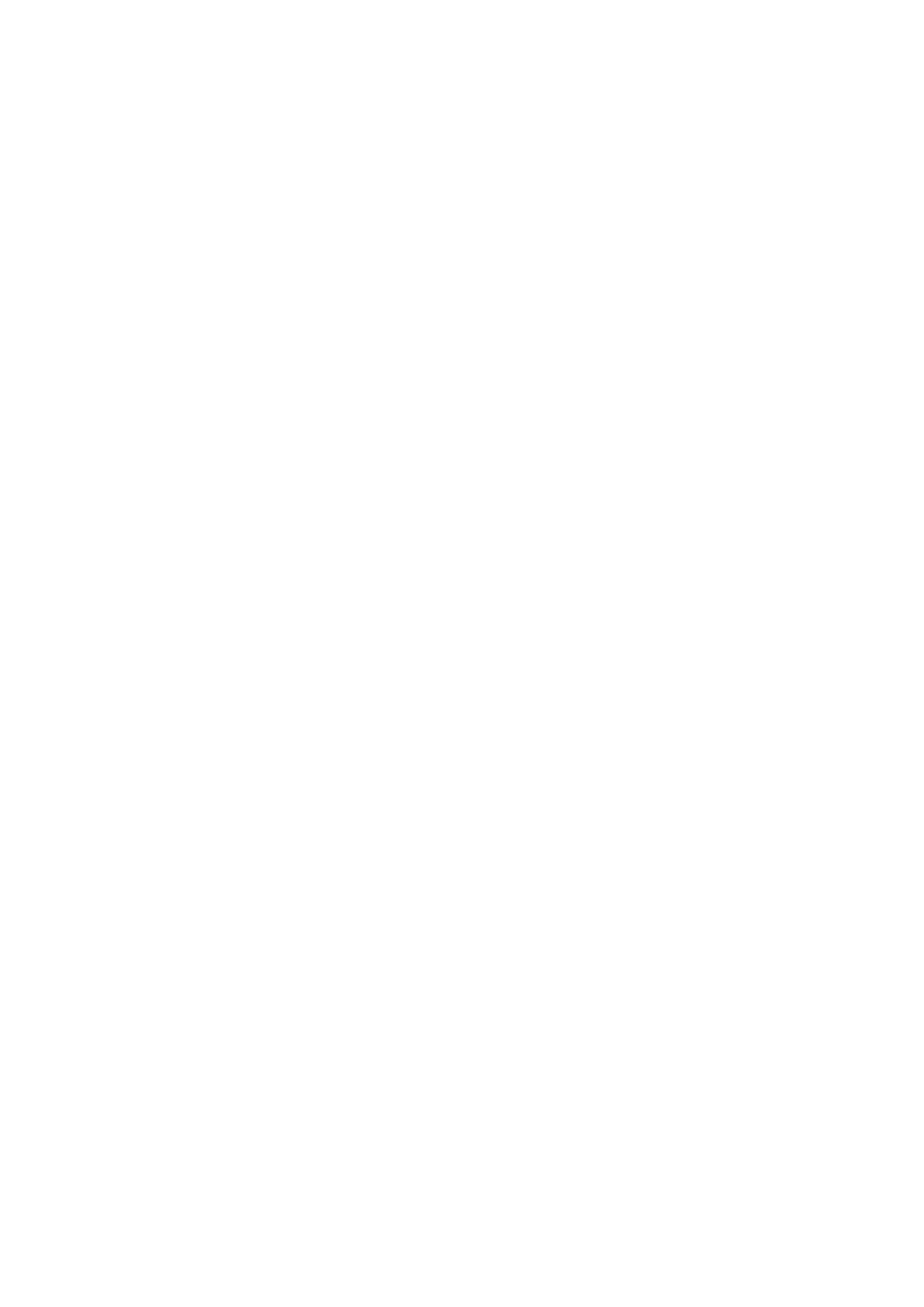# A Sampling-Based Approach for Managing Lot Release in Time Constraint Tunnels in Semiconductor Manufacturing

Alexandre Lima<sup>a,b</sup>, Valeria Borodin<sup>a</sup>, Stéphane Dauzère-Pérès<sup>a,c</sup> and Philippe Vialletelle<sup>b</sup>

<sup>a</sup>Mines Saint-Etienne, Univ Clermont Auvergne, CNRS, UMR 6158 LIMOS, CMP, Department of Manufacturing Sciences and Logistics, F-13541 Gardanne, France E-mail: {borodin, dauzere-peres}@emse.fr

<sup>b</sup> Advanced Engineering Methods Department, ST Microelectronics, F-38926 Crolles, France Email: {alexandre.lima, philippe.vialletelle}@st.com

<sup>c</sup> Department of Accounting, Auditing and Business Analytics, BI Norwegian Business School, 0484 Oslo, Norway

#### **ABSTRACT**

For the sake of product yield and quality considerations, Time Constraints (TCs) are imposed between process operations in various multi-product manufacturing systems. Often spanning a number of operations, time constraints tend to follow each other in close succession and overlap, forming thus Time Constraint Tunnels (TCTs). The regulation problem of releasing lots in these time constraint tunnels is particularly challenging in semiconductor manufacturing systems, because of re-entrant flows, machine heterogeneity and High Mix Low Volume (HM-LV) production configurations, which are typical in many wafer fabrication facilities. In such an evolving and time-varying context, this paper proposes a sequential sampling-based approach to estimate the probability that, prior to its release, a lot leaves a given time constraint tunnel on time. The proposed approach proves to be competitive in various respects by: (i) taking into account industry specific features, (ii) being industrially tractable, and (iii) being sensitive and responsive to the current manufacturing system. Based on real-life instances, numerical experiments highlight the computational effectiveness and the industrial soundness of the proposed problem modeling together with the solution approach.

## **KEYWORDS**

Time constraints; Probability estimation; Sequential sampling-based approach; Semiconductor manufacturing.

## 1. Introduction

Semiconductor manufacturing is characterized by long product cycle times (2-3 months) and a very fast product turnover with new highly differentiated products being released every 4-6 months. This makes the fabrication environment, already constrained by numerous manufacturing requirements, difficult for the management of capacity and production planning. In particular, small semiconductor plants (called fabs for short) operate in High Mix and Low Volume (HM-LV) production modes, often using heterogeneous sets of machines, purchased over time to complete numerous manufacturing process operations. These factors combined with a high level of automation and the complexity of product routes, often including several hundred operations and re-entrant flows, make semiconductor manufacturing the most complex industrial fabrication process.

Wafers have become extremely sensitive to external conditions, even in controlled environments, with topological dimensions being only a few atom layers thick. By letting a lot *out in the open* in the clean room for a certain period of time between process operations,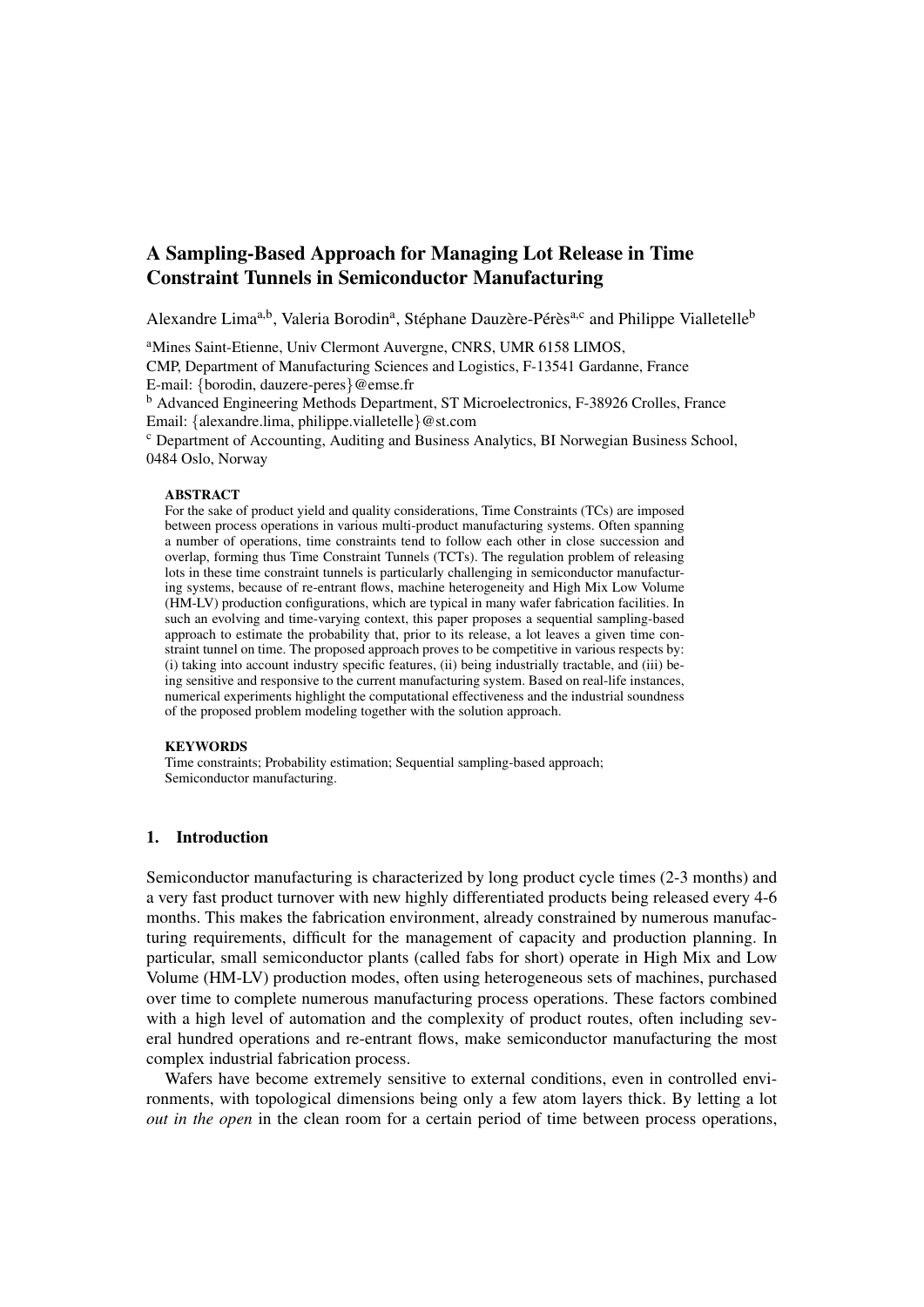natural phenomena can occur and affect the wafer chemical properties or degrade its topology. Such phenomena include, but are not limited to, oxidation, crystal formation and ion migration. The activation of these physical processes might be prohibitive for the subsequent wafer processing. If that is the case, wafer are scrapped or reprocessed, if possible. In order to prevent the chemical and physical degrading reactions, time limits are imposed between key operations. Hence, let us define a *Time Constraint* (TC) by a start operation and an end operation, jointly with a time limit.

<span id="page-3-0"></span>

Figure 1.: An illustrative example of two successive TCTs [\(Lima et al.](#page-28-0) [2019\)](#page-28-0)

Due to the size shrinkage of transistors, the increased sensitivity leads to a growing number of time constraints, especially for the smallest geometries. This multitude of time constraints overlap and follow each other in close succession, as depicted in Figure [1.](#page-3-0) A succession of Time Constraints has been named *Time Constraint Tunnel* (TCT) in the related literature [\(Sadeghi et al.](#page-28-1) [2015;](#page-28-1) [Lima et al.](#page-27-0) [2017,](#page-27-0) [2019\)](#page-28-0).

TCTs are characterized by three elements: (i) a start operation, (ii) an end operation, and (iii) a set of time constraints. The entrance of each tunnel is called a *secure area*, since it is the only place where a lot (i.e. a set of wafers) can wait without risking product degradation. The analogy with tunnels is notable, as once a lot enters a TCT, no turning back is possible like in a real-life tunnel. No significant slowing down or stopping, it can only push forward until the exit. By the same token, TCTs are managed on the shop floor following this analogy. Like at a toll at the entrance of a tunnel, lots are held before a TCT in a secure area, until *the way is clear*, i.e. the current capacity utilization of the tunnel makes it safe and able to suitable perform all of their operations so that it comes out on time.

The management of TCTs at the operational level consists in regulating the release of lot in TCTs. This task is usually performed manually, through human supervision with a central manager having the discretion of determining what *the way is clear* means. Note that the management setup is limited as *tunnel regulators*, by relying on acquired knowledge and empirical evidence to identify tunnels and to know when and how many lots to release. This task is extremely stressful and time consuming for managers, given the large number of tunnels to be handled (6,000 tunnels divided in 270 classes in the fab of STMicroelectronics Crolles).

This paper addresses the problem of TCT management in an industrial HM-LV context and aims at supporting the dispatching regulation of a lot in a given TCT. Carried out in the continuity of the research stream initiated in [\(Sadeghi et al.](#page-28-1) [2015;](#page-28-1) [Lima et al.](#page-27-0) [2017,](#page-27-0) [2019\)](#page-28-0), the contribution of this paper is multiple. First, it improves the accuracy of the problem modeling proposed in [\(Lima et al.](#page-27-0) [2017\)](#page-27-0), by explicitly integrating a priority-based dispatching policy widely adopted in semiconductor fabs. Second, an accelerated version of the sampling-based approach presented in [\(Lima et al.](#page-27-0) [2017\)](#page-27-0) is developed. This new version is empirically shown to be able to handle the curse of problem dimensionality in highly time-varying industrial settings. Extensive numerical experiments conducted on industrial data show the applicability of the proposed approach.

The content of this paper is structured as follows. Section [2](#page-4-0) gives a review of the state of the art related to time constraint management. Section [3](#page-6-0) contextualizes and states the problem un-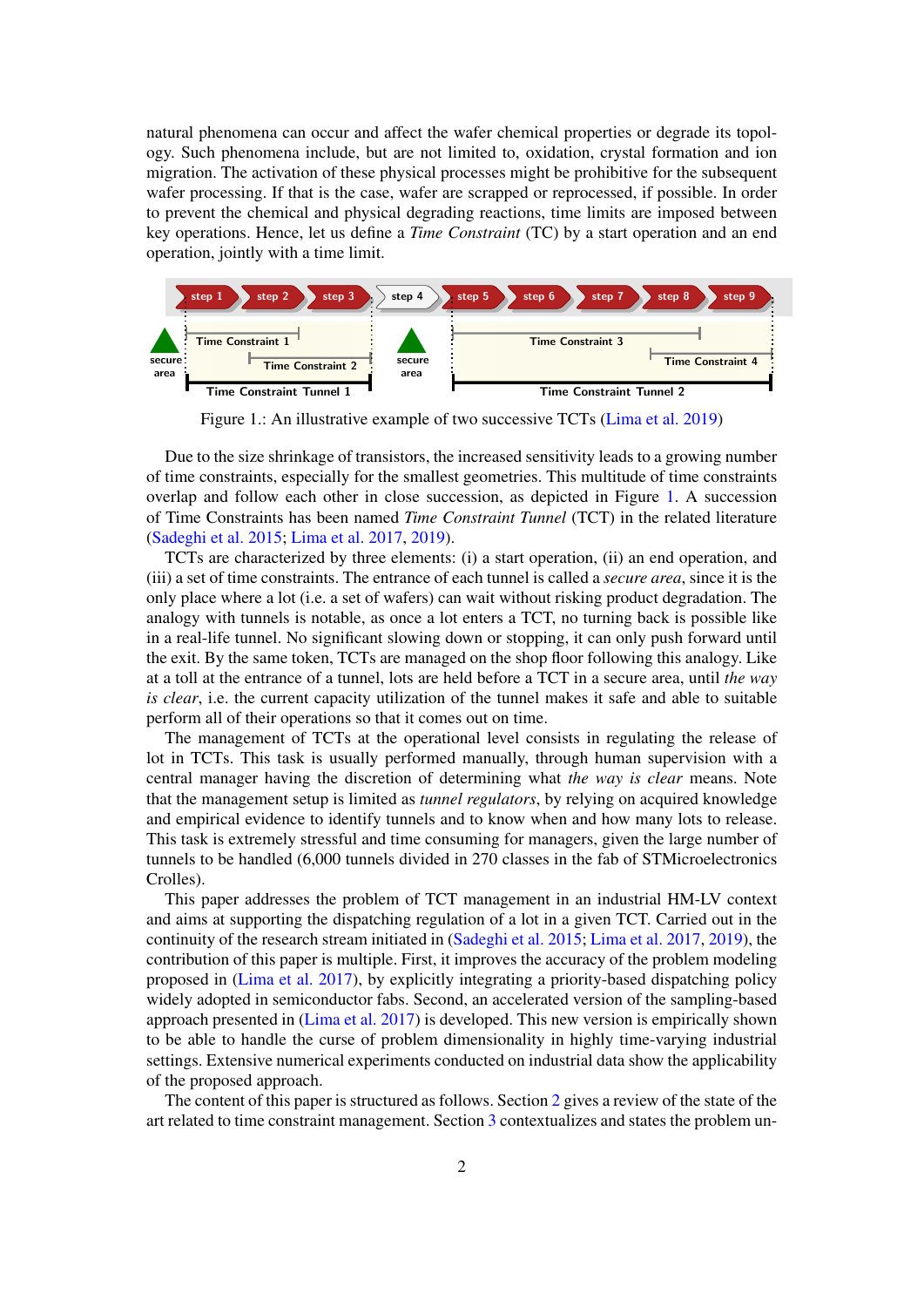der study. The underlying graph-based modeling and its evaluation are described in Section [4.](#page-7-0) Section [5](#page-10-0) provides an accelerated version of the sampling-based approach proposed in [\(Lima](#page-28-0) [et al.](#page-28-0) [2019\)](#page-28-0). Extensive numerical experiments are conducted on real industrial instances in Section [6,](#page-15-0) and the obtained results are reported and analyzed. The practical relevance of the proposed sampling-based approach is discussed in Section [7.](#page-19-0) Some concluding remarks are presented in Section [8,](#page-21-0) including an outline of topics for future research.

#### <span id="page-4-0"></span>2. Literature review

The related literature on time constraint management heavily leans towards semiconductor manufacturing oriented topics. However, this finding does not circumscribe the scope of TC applications. Several other production systems are also subject to these scheduling constraints, such as the automotive [\(Lee et al.](#page-27-1) [2018\)](#page-27-1), the steel and metal industries [\(Feng, Chu,](#page-27-2) [and Che](#page-27-2) [2018;](#page-27-2) [Wu et al.](#page-28-2) [2016\)](#page-28-2), and the health-care industry [\(Barz and Rajaram](#page-27-3) [2015\)](#page-27-3).

The notion of *time constraint* strictly speaking is not conventional and can be found in the literature under different denominations, namely *queue time* or *process queue time* [\(Wu,](#page-28-3) [Lin, and Chien](#page-28-3) [2012;](#page-28-3) [Kobayashi, Kuno, and Arima](#page-27-4) [2013;](#page-27-4) [Wu et al.](#page-28-2) [2016;](#page-28-2) [Lee, Chen, and](#page-27-5) [Wu](#page-27-5) [2005;](#page-27-5) [Wu, Lin, and Chien](#page-28-4) [2010;](#page-28-4) [Wu et al.](#page-28-5) [2012;](#page-28-5) [Yurtsever, Kutanoglu, and Johns](#page-28-6) [2009\)](#page-28-6), *time window* [\(Feng, Chu, and Che](#page-27-2) [2018;](#page-28-7) [Wang et al.](#page-28-7) 2018; [Cho et al.](#page-27-6) [2014;](#page-27-6) [Jung et al.](#page-27-7) [2014\)](#page-27-7), *time lag* or *time link* [\(Wang, Huang, and Li](#page-28-8) [2018;](#page-28-8) [Maleck and Eckert](#page-28-9) [2017;](#page-28-9) Knopp, Dauzère-Pérès, and Yugma [2017\)](#page-27-8). To the best of our knowledge, the term *Time Constraint Tunnel* has itself been introduced for the first time by [Sadeghi et al.](#page-28-1) [\(2015\)](#page-28-1) and extended in our previous work [\(Lima et al.](#page-27-0) [2017,](#page-27-0) [2019\)](#page-28-0). Note that simpler representations of successions of TCs have been the subject of several publications, which either deal with only two consecutive time constraints [\(Wang, Huang, and Li](#page-28-8) [2018;](#page-28-8) [Feng, Chu, and Che](#page-27-2) [2018;](#page-27-2) [Wu, Lin, and Chien](#page-28-3) [2012;](#page-28-3) [Maleck et al.](#page-28-10) [2017;](#page-28-10) [Maleck and Eckert](#page-28-9) [2017;](#page-28-9) [Pappert et al.](#page-28-11) [2016;](#page-28-11) [Kitamura, Mori, and Ono](#page-27-9) [2006;](#page-27-9) [Robinson](#page-28-12) [1998;](#page-28-12) [Lee, Chen, and Wu](#page-27-5) [2005;](#page-27-5) [Wu, Lin, and Chien](#page-28-4) [2010;](#page-28-4) [Wu et al.](#page-28-5) [2012;](#page-28-5) [Yurtsever, Kutanoglu, and Johns](#page-28-6) [2009;](#page-28-6) [Jung et al.](#page-27-7) [2014\)](#page-27-7), or focus on a single critical TC under multiple process queue time constraints [\(Wu et al.](#page-28-2) [2016\)](#page-28-2).

The problem of TCT management is mainly handled in the framework of the following well-known classes of problems:

- *Classical scheduling problem*, where the goal is to assign tasks to resources while optimizing a set of criteria, such as the makespan [\(Kim and Lee](#page-27-10) [2017\)](#page-27-10), maximum tardiness [\(Yugma et al.](#page-28-13) [2012\)](#page-28-13), or the overall TC violation (Knopp, Dauzère-Pérès, and Yugma [2017\)](#page-27-8),
- *Capacity planning problem*, where the goal is to determine the maximum capacity to be allowed in a tunnel without any TC violation [\(Pappert et al.](#page-28-11) [2016;](#page-28-11) [Kitamura, Mori,](#page-27-9) [and Ono](#page-27-9) [2006;](#page-27-9) Johnzén, Dauzère-Pérès, and Vialletelle [2011;](#page-27-11) [Robinson](#page-28-12) [1998\)](#page-28-12),
- *Production control problem*, which deals with the production rate, while satisfying TCs [\(Wu, Lin, and Chien](#page-28-3) [2012;](#page-28-3) [Maleck and Eckert](#page-28-9) [2017;](#page-28-9) [Wu et al.](#page-28-2) [2016;](#page-28-2) [Lee, Chen, and](#page-27-5) [Wu](#page-27-5) [2005;](#page-27-5) [Wu, Lin, and Chien](#page-28-4) [2010;](#page-28-4) [Wu et al.](#page-28-5) [2012;](#page-28-5) [Cho et al.](#page-27-6) [2014\)](#page-27-6).

Within the framework of current industrial contexts, the previously mentioned capacity planning approaches seem to be phasing out for managing TCTs. This is due in part to the static nature of the problem statement, that mostly seeks to minimize the violation of TCTs on average, and are more suitable for the tactical decision level rather than to support operational decisions. Capacity planning approaches can be completely helpless in a very time-varying context. It is worth noting that, the high variability of the product flow and the high rate of both planned and unplanned machine downtimes can entirely change the capacity landscape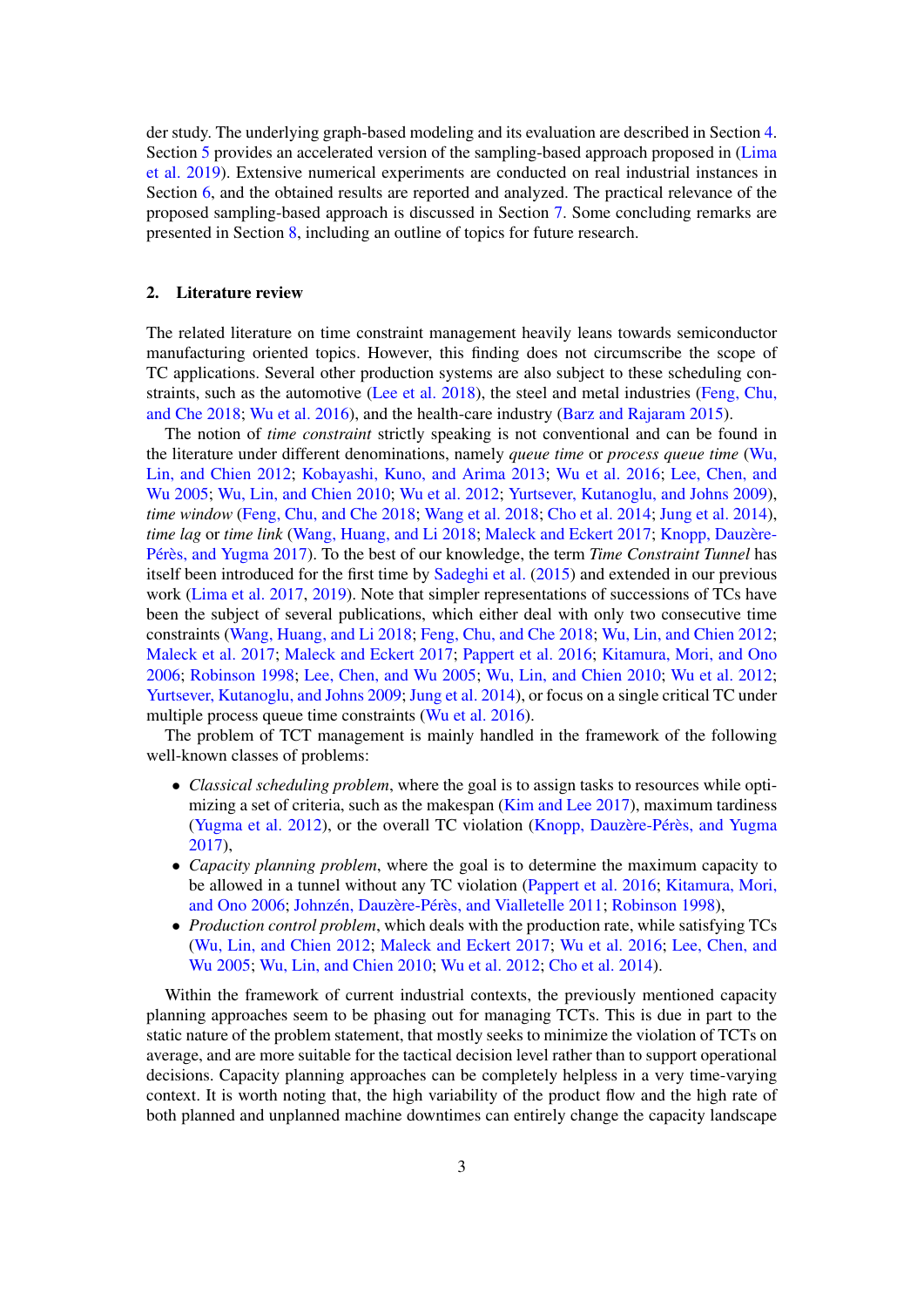of the fabrication plant in a relatively short time.

As far as the solution methods are concerned, exact resolution methods quickly prove to be computationally prohibitive, due to the curse of dimensionality and the large size of industrial instances [\(Wu, Lin, and Chien](#page-28-3) [2012;](#page-28-3) [Wu et al.](#page-28-2) [2016\)](#page-28-2). As such, exact Mixed Integer Linear Programming (MILP) based methods [\(Maleck et al.](#page-28-10) [2017;](#page-28-10) [Jung et al.](#page-27-7) [2014;](#page-27-7) [Cho et al.](#page-27-6) [2014\)](#page-27-6) and branch-and-bound schemes [\(Kim and Lee](#page-27-10) [2017\)](#page-27-10) do not provide convenient results without a drastic trade-off in terms of execution time and solution quality [\(Cho et al.](#page-27-6) [2014\)](#page-27-6), being viable only for unrealistically small instances [\(Kim and Lee](#page-27-10) [2017\)](#page-27-10). However, hybridized MILP approaches combined with the Lagrangian relaxation [\(Kaihara, Kurose, and](#page-27-12) [Fujii](#page-27-12) [2012\)](#page-27-12) or constructive heuristics [\(Wang, Huang, and Li](#page-28-8) [2018;](#page-28-8) Johnzén, Dauzère-Pérès, [and Vialletelle](#page-27-11) [2011;](#page-27-11) [Maleck and Eckert](#page-28-9) [2017\)](#page-28-9) can improve the decision support potential of exact solution methods. Dynamic programming and queuing-based paradigms also received much attention, despite the limitations they posed relative to their reduced scalability and basic problem assumptions, e.g. arrival rates are assumed to be known or predictable [\(Barz and](#page-27-3) [Rajaram](#page-27-3) [2015;](#page-27-3) Krämer, Hafsi, and Bai [1997;](#page-27-13) [Feng, Chu, and Che](#page-27-2) [2018;](#page-27-2) [Wu, Lin, and Chien](#page-28-3) [2012,](#page-28-3) [2010;](#page-28-4) [Wu et al.](#page-28-5) [2012,](#page-28-5) [2016;](#page-28-2) [Kitamura, Mori, and Ono](#page-27-9) [2006\)](#page-27-9).

To better deal with the intractability of TC management and react in a time-varying TC environment, constructive heuristics [\(Wang, Huang, and Li](#page-28-8) [2018;](#page-28-8) [Kaihara, Kurose, and Fujii](#page-27-12)  $2012$ ; [Wang et al.](#page-28-7)  $2018$ ; Klemmt and Mönch  $2012$ ; Knopp, Dauzère-Pérès, and Yugma  $2017$ ; [Lee, Chen, and Wu](#page-27-5) [2005;](#page-27-5) [Yurtsever, Kutanoglu, and Johns](#page-28-6) [2009;](#page-28-6) [Yugma et al.](#page-28-13) [2012\)](#page-28-13) and dispatching policies [\(Maleck and Eckert](#page-28-9) [2017;](#page-28-9) [Kobayashi, Kuno, and Arima](#page-27-4) [2013\)](#page-27-4) show strong growth in popularity. In order to facilitate a deeper exploration of the solution space, greedy constructive heuristics have been combined with local search or lightweight metaheuristics [\(Yugma et al.](#page-28-13) [2012;](#page-28-13) Knopp, Dauzère-Pérès, and Yugma [2017\)](#page-27-8). Let us emphasize the industrial soundness of list scheduling approaches, which appear to be a suitable alternative to cope with large instances specific to complex manufacturing systems in acceptable execu-tion times (Klemmt and Mönch [2012;](#page-27-12) [Wang et al.](#page-28-7) [2018;](#page-28-7) [Kaihara, Kurose, and Fujii](#page-27-12) 2012; [Yurtsever, Kutanoglu, and Johns](#page-28-6) [2009\)](#page-28-6).

As previously noted in [\(Pappert et al.](#page-28-11) [2016\)](#page-28-11), the problem of managing TCs has evolved and become central, in line with the pursuit of higher yield and quality specifications and thus much smaller critical dimensions, and has nowadays the following requirements.

- Be industrially responsive, scalable and tractable: Over the last few years, a wealth of research efforts have been focused on addressing real-life industrial applications [\(Kobayashi, Kuno, and Arima](#page-27-4) [2013;](#page-27-4) [Kitamura, Mori, and Ono](#page-27-9) [2006;](#page-27-9) [Klemmt and](#page-27-14) Mönch [2012;](#page-27-14) Knopp, Dauzère-Pérès, and Yugma [2017;](#page-27-8) [Lee, Chen, and Wu](#page-27-5) [2005;](#page-27-5) [Yugma et al.](#page-28-13) [2012;](#page-28-13) [Yurtsever, Kutanoglu, and Johns](#page-28-6) [2009;](#page-28-6) [Jung et al.](#page-27-7) [2014;](#page-27-7) [Li et al.](#page-27-15) [2016\)](#page-27-15).
- Provide decision support or automate TC management: In this respect, note that handling TC management via a production control problem is not appropriate as a result of its objective function, which aims at smoothly managing the production flow and control the throughput rate via a sequence of operations, while minimizing TC violations.
- Take into account industry specific features, e.g. re-entrant flows [\(Wang, Huang, and Li](#page-28-8) [2018;](#page-27-2) [Feng, Chu, and Che](#page-27-2) 2018; Klemmt and Mönch [2012;](#page-27-14) Knopp, Dauzère-Pérès, and [Yugma](#page-27-8) [2017;](#page-27-8) [Yurtsever, Kutanoglu, and Johns](#page-28-6) [2009\)](#page-28-6), HM-LV volume product settings [\(Feng, Chu, and Che](#page-27-2) [2018;](#page-27-2) [Wang et al.](#page-28-7) [2018\)](#page-28-7).

The constant evolution in technologies and the increased competitiveness in the semiconductor industry push manufacturers towards more stringent quality requirements and yield control. Hence, the problem of TC management has come into acute focus in the last few years. This fact is reflected by an upward trend observed in the rate of studies carried out on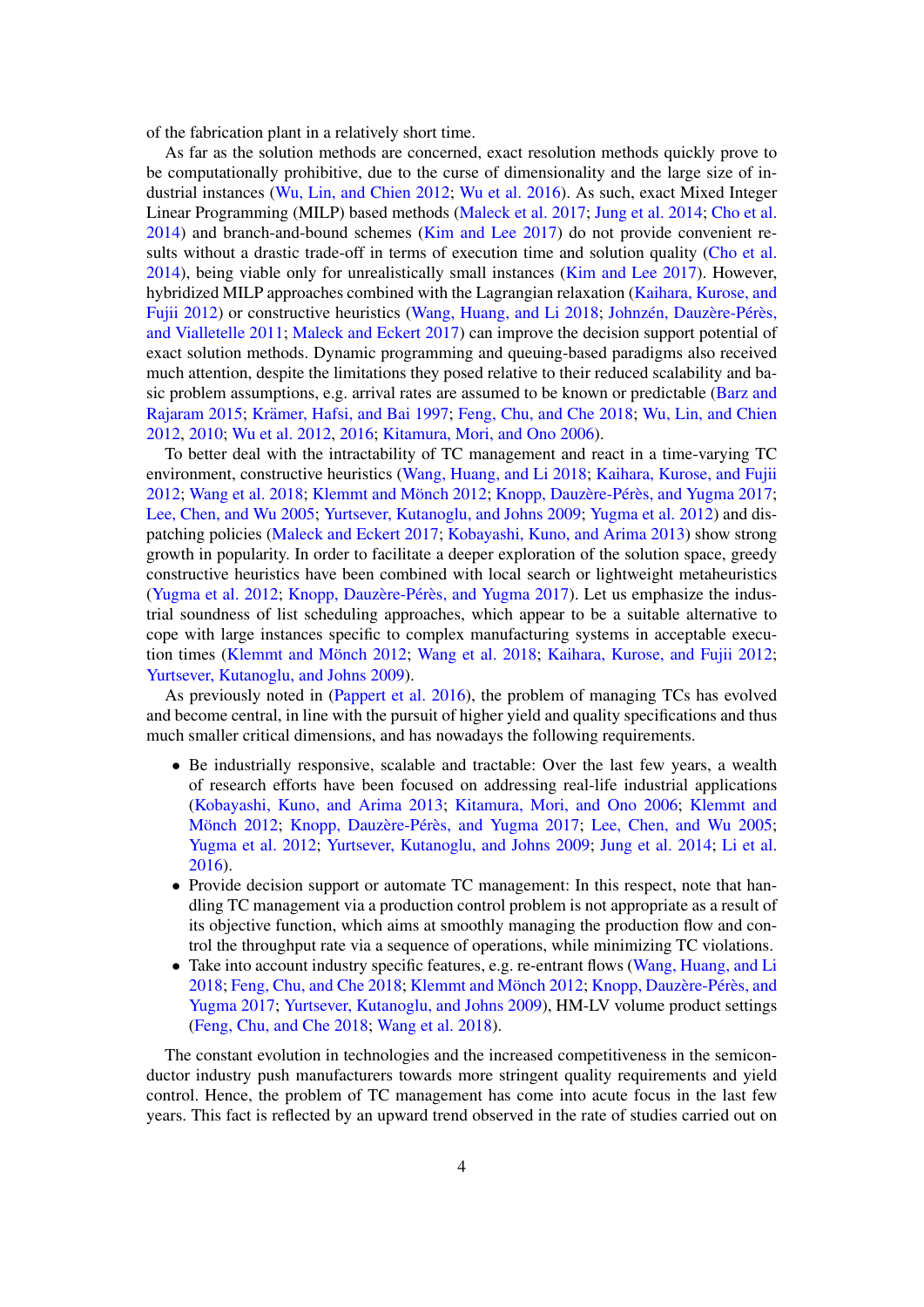this topic.

Following the research stream initiated in [\(Sadeghi et al.](#page-28-1) [2015\)](#page-28-1) and improved in [\(Lima et al.](#page-27-0) [2017,](#page-27-0) [2019\)](#page-28-0), this paper provides a sampling-based probability estimation approach dedicated to managing TCTs in an industrial context. The proposed decision support tool is drawn on an efficient state-of-the-art constructive heuristic, able to face the complexity and intractability of very large instances in complex time-varying environments. Being conceived and tailored for a generic case study arisen in semiconductor manufacturing, we believe that the proposed approach can be applied in other similarly complex manufacturing systems.

## <span id="page-6-0"></span>3. Problem statement

In industrial practice, time constraint tunnels are managed by making gate-keeping decisions at the point of their entrance [\(Sadeghi et al.](#page-28-1) [2015;](#page-28-1) [Lima et al.](#page-27-0) [2017,](#page-27-0) [2019;](#page-28-0) [Wang et al.](#page-28-7) [2018\)](#page-28-7). Mirroring the industrial reality, consider the problem from a similar perspective by adopting the point of view of a single lot.

<span id="page-6-1"></span>

Figure 2.: A lot *f* about to enter a TCT including 3 TCs

The complexity associated with the regulation of time constraint tunnels is illustrated in Figure [2.](#page-6-1) Let us describe a TCT through the prism of a single lot *f* having to be processed through a sequence of operations: (i) the lot can share the same machines with other lots in the Work-In-Process (WIP), i.e. with lots already queued up for processing on the set of TCT machines or which may arrive for processing while the lot of interest *f* traverses the TCT (see stacked lots in front of machines). (ii) the sequence of process operations highlighted by the shaded path M0-M3-M4-M3-M7-M12 is not unique. (iii) re-entrant flows, such as the repetition of machines M2 and M3, are common. (iv) some machines can be down, see e.g. machine M6, and (v) machines are often heterogeneous, with different throughput rates, allowing or not the lot batching, etc.

At any point in time, the state of all machines is known for the whole fab and the current position of lots in the WIP can be recovered. To support the decision making in real time related to the release of a single lot in a TCT, we take advantage of this available evolving data to develop a context-sensitive and responsive sampling-based approach. The goal is to estimate the probability that a lot ready to be released in a TCT at a given point in time, will satisfy all of its TCs.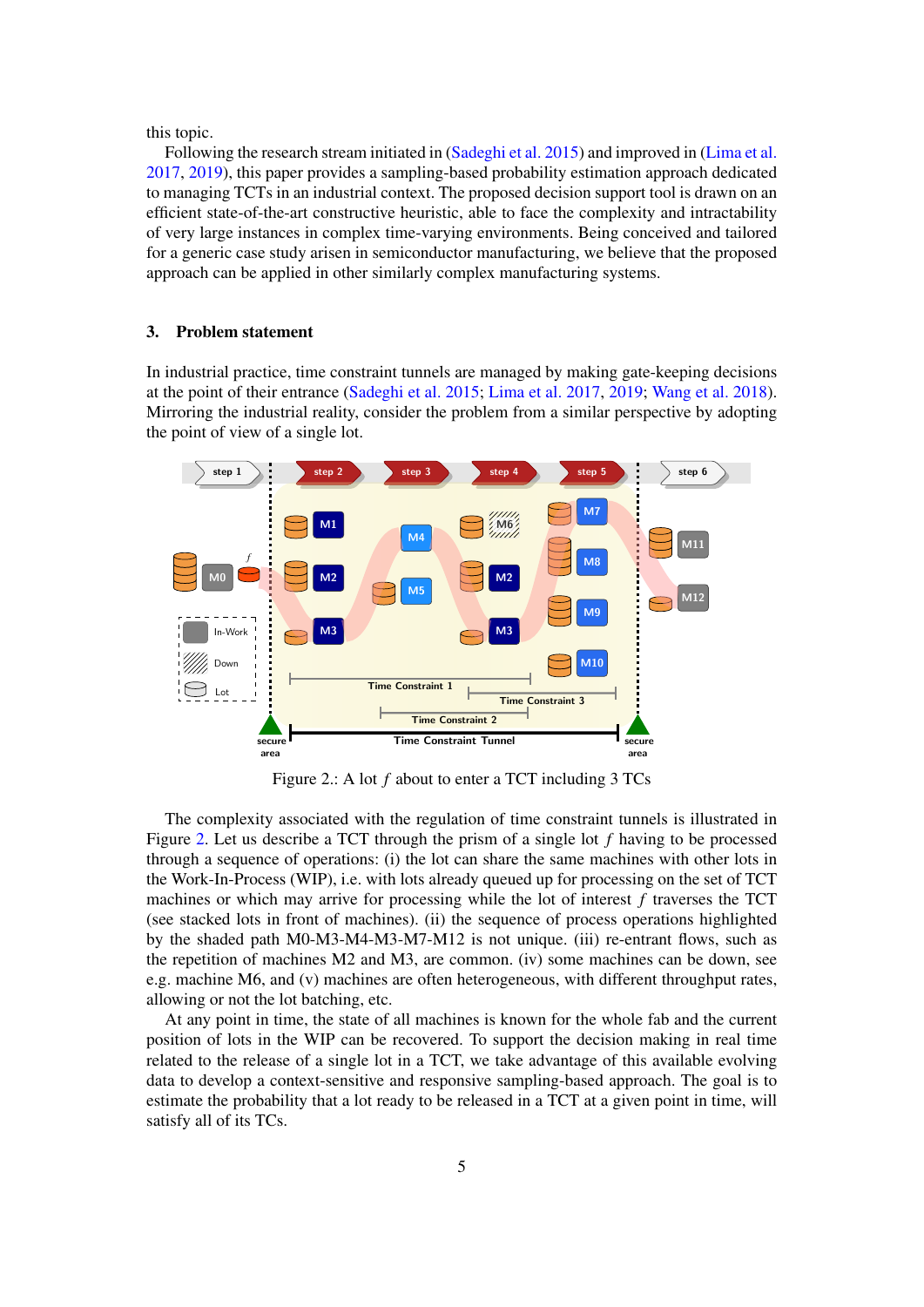Before proceeding to the problem modeling, let us clarify the scope of the studied problem and the assumptions made in this paper:

- Time constraints are not considered as problem constraints and belong to problem data. Time constraints are only interpreted as a time limit to be verified *a posteriori*, and have no direct impact on how the problem is modeled.
- Only a single lot about to enter a given tunnel is considered and, respectively, the satisfaction of only its TCs is evaluated. It does not mean that other lots are not subject to time constraints. In accordance with the industrial perspective of fully automated fab control including the release of lots at the entrance of a tunnel, the TCT satisfaction is evaluated individually for each lot.
- Given that the current state of all machines is known and fixed, the problem data are deterministic. Breakdowns, that may occur while the lot of interest goes through the tunnel, are not considered. Since most TCTs have an average cycle time smaller than 48 hours, this assumption is reasonable for short periods of times.
- Batching processes are not explicitly modeled. A throughput average per lot is calculated based on the average batch size and throughput per batch.
- Setup times are not explicitly taken into account. Machines are assumed to be running at a near full capacity and setup times are included in processing times. This assumption is consistent with the fact that handling and transportation are entirely automated and done by robots in masked time in our industrial context. Machines are therefore mostly fully saturated within tunnels.
- The machine selection to assign lots is done in an arbitrary manner. As the problem at hand is a flexible job-shop scheduling problem, several machines with different properties are often available to process a job. When this is the case, machines are selected accordingly to a *first found, first served* policy.
- The Work-In-Process lots are collected via a specific algorithm (see Algorithm [1\)](#page-8-0).

For the reader's convenience, the notations used in this paper are summarized in Table [A1.](#page-22-0)

## <span id="page-7-0"></span>4. Problem modeling

Consider a lot *f* about to enter a sequence of operations defined by its associated process route and having to respect an uninterrupted set of time constraints, i.e a time constraint tunnel denoted by TCT. Let  $\mathscr T$  be the set of time constraints in TCT. Each time constraint  $t_{se} \in \mathcal{F}$  begins with operation  $j_s^f$  and ends after operation  $j_e^f$ , where  $j_s^f, j_e^f \in \mathcal{J}$  and  $s < e$ . The time constraints in TCT follow each other and can overlap, i.e. there are at least two time constraints  $t_{s_1e_1}, t_{s_2e_2} \in T$  such that  $s_1 < e_2$  and  $s_2 < e_1$ .

The notion of tunnel can be closely interrelated with both: (i) the operations, that have to be processed in order, and (ii) the different, non necessarily disjoint, sets of machines required to process each operation.

Let  $\mathscr L$  be the set of current WIP lots in TCT, retrieved via Algorithm [1.](#page-8-1) Each lot  $\ell \in$  $\mathscr{L} \cup \{f\}$  has a precedence-constrained sequence (route) of  $n^l$  operations (jobs) to perform, denoted by  $\mathscr{J}^\ell = (j_1^\ell, j_2^\ell, \dots, j_n^\ell)$  $\ell_{n^{\ell}}$ ). Let  $\mathcal{J} = \bigcup_{\ell \in \mathcal{L} \cup \{f\}} \mathcal{J}^{\ell}$  be the set of all operations.

A lot can be processed on several different machines, which may in turn have different throughput rates for each operation. As illustrated in Figure [2,](#page-6-1) nothing prevents a machine from belonging to the processing groups of various operations. A subset of machines  $\mathcal{M}_k^{\ell}$  ⊂ *M* is qualified to perform an operation  $j_k^{\ell}$  of lot  $\ell \in \mathcal{L}$ . The related processing times  $p_{km}^{\ell}$  are machine-dependent,  $\forall m \in \mathcal{M}_k^{\ell}$ .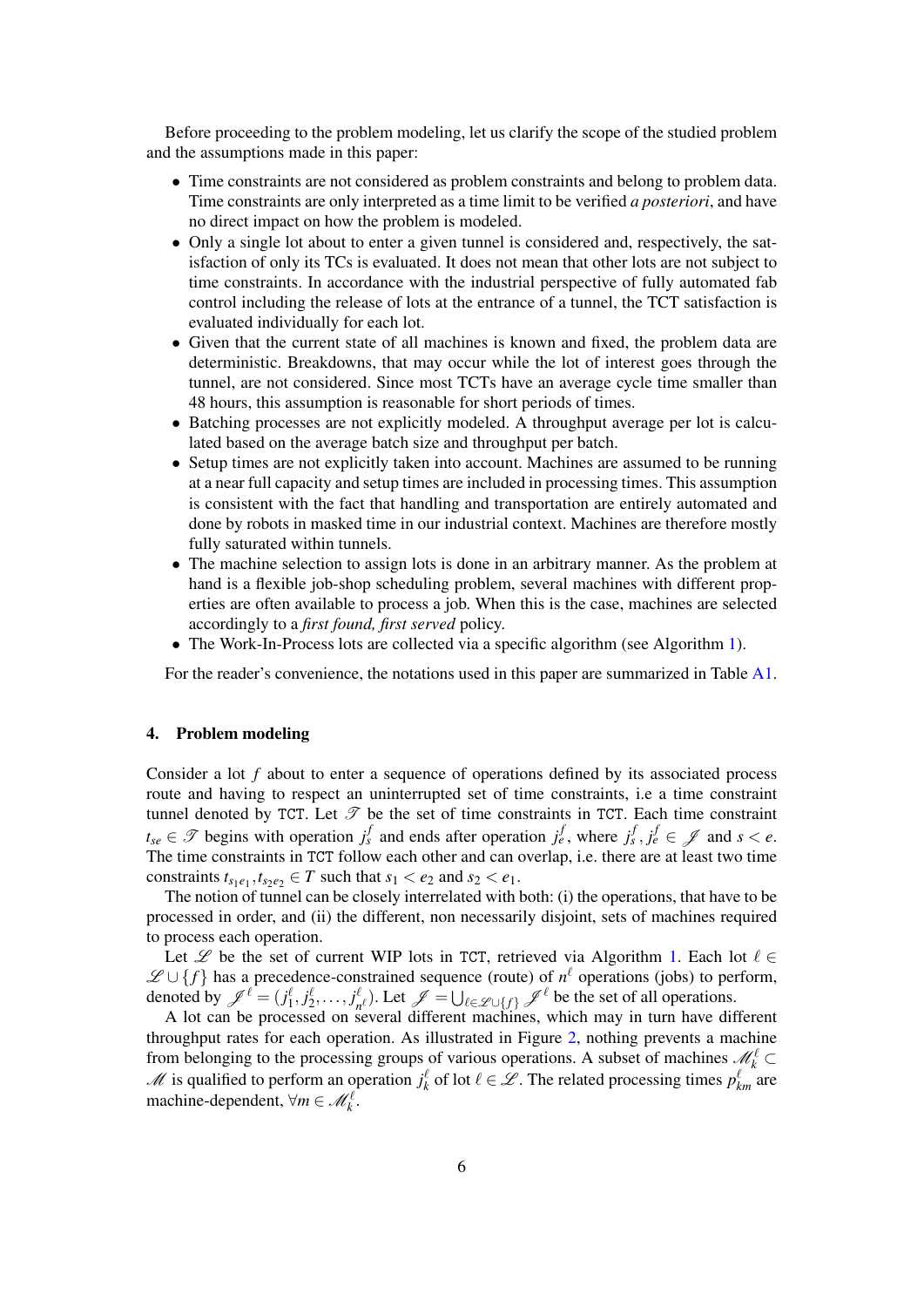## 4.1. *Work-In-Process retrieval*

Owing to the intricacy of the production routes and because of the re-entrant flows in the flexible job-shop configuration of the fabrication facility, many lots may impact lot *f* , directly or not, namely:

- Lots having a first degree impact, i.e. those that directly compete for the machines in the production route of lot *f* (see stacked lots in front of machines in Figure [2\)](#page-6-1),
- Lots that do not intersect lot f in their processing, but may share the same machines as lots having a first degree impact.

<span id="page-8-0"></span>**Algorithm 1** : WIP retrieval algorithm ( $\mathscr{J}^f$ )

```
1: Set \lambda \geq 1, a smoothing parameter to refine the machine-dependent processing times
 2: Set \omega > 1, a calibration coefficient to refine the depth of lot retrieval
 3: cyclicTimeEstimate = 04: \mathscr{L} = \emptyset5: for each operation j_k^f \in \mathcal{J}^f do
 6: for each machine m \in \mathcal{M}_k^f do
 7: cycleTimeEstimate = cycleTimeEstimate+ p
f
km · λ
 8: Let S be the set of operations sharing machine m
 9: for each operation s \in \mathscr{S} do
10: \text{cycleTime}[s] = 011: while \text{cycleTime}[s] \leq \text{cycleTimeEstimate} do
12: Retrieve \mathcal{L}_s, i.e. the set of lots located at operation s
13: \mathscr{L} = \mathscr{L} \cup \mathscr{L}_s14: Retrieve s_{\text{pred}}, the predecessor of operation s in the routing of lots in \mathcal{L}_s15: cycleTime[s] = cycleTime[s] + \omega \cdot\max_{h \in M_{\text{current}}, \ell \in \mathscr{L}_{\text{set}}} \{p_{s,h}^{\ell}\}, where \mathscr{M}_{\text{current}} is the set
                 of qualified machines for processing operation s
16: s = s_{pred}<br>17: end while
              end while
18: end for
19: end for
20: end for
21: return \mathscr L
```
<span id="page-8-1"></span>Note that considering all the lots running in the fab leads to significant unjustified data processing and computing time increases. Hence, let us only take into account the lots that might have a significant impact on the traversal of lot *f* and give us a good approximation of the local context surrounding lot  $f$ , i.e.:

- Only consider the lots having a first degree impact on lot *f* , i.e. only those that might directly cross paths with lot  $f$ . Due to the repetitive nature of process operations in a production route and the presence of re-entrant flows, this filter is sufficiently revealing and not necessarily as restrictive as it seems.
- To give a projection into the future, we take into account the lots that might affect lot  $f$ , while it is going through the tunnel. The identification of the respective lots requires an estimation of the cycle times of lot *f* at each process operation beforehand. In this sense, for an accurate cycle time estimation, the machine-dependent processing times related to lot *f* are refined by a smoothing parameter  $\lambda \geq 1$ . Specifically, to coincide with the assumption of fully saturated machines,  $\lambda$  is equal to 1. Meanwhile, the maximum process time of all the qualified machines is kept as an upper approximation for the operations of lots to consider in the WIP.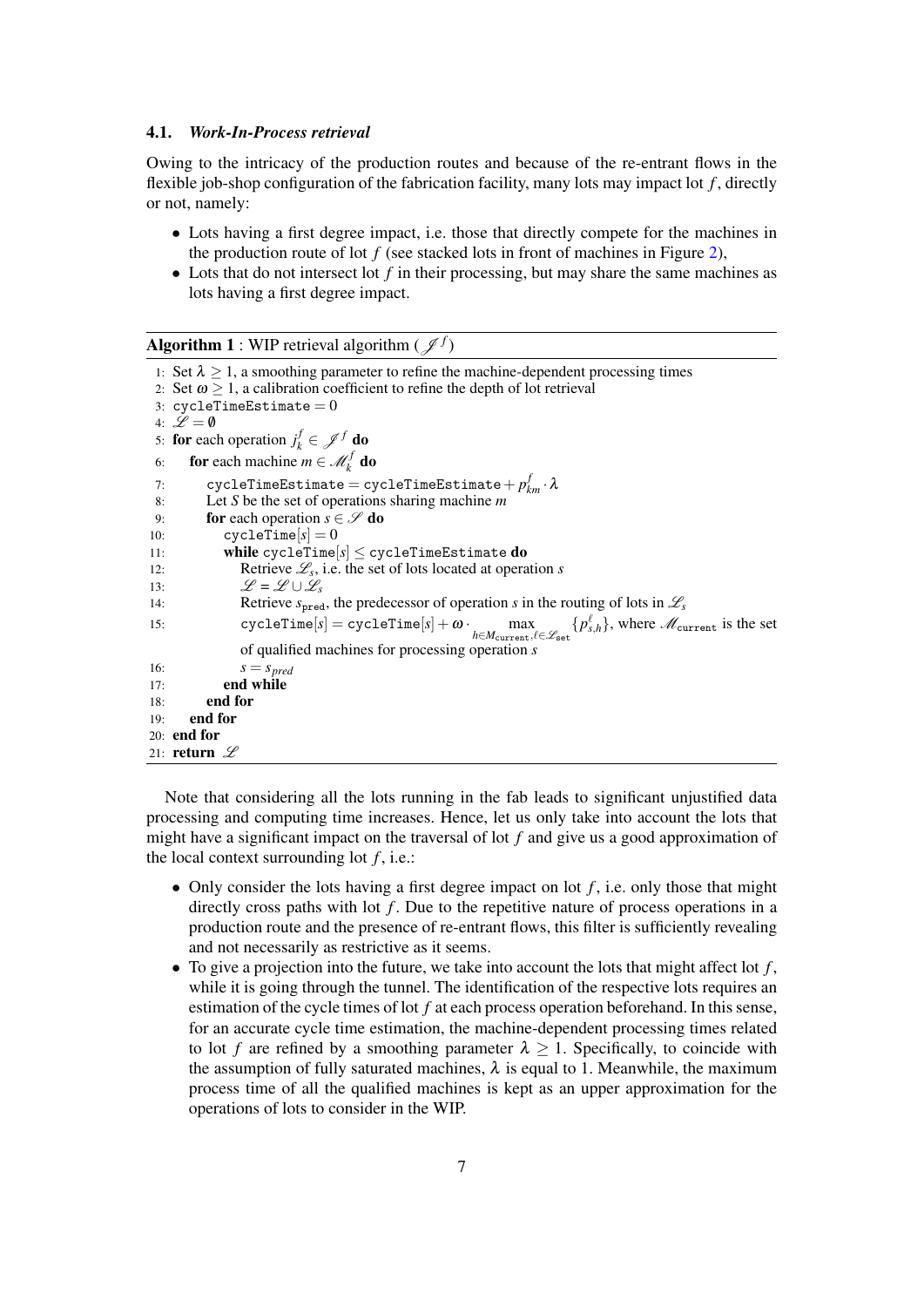Lot *f* has a sequence of operations  $\mathscr{J}^f$ , which can be performed by a set of qualified machines  $\mathcal{M}_k^f$ . For each machine  $m \in \mathcal{M}_k^f$  in this set, Algorithm [1](#page-8-1) considers all operations *s* ∈  $\mathscr S$  sharing machine *m* and other similarly qualified operations on *m*. The set  $\mathscr L_s$  of lots, located at these operations or prior to these operations on their routes, is retrieved. The depth of lot retrieval is estimated by factoring the sum of process times with a calibrated add-on coefficient  $\omega > 1$ , which in this paper is fixed to 2. Akin to  $\lambda$ , this coefficient helps us to provide a more accurate estimation of the overall cycle time of the lots in the fab.

Algorithm [1](#page-8-1) generates the WIP having a first level of interference with lot *f* . By virtue of the highly cyclical nature of the fabrication process, and given that lots are not hampered by other lots requiring processing by disjoint machines at a given point in time, the first degree of interference is a representative WIP approximation.

## 4.2. *Disjunctive graph modeling and evaluation*

Many state-of-the-art solution methods for complex job-shop scheduling problems are based on the disjunctive graph representation [\(Roy and Sussmann](#page-28-14) [1964;](#page-28-14) [Ovacik and Uzsoy](#page-28-15) [1997;](#page-28-15) [Adams, Balas, and Zawack](#page-27-16) [1988;](#page-27-16) Dauzère-Pérès and Paulli [1997\)](#page-27-17). Given its applicability, let us adopt the disjunctive graph representation to model the problem when a lot is about to enter a time constraint tunnel. This representation captures all the relevant data, namely: (i) the set of machines required for processing and their qualifications, (ii) the WIP that might have a significant impact on lot *f* traversing TCT, and (iii) the process flow and routing information of all the lots.

To do this, let  $G(\mathscr{J} \cup \{S,E\}, \mathscr{C} \cup \mathscr{D})$  be a disjunctive graph. The set of all operations  $\mathscr{J}$ defines the set of nodes together with the dummy start node *S* and end node *E*. Let  $\mathscr C$  denote the set of oriented conjunctive arcs, which model the precedence constraints between the nodes. The set of disjunctive arcs  $\mathscr D$  models all the possible configurations of operations on the processing machines. Arcs are weighted with processing times, which are both machineand operation- dependent. The length of the longest path between any two nodes belonging to a route of a given lot is to the cycle time of this lot between the corresponding operations.

<span id="page-9-0"></span>

Figure 3.: Conjunctive graph representation. Conjunctive arcs are plain for the routes, and dotted for the sequence on machines [\(Lima et al.](#page-27-0) [2017\)](#page-27-0).

Given the number of operations and machines to consider (see the description of the industrial instances in Section  $6.1$ ), the time-varying cardinality of the admissible domain of lot schedules suffers of the curse of dimensionality. The selection and orientation of the disjunctive arcs (see Figure [3\)](#page-9-0) can be efficiently performed by using the list scheduling greedy heuristic proposed in [\(Sadeghi et al.](#page-28-1) [2015\)](#page-28-1) and improved in [\(Lima et al.](#page-27-0) [2017\)](#page-27-0). A new priorityoriented version of this method is formalized in Algorithm [2.](#page-10-1)

Algorithm [2](#page-10-1) relies on a random selection of nodes from a list of nodes available to be scheduled ReadyList, according to a given dispatching policy investigated in Section [5.](#page-10-0) This allows feasible schedules to be always determined as long as the required machine capacity is available by: (i) distinguishing the subset of unscheduled operations (set ReadyList) from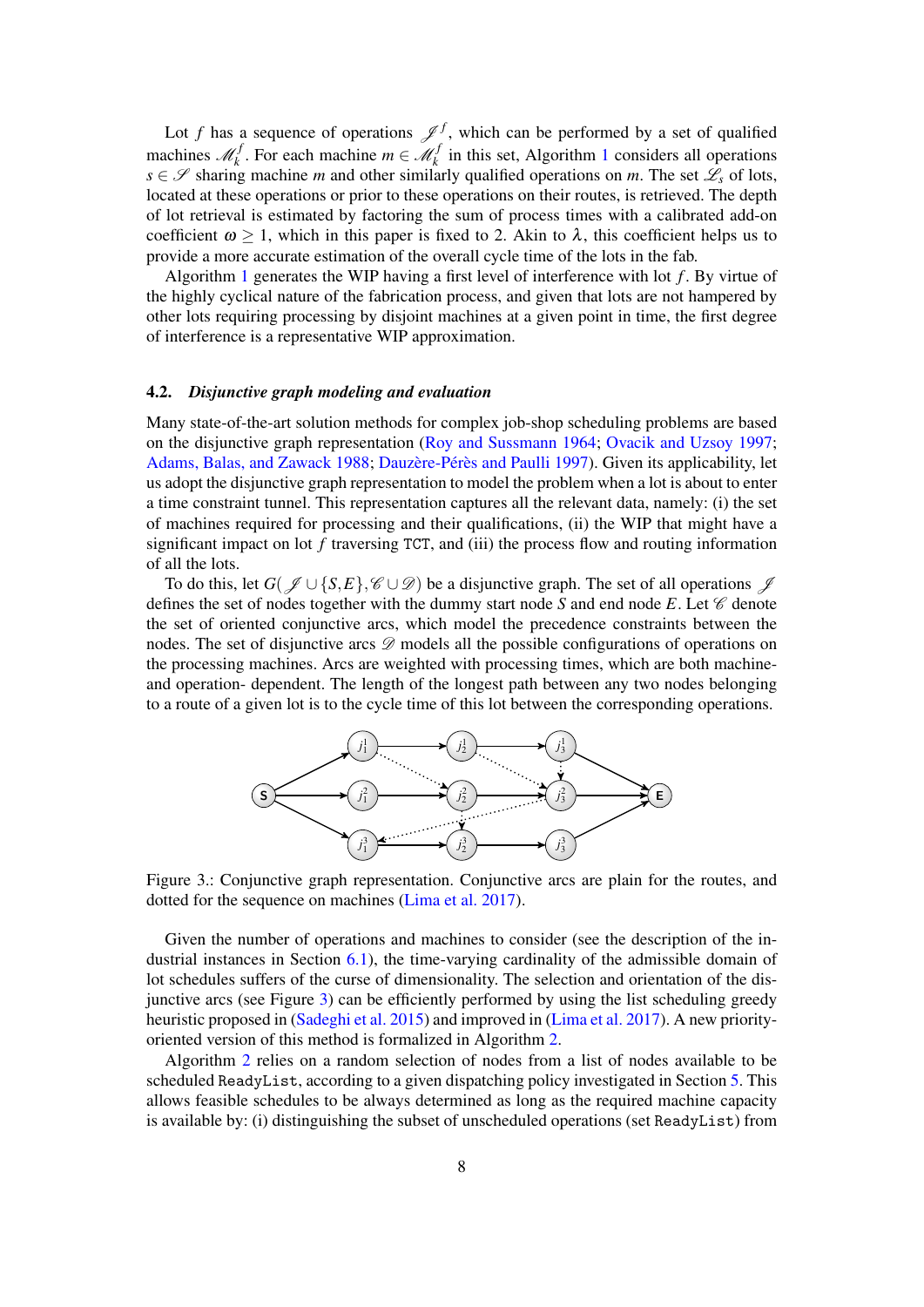<span id="page-10-1"></span>**Algorithm 2**: Priority-based list scheduling algorithm (TCT,  $\mathcal{J},\mathcal{J}^f$ ) 1:  $currentTime = 0$ 2: Initialize the state of machines  $m \in \mathcal{M}$  to their current state idle<sub>m</sub> to 0 if busy and 1, otherwise 3: Initialize and sort by increasing values of completion time  $c_k^{\ell}$  an ordered set ProcessingList with all  $j_k^{\ell}$  already being processed by the set of machines  $\mathcal{M}$  at run time,  $\ell \in \mathcal{L}$ 4: Initialize an ordered set ReadyList = (J ∪J *<sup>f</sup>* ) \ ProcessingList 5: while ReadyList  $\neq \emptyset$  do 6: **for**  $j_k^{\ell} \in$  ReadyList **do** 7: Update  $\text{DAS}^{\ell}$ 8: Update  $\pi_{\text{total}}^{\ell}$ 9: end for 10:  $\pi_{\texttt{Total}} = \sum_{j_{k}^{\ell} \in \texttt{Readylist}} \pi_{\texttt{total}}^{\ell}$ 11: while all operations  $j_k^{\ell} \in$  ReadyList have not been checked **do** 12:  $10 \text{c} \text{a} 1 \text{Sum} = 0$ 13: Let rand to be a random integer between 0 and  $\pi_{\text{Total}}$ 14: **for all**  $j_k^{\ell} \in$  ReadyList **do** 15: **if**  $j_k^{\ell}$  is not checked **then** 16: localSum =  $1$ ocalSum +  $\pi_{\text{total}}^{\ell}$ 17: **if** rand < localSum then 18: Let  $m \in \mathcal{M}_k^{\ell}$  such that  $\text{id}e_m = 0$  and *m* is the first such machine 19: *c*  $\alpha^\ell_k = \texttt{currentTime} + p^\ell_{km}$ 20:  $\mathbf{i} \, \mathbf{d} \, \mathbf{l} \, \mathbf{e}_m = 1$ 21: ProcessedList = ProcessingList  $\cup \{ j_k^{\ell} \}$ 22: Sort ProcessingList 23: ReadyList =  $\texttt{ReadyList} \setminus \{ j_k^{\ell} \}$ 24: Mark  $j_k^{\ell}$  as checked 25:  $\pi_{\text{Total}} = \pi_{\text{Total}} - \pi_{\text{total}}^{\ell}$ 26: end if 27: end if 28: end for 29: end while 30: *j*  $\frac{\ell}{k} = \texttt{ProcessingList}[0]$ 31: currentTime =  $c_k^{\ell}$ 32: **while**  $c_k^{\ell} \leq$  currentTime and  $|\text{ProcessingList}| \geq 1$   $\textbf{do}$  $33:$  ProcessingList = ProcessingList $\setminus \{ j_k^\ell \}$ 34: Randomly insert  $j_k^{\ell}$  in ReadyList 35: idle<sub>*m*</sub> = 0, where *m* is the machine that was processing  $j_k^l$ 36: *j*  $\frac{\ell}{k} =$  ProcessingList $[0]$ 37: end while 38: end while

<span id="page-10-2"></span>the operations being processed (set ProcessingList) in the set of all operations  $\mathscr{J} \cup \mathscr{J}^f$ under evaluation, (ii) updating the priority of lots in  $\mathscr{L} \cup \{f\}$ , and (iii) assigning operations with the highest priority to an available machine. Being extremely efficient at generating schedules, Algorithm [2](#page-10-1) is used to quickly obtain a fairly large number of samples for the sampling-based approach provided in Section [5.](#page-10-0)

#### <span id="page-10-0"></span>5. Accelerated sampling approach based on a triggering threshold

Given the complex structure and time-varying states of TCTs, deriving an analytical relationship to evaluate the satisfaction of a TCT by a given lot seems impossible. Following our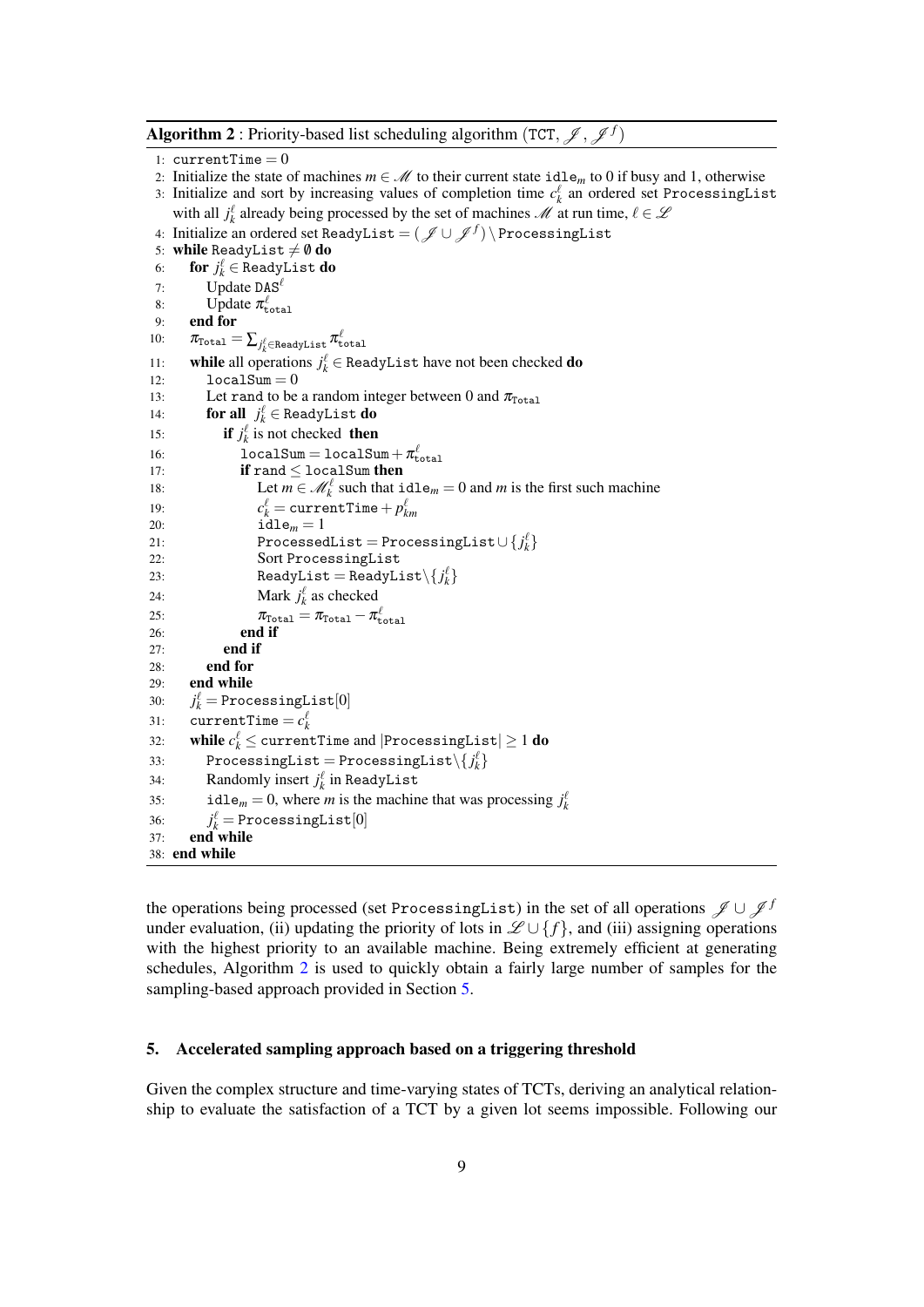previous work [\(Lima et al.](#page-27-0) [2017\)](#page-27-0), let us statistically infer the successful releasing of a lot in a given TCT via a sampling-based probability estimation approach based-on a triggering threshold. Consistent with the TCT structure and its state at a given point in time, a sequence of binary response experiments is performed by using Algorithm [3.](#page-15-2)

Let ξ*se* ∼ *Be*(*p*) be a Bernoulli random variable representing that a lot satisfies the time constraint  $t_{se} \in \mathcal{F}$  with the probability of success  $\mathbb{P}\{\xi_{se} = 1\}$ . Denote by  $\{X_i\}_{se}^{i \geq 1}$  a series of independent Bernoulli trials performed by Algorithm [3.](#page-15-2) The sample space of each individual trial is  $X_{se}^{i} \in \{0, 1\}.$ 

To determine the empirical probability  $\hat{p}_{se}$  of  $\mathbb{P}\{\xi_{se} = 1\}$ , the cycle time between two operations  $j_s^f$  and  $j_e^f$  of lot *f* is computed for each experiment:

$$
c_e^f - c_s^f,
$$

where  $c_s^f$  and  $c_e^f$  are the completion times of operations  $j_s^f, j_e^f \in \mathcal{J}$ . Under the independent Bernoulli trial assumption, the estimated probability of satisfying  $t_{se} \in \mathcal{T}$  is calculated as follows:

$$
\hat{p}_{se} = \hat{\mathbb{P}}\left\{c_e^f - c_s^f \le t_{se}\right\} = \frac{\sum_{i=1}^n X_{se}^i}{n}, \forall t_{se} \in \mathcal{T}
$$

where *n* is the sampling size and  $X_{se}^{i} = 1$  if the following inequality holds,  $i = \overline{1, n}$ :

$$
c_e^f - c_s^f \le t_{se}, \quad \forall t_{se} \in \mathcal{F}
$$

Sampling-based methods are conventionally categorized into two main classes [\(Crombecq,](#page-27-18) [Laermans, and Dhaene](#page-27-18) [2011;](#page-27-18) [Liu, Ong, and Cai](#page-28-16) [2018;](#page-28-16) [Mendo and Hernando](#page-28-17) [2006\)](#page-28-17).

- *One-shot sampling:* For a fixed sampling size, all the observations are gathered at once. The following exploitation is then based on this dataset without evaluating any additional samples later. Without prior knowledge on the estimators of interest, it remains difficult, if not impossible, to predetermine an appropriate sample size. Focused on the problem under study, [Sadeghi et al.](#page-28-1) [\(2015\)](#page-28-1) highlighted, via several computational experiments, the difficulty to determine the right number of runs, and the drawbacks related to the unreliability of the obtained results by a one-shot sampling-based approach.
- *Sequential sampling:* Samples are generated in an iterative manner, i.e. they are analyzed from previous iterations to draw new representative samples. To limit the computational time expenses required by sampling-based approaches, [Lima et al.](#page-27-0) [\(2017\)](#page-27-0) improved the work of [Sadeghi et al.](#page-28-1) [\(2015\)](#page-28-1) by transforming the one-shot design into an iterative process, which is stopped when a sampling convergence condition is satisfied. To go further in meeting industrial requirements, we propose a new version of the sequential sampling-based method of [Lima et al.](#page-27-0) [\(2017\)](#page-27-0) by introducing a triggering threshold.

Note that in the problem under study, nor the probability  $\mathbb{P}\{\xi_{se}=1\}$ , neither other distribution parameters of ξ*se* are available analytically. Without any knowledge on the safety of a given TCT, the probability that a lot leaves the TCT on time is determined based on a specially generated sequential sampling set. More precisely, the exploration strategies and sampling efficiency are discussed in Section [5.1.](#page-12-0) For the sake of computational time reduction, Section [5.2](#page-13-0) addresses the sampling convergence. The integration of a triggering threshold is discussed in Section [5.3.](#page-14-0)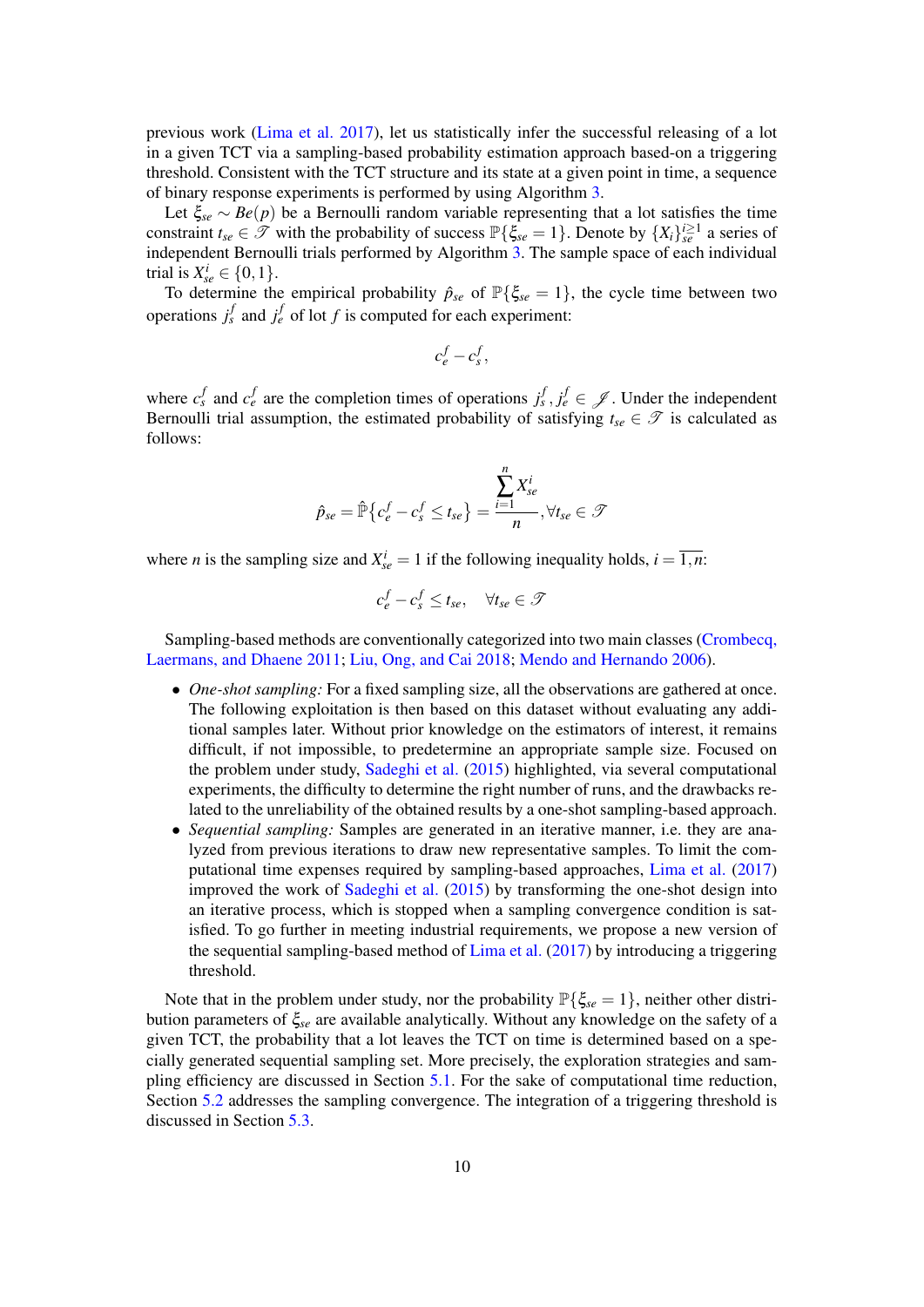## <span id="page-12-0"></span>5.1. *Exploration and sampling efficiency*

Let us discuss two dispatching policies investigated empirically in [\(Lima et al.](#page-27-0) [2017\)](#page-27-0):

- Pure random dispatching policy. Lots are consecutively assigned to machines with respect to a uniform distribution on the set of unscheduled operations ReadyList. While the condition of the stopping rule is not met, feasible schedules are generated by a list scheduling algorithm.
- Priority-based random dispatching policy. In industrial practice, each lot is usually endowed with both a *base* priority at the beginning of its product route and a *total priority*. The base priority is fixed and depends on extrinsic factors (e.g. the importance of the original order, the type of lot, the date), while the total priority can vary and is used to smooth the production flow (i.e. to absorb delays). In accordance with these priorities, dispatching rules are defined, with respect to which lots are consecutively assigned to machines.

One of the most frequently used dispatching rules in semiconductor manufacturing, is the so-called *standard dispatching rule*. This rule expresses the total priority as a function of a base priority factor and the waiting time at each operation. Let  $\pi_{base}^{\ell}$  be the base priority of lot  $\ell \in L$  and  $\pi_{total}^{\ell}$  its total priority, then:

$$
\pi_{\texttt{total}}^\ell(\pi_{\texttt{base}}^\ell, \texttt{DAS}^\ell) = \pi_{\texttt{base}}^\ell(1 + \texttt{DAS}^\ell)
$$

where DAS<sup> $\ell$ </sup> (the short form of Day At Step) is the time spent by lot  $\ell$  waiting to be processed in a given operation. Note that this rule aims at minimizing the total tardiness of lots per unit of base priority.

Based on the standard dispatching rule, let us tailor the algorithm proposed in [\(Lima](#page-27-0) [et al.](#page-27-0) [2017\)](#page-27-0), in order to select the available lots to be scheduled in compliance with their total priority at the current time, instead of a uniformly random drawing scheme. The probability of selection  $\mathbb{P}_{\text{select}}^{\ell}$  of a lot  $\ell \in L$  is thus calculated as follows:

$$
\mathbb{P}_{\text{select}}^{\ell} = \frac{\pi_{\text{total}}^{\ell}(\pi_{\text{base}}^{\ell}, \text{DAS}^{\ell})}{\displaystyle \sum_{k \in L} \pi_{\text{total}}^k(\pi_{\text{base}}^k, \text{DAS}^k)}
$$

The standard dispatching rule is thus explicitly integrated in Algorithm [2.](#page-10-1) Without neglecting the overall variability, Algorithm [2](#page-10-1) lies on the priority system adopted by a semiconductor manufacturing facility. Consequently, the most critical lots have a higher probability of being selected.

The sampling representativeness is essentially based on two pillars, namely *spacefillingness* and *non-collapsingness* [\(Simpson, Lin, and Chen](#page-28-18) [2001;](#page-28-18) [Crombecq, Laermans, and](#page-27-18) [Dhaene](#page-27-18) [2011\)](#page-27-18). With regard to the non-collapsing property, the probability to extract the same schedule is negligible for both dispatching policies: (i) by virtue of a random space-filling based design, and (ii) given that the composition of ReadyList and ProcessingList are highly variable and their sizes are significant.

The pure random dispatching policy tends to uniformly sample the entire admissible schedule domain, ensuring that every feasible solution in the domain has an equiprobable chance to be selected. The priority-based dispatching policy pushes forward not only feasible solutions from the admissible set, but also realistic ones from an industrial standpoint.

For particular production settings and compared to the priority-based dispatching policy, the sampling approach operating with the pure random policy needs to generate much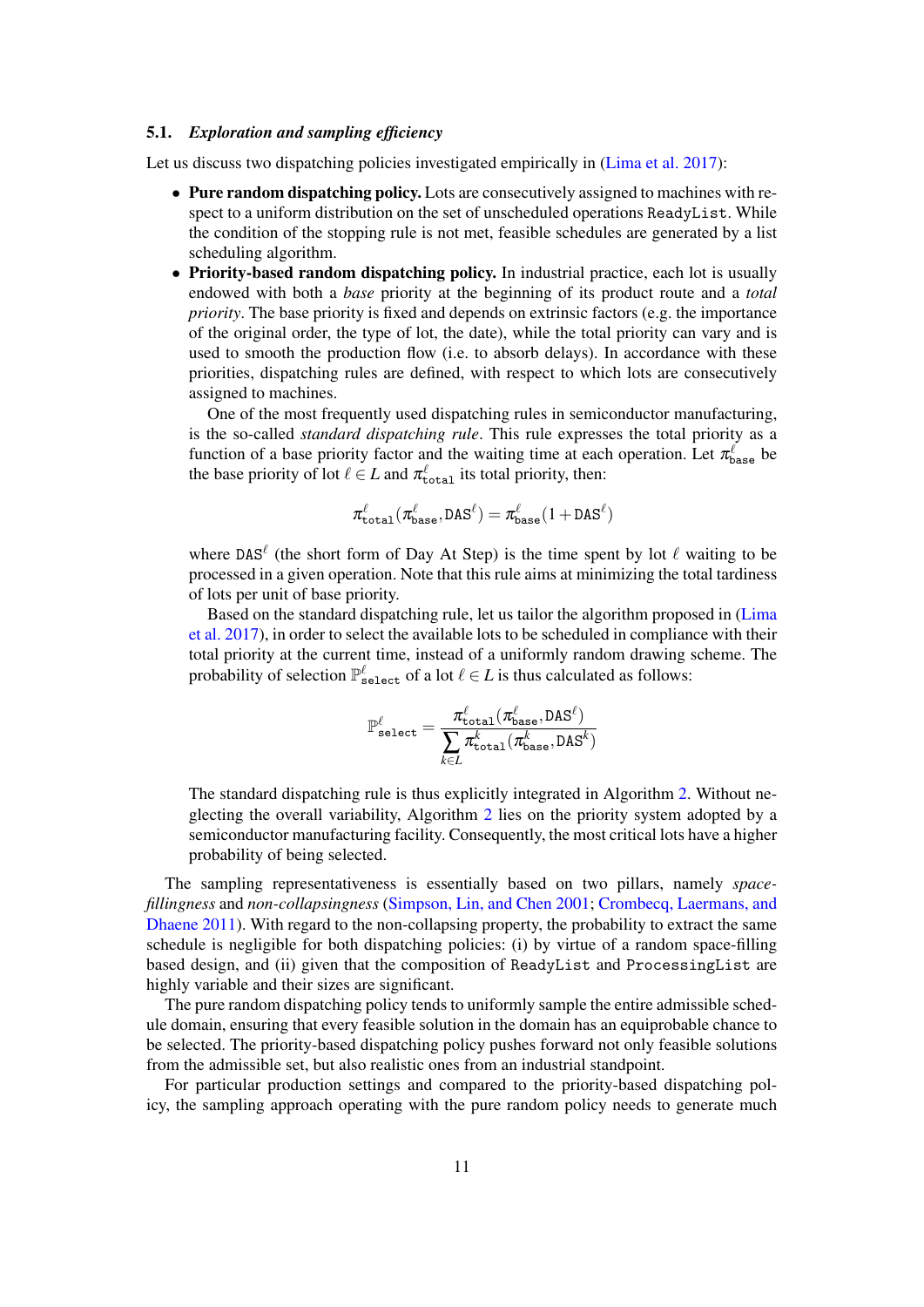more samples in order to be able to exhibit realistic results. One drawback, particular to the priority-based dispatching policy, lies in the time effort required to constantly update lot priorities. However, this computational expense remains negligible with respect to the calculations needed to be performed based on the pure random policy for constructing an industrially representative sampling set.

## <span id="page-13-0"></span>5.2. *Sampling convergence*

Based on  $\{X_i\}_{s=1}^{i\geq 1}$ , we are primarily interested in the point estimator  $\hat{p}_{se}$ , for which the following features hold:

- The parameter  $\hat{p}_{se}$  represents both the mean of the sampling distribution and the probability that a lot satisfies the time constraint  $t_{se} \in T$ . That is,  $\{X_i\}_{se}^{i \geq 1}$  is a consistent estimator for the unknown  $\mathbb{P}\{\xi_{se}=1\}.$
- If *n* is sufficiently large, the sampling distribution of  $\hat{p}_{se}$  is approximately normal, and the confidence interval for  $\mathbb{P}\{\xi_{se} = 1\}$  is:

$$
\hat{p}_{se} - Z_{\alpha/2} \sqrt{\frac{\hat{p}_{se}(1-\hat{p}_{se})}{n}} \le p \le \hat{p}_{se} + Z_{\alpha/2} \sqrt{\frac{\hat{p}_{se}(1-\hat{p}_{se})}{n}}
$$

where  $\alpha$  is the probability of type I error and  $Z_{\alpha/2}$  is the percentage point of the normal distribution  $N(0, 1)$  such that  $\mathbb{P}\lbrace z \geq Z_{\alpha/2} \rbrace = \frac{\alpha}{2}$ .

Generally speaking, the reliability of a point estimation via sampling-based approaches is expressed in terms of either the related confidence level with a given error interval, or accuracy/precision measures (e.g. mean-square error, root mean square deviation). For a desired accuracy level, the required number of trials depends on the statistical properties about the estimate of interest. Nevertheless, as explained in Section [5.1,](#page-12-0) in many studies of complex systems via simulation, the sampling size is either fixed in advance, or a sequential procedure is applied, in the framework of which the sampling size is iteratively determined by the simulation output, while using knowledge acquired from the simulation itself.

The point estimator  $\hat{p}_{se}$  is closer to the true value as the sampling size *n* increases. However, to confirm the successful releasing of a lot in a given TCT, the sampling size increases as the true probability  $\mathbb{P}\{\xi_{se} = 1\}$  decreases,  $\forall t_{se} \in \mathcal{T}$ . To provide accurate responses in a competitive computational time, we can afford to be less rigorous with respect to the confidence interval, since small probabilities that a lot exits a TCT on time are out of practical interest.

Denote by  $\hat{D}_{se}^{i} = \{\hat{p}_{se}^{i}, 1 - \hat{p}_{se}^{i}\}\$  the empirical probability distribution associated to each  $t_{se} \in T$  and  $\overline{D}^i = {\{\overline{\mathbb{D}_{se}^i}\}}_{t_{se} \in \mathcal{T}}$  the output vector after the *i*<sup>th</sup> iteration in Algorithm [3.](#page-15-2) Let us measure the distance between two probability distributions of each TC obtained at two successive iterations in terms of the Euclidean norm  $d_2$ :

$$
d_2(\hat{D}_{se}^{i-1}, \hat{D}_{se}^i) = ||(\hat{p}_{se}^{i-1} - \hat{p}_{se}^i), ((1 - \hat{p}_{se}^{i-1}) - (1 - \hat{p}_{se}^i))||_2 =
$$
  
=  $\sqrt{(\hat{p}_{se}^{i-1} - \hat{p}_{se}^i)^2 + [(1 - \hat{p}_{se}^{i-1}) - (1 - \hat{p}_{se}^i)]^2} = \sqrt{2(\hat{p}_{se}^{i-1} - \hat{p}_{se}^i)^2} = \sqrt{2}|\hat{p}_{se}^{i-1} - \hat{p}_{se}^i|$  (1)

Lot *f* is considered to exceed a TCT if at least one time constraint  $t_{se} \in \mathcal{T}$  is not respected. Accordingly, the distance *d* between two successive output vectors  $D^i = \{\hat{D}^i_{se}\}_{t_{se} \in T}$ and  $D^{i-1} = {\{\hat{D}_{se}^{i-1}\}}_{tse} \in \mathcal{T}$  is calculated via the infinite norm  $\forall i > 0$ :

<span id="page-13-1"></span>
$$
d_{\infty}(\mathbf{D}^{i-1}, \mathbf{D}^i) = ||\mathbf{D}^i - \mathbf{D}^{i-1}||_{\infty} = \max_{t_{se} \in T} \left\{ d_2(\hat{\mathbf{D}}_{se}^{i-1}, \hat{\mathbf{D}}_{se}^i) \right\}
$$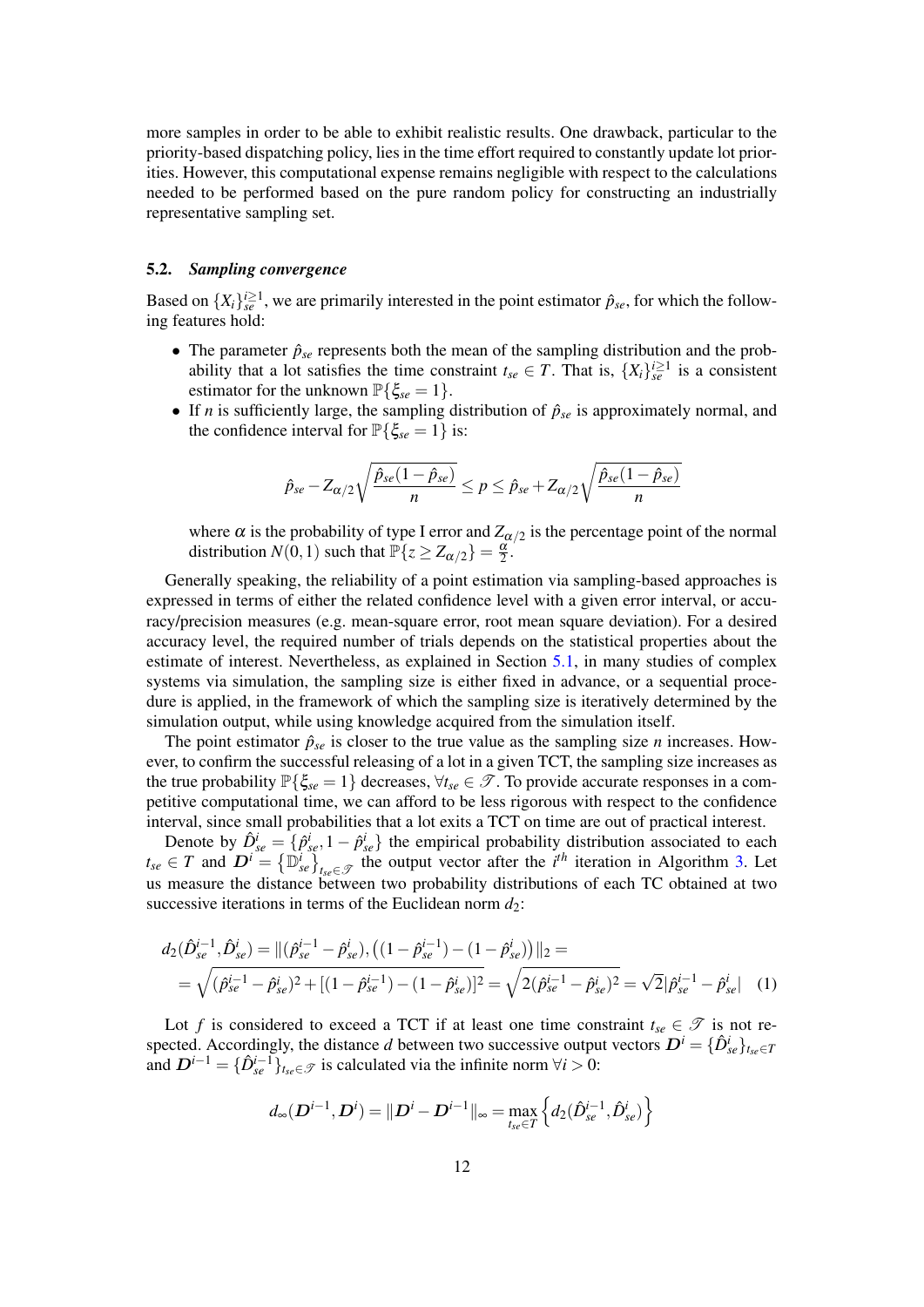For simplicity, let us discard the constant coefficient in expression [\(1\)](#page-13-1), since it does not affect the convergence evaluation. Let  $\varepsilon$  be the desired precision. Following a preliminary study, let us assume a minimal increment MI predetermined, and consider an initial replication count IC so that, for iteration  $i > 0$  of Algorithm [2](#page-10-2) in Algorithm [3,](#page-15-2) the replication count is  $RC<sup>i</sup> = RC<sup>i-1</sup> + ML$ . The generation of new samples stops when the following inequality is verified:

<span id="page-14-1"></span>
$$
d_{\infty}(\mathbf{D}^i, \mathbf{D}^{i-1}) \le \varepsilon \tag{2}
$$

## <span id="page-14-0"></span>5.3. *Sampling triggering threshold*

Prior to this work, [Lima et al.](#page-27-0) [\(2017\)](#page-27-0) proposed a sampling-based approach drawn on the following considerations: (i) The sampling set is entirely generated at each iteration, i.e. it does not inherit the samples generated during previous iterations, (ii) A weak convergence criterion is defined as a stopping condition (see Inequality [\(2\)](#page-14-1)). In what follows, let us improve this sampling procedure by using the following ingredients, that rely on the fact that the collection  $\{X_i\}_{se}^{i\geq 1}$  is independent and identically distributed, and thus that incremental sampling techniques are applicable:

- The initial iteration count IC is sufficiently representative and can be estimated in the framework of a preliminary observation phase [\(Lima et al.](#page-27-0) [2017\)](#page-27-0).
- In compliance with the decision maker specifications, the point estimators  $\hat{p}_{se}$ ,  $\forall t_{se} \in$  $\mathscr{T}$ , are evaluated using:
	- $\circ$   $\theta$ : A nominal value for each point estimator  $\hat{p}_{se}$ ,  $\forall t_{se} \in \mathcal{T}$ ,
	- $\circ$   $\theta \beta$ : A triggering threshold, where  $\beta \in [0, 1-\theta]$  is a tolerance margin.

Let us express the distance between a point estimator  $\hat{p}_{se}$  and the nominal value  $\theta$ by means of a triggering threshold  $\theta - \beta$ . A point estimator  $\hat{p}_{se}$  is considered far from the nominal value  $\theta$  if  $\hat{p}_{se} < \theta - \beta$ , and has an insignificant probability to reach the nominal value  $\theta$ . The successful release of a lot in a TCT implies that  $\hat{p}_{se} \geq \theta$ ,  $\forall t_{se} \in \mathcal{T}$ . Consequently, the existence of at least one point estimator  $\hat{p}_{se}$  far from the nominal value  $\theta$ , has a prohibitive effect on the successful release of a lot in a TCT.

Given that the initial iteration count IC is sufficiently representative to evaluate the distance between all point estimators and nominal value  $\theta$ , it is not relevant from a practical point of view to continue the sampling process if  $\exists t_{se} \in \mathcal{T}$  such that  $\hat{p}_{se}^i$  <  $\theta - \beta$ .

• Apart from the convergence-based stopping condition [\(2\)](#page-14-1), let us translate the triggering threshold into algorithm stopping conditions. The algorithm execution stops when at least one of the following inequalities holds:

<span id="page-14-2"></span>
$$
\begin{cases}\n d_{\infty}(\mathbf{D}^{i-1}, \mathbf{D}^{i}) \leq \varepsilon \\
 \hat{p}_{se}^{i} \geq \theta, & \forall t_{se} \in \mathcal{T} \\
 \hat{p}_{se}^{i} < \theta - \beta, & \exists t_{se} \in \mathcal{T}\n\end{cases}
$$
\n(3)

The set of inequalities [\(3\)](#page-14-2) involves relevant implications to the industrial decision support in both cases: (i) If we are confident that, according to the current iteration, there is a high probability level that the lot crosses all TCs with at least a confidence level of  $\theta$ , or (ii) One can already provide the corresponding negative output when there exists at least one TC with a probability below  $\theta - \beta$ .

- Define the sampling procedure as follows:
	- $\circ$  Let the initial sampling set contain RC = IC iterations,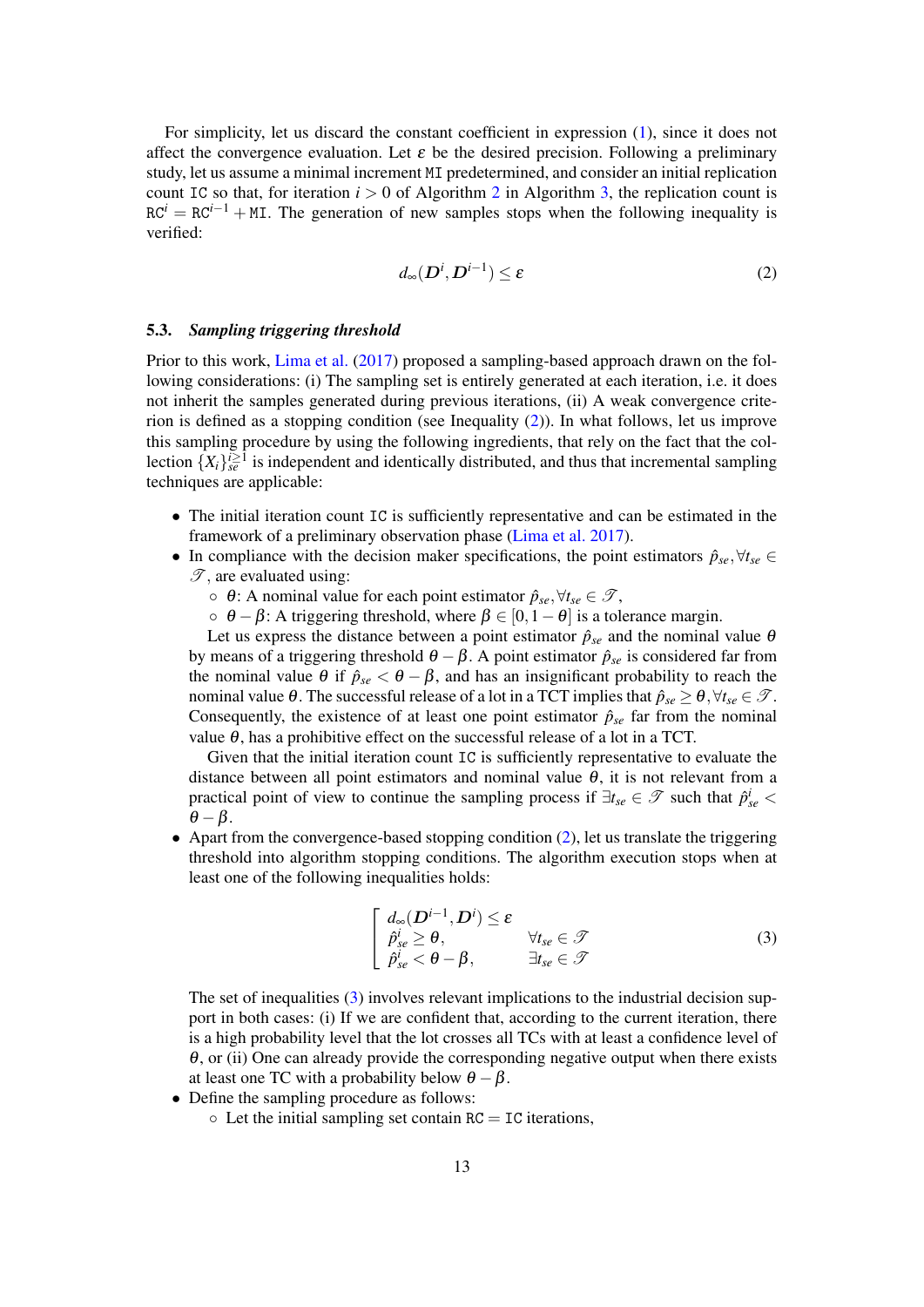- Add newly generated MI samples to the previous sampling set at each iteration,
- $\circ$  Stop when at least one inequality in [\(3\)](#page-14-2) is verified.

**Algorithm 3**: List scheduling algorithm with triggering threshold ( $\mathcal{J}^f$ , TCT, IC, MI,  $\varepsilon$ ,  $\theta$ ,  $\beta$ )

[1](#page-8-0):  $\mathcal{J} =$  Algorithm 1 ( $\mathcal{J}^f$ ) 2:  $RC = IC$ 3:  $D^1 = \emptyset$  is the array containing the current resulting values of  $\{\hat{p}_{se}\}_{t_{se}\in\mathcal{I}}$ 4: upperStoppingCondition =  $false$  $5:$  lowerStoppingCondition = false 6:  $i = 1$ 7: repeat 8:  $D^{i-1} = D^i$ 9:  $D^i$  = Algorithm [2](#page-10-1) (TCT,  $\mathcal{J}$ ,  $\mathcal{J}^f$ ) iterated RC times 10: Compute  $d_{\infty}(\mathbf{D}^i, \mathbf{D}^{i-1})$ 11: if  $\hat{p}_{se}^n > \theta, \forall \hat{p}_{se}^i \in \hat{D}^i$  then 12: upperStoppingCondition = true 13: end if 14: **if**  $\exists t_{se} \in \mathcal{T}$  such that  $\hat{p}_{se}^i < \theta - \beta$  then 15: lowerStoppingCondition = true 16: end if 17:  $i = i + 1$  $18: \quad RC = RC+MI$ 19: until upperStoppingCondition = true or lowerStoppingCondition = true or  $d_{\infty}(\boldsymbol{D}^i, \boldsymbol{D}^{i-1}) \leq \pmb{\varepsilon}$ 

<span id="page-15-2"></span>The incremental sampling approach based on a triggering threshold is formalized in Algorithm [3.](#page-15-2) By virtue of its design, the proposed accelerated probability estimation approach has several advantages. The strengthened stopping condition via a triggering threshold  $\theta - \beta$  can significantly decrease the execution time of the sampling procedure. The decision maker has thus the possibility to explicitly indicate the desired decision-support accuracy, besides the convergence precision  $\varepsilon$ .

## <span id="page-15-0"></span>6. Numerical experiments

Highly heterogeneous industrial instances have been used to perform extensive computational experiments for a twofold purpose: (i) to evaluate the competitiveness of Algorithm [3](#page-15-2) with respect to the sampling-based approach of [Lima et al.](#page-27-0) [\(2017\)](#page-27-0) in terms of computational time and solution quality (see Section [6.3\)](#page-17-0), and (ii) to empirically examine the resilience of Algorithm [3](#page-15-2) against different possible use cases in the fab, by observing the behavior and the magnitude of the output fluctuations for different state of the TCTs (see Section [7\)](#page-19-0).

## <span id="page-15-1"></span>6.1. *Instance description*

Industrial instances  $I \in \{1, 2, ..., 10\}$  have been constructed by taking a full fab snapshot of a concatenation of different models and reports, some of which are directly linked to the Manufacturing Execution System of the fab. They have been selected over an horizon of four consecutive months, with a gap of one month between the second and third selected months.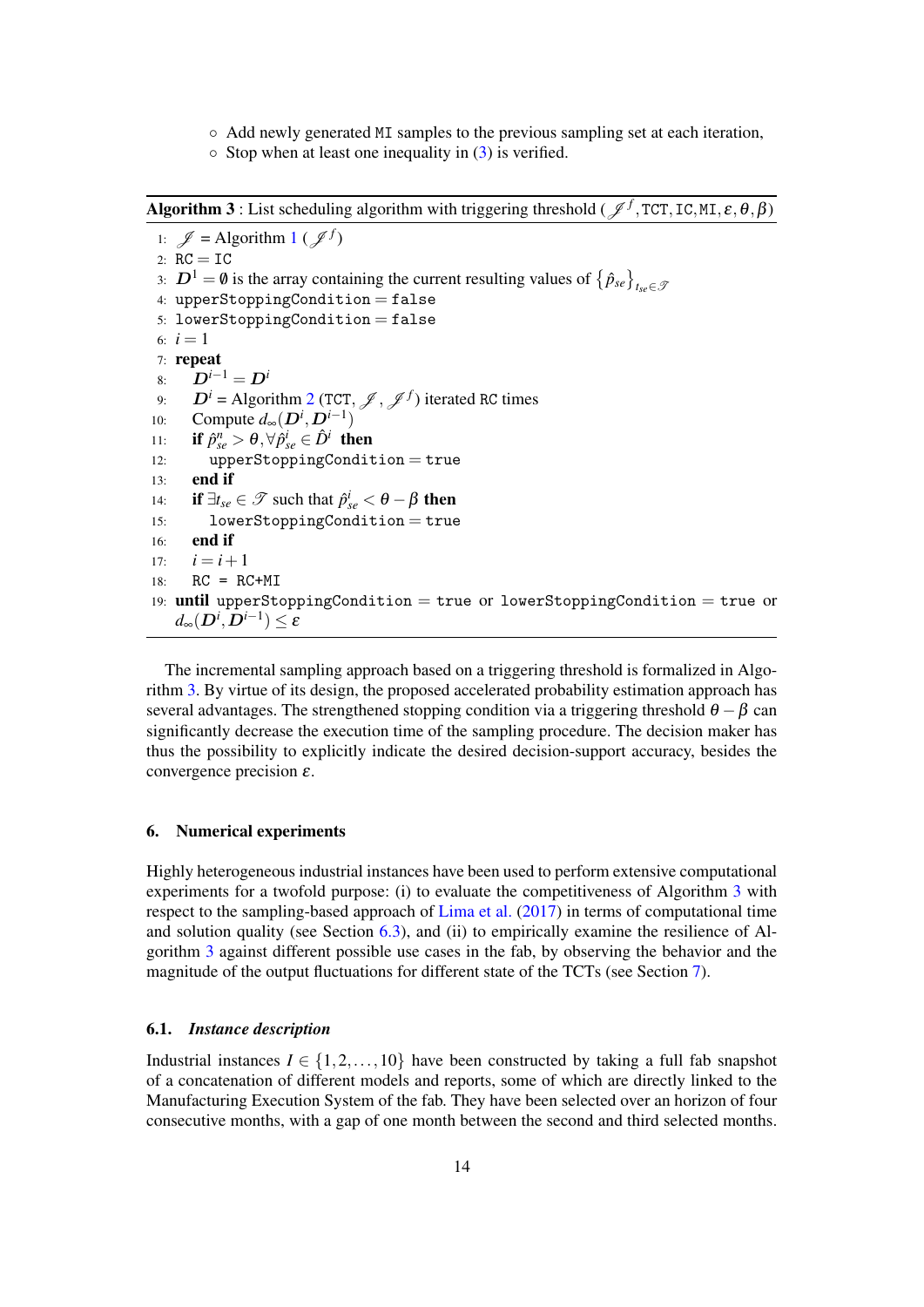In each month, two instances were selected spread at least one week apart. Five representative TCTs have been thus selected: TCT1, TCT2, TCT3, TCT4, TCT5. Note that these TCTs cover all the critical fab workshop areas, that are the most affected by time constraints. Each TCT includes various numbers of operations, and can contain up to four time constraints. As shown in Table [1,](#page-16-0) the instances sizes are very large with an average of 600 lots per instance, 7,000 operations to schedule, and between 30 and 200 machines. Note that the instances are ordered chronologically.

<span id="page-16-0"></span>

|                | TCT1    |        | TCT2    |          | TCT3    |          | TCT4    |          | TCT5    |          |  |
|----------------|---------|--------|---------|----------|---------|----------|---------|----------|---------|----------|--|
|                | # Nodes | # Lots | # Nodes | $#$ Lots | # Nodes | $#$ Lots | # Nodes | $#$ Lots | # Nodes | $#$ Lots |  |
|                |         |        | 3.729   | 545      | 796     | 256      | 3.944   | 685      | 5,161   | 707      |  |
| $\overline{c}$ | 64.231  | 380    |         |          | 734     | 268      |         |          | 5,356   | 673      |  |
| 3              | 56.388  | 404    | 4,322   | 639      | 1.044   | 346      | 2,058   | 577      | 4.743   | 666      |  |
| 4              |         |        |         |          | 1.308   | 437      | 4.277   | 864      | 3,455   | 640      |  |
|                |         |        | 4.918   | 774      | 1,262   | 492      | 4,130   | 859      | 3,650   | 689      |  |
| 6              |         |        | 4722    | 741      | 2,213   | 554      | 2,430   | 407      | 5,821   | 846      |  |
|                |         |        | 5,550   | 807      | 2,391   | 558      |         |          | 6.191   | 866      |  |
| 8              |         |        | 5.107   | 745      | 1.979   | 476      | 2,423   | 428      | 5,962   | 872      |  |
| 9              |         |        |         |          | 1,529   | 466      |         |          |         |          |  |
| 10             |         |        |         |          | 1.589   | 467      |         |          |         |          |  |

Table 1.: Description of industrial instances

Due to machines breakdowns or recipe qualifications issues when instances were recorded, a small disparity can be observed relative to the available instances per TCT. The selected instances can be sensitive to machine breakdowns or even planned maintenance activities, since it is not possible to exactly know the state of the machines before it changes. As far as instances  $I \in \{9, 10\}$  are concerned, the lack of corresponding data for TCT4 is due to a modification of its modeling in the fab related to its stringent impact on production. This however sheds an interesting light on the results obtained for TCT4.

## 6.2. *Parameter selection*

Let us exploit the findings obtained during a preliminary observation phase discussed in [\(Lima](#page-27-0) [et al.](#page-27-0) [2017\)](#page-27-0) and assume that  $\varepsilon = 0.05$ , IC = 30 and MI = 20. The value of the convergence precision parameter  $\varepsilon$  is context-dependent and, in our case, particularly suited to the industrial problem at hand. The preliminary observation phase showed that 30 is a sufficient starting initial iteration count, as the convergence is usually achieved around 60 replications for the priority-based scheduling policy. Thus, a reasonable half of the representative solution space is initially explored. The parameter choice for  $\varepsilon$ , IC and MI are reinforced by the numerical experiments in Section [6.3.](#page-17-0)

To study the sensitivity of the triggering threshold, different values of  $\theta$  and  $\beta$  have been selected. Note that when  $\theta + \beta > 1$ , the upper bound min $\{1, \theta + \beta\}$  is taken. From a purely industrial point of view, these parameters would be set according to the requirements of decision makers, in particular regarding the nominal value  $\theta$ .

- $\theta \in \{0.8, 0.9\}$ : These values are specially high to better comply with the problem industrial dimension and a low risk approach, which are relevant when dealing with TCTs.
- $\beta \in \{0.05, 0.1, 0.2\}$ : These values allow for a good assessment of the tolerance margin impact both on the decision support provided by Algorithm [3](#page-15-2) and its overall computational time.

Computational experiments have been carried out on a workstation with 8-core Intel(R) Xeon(R) CPU E3-1240 v5 clocked  $@$  3.50 giga-hertz.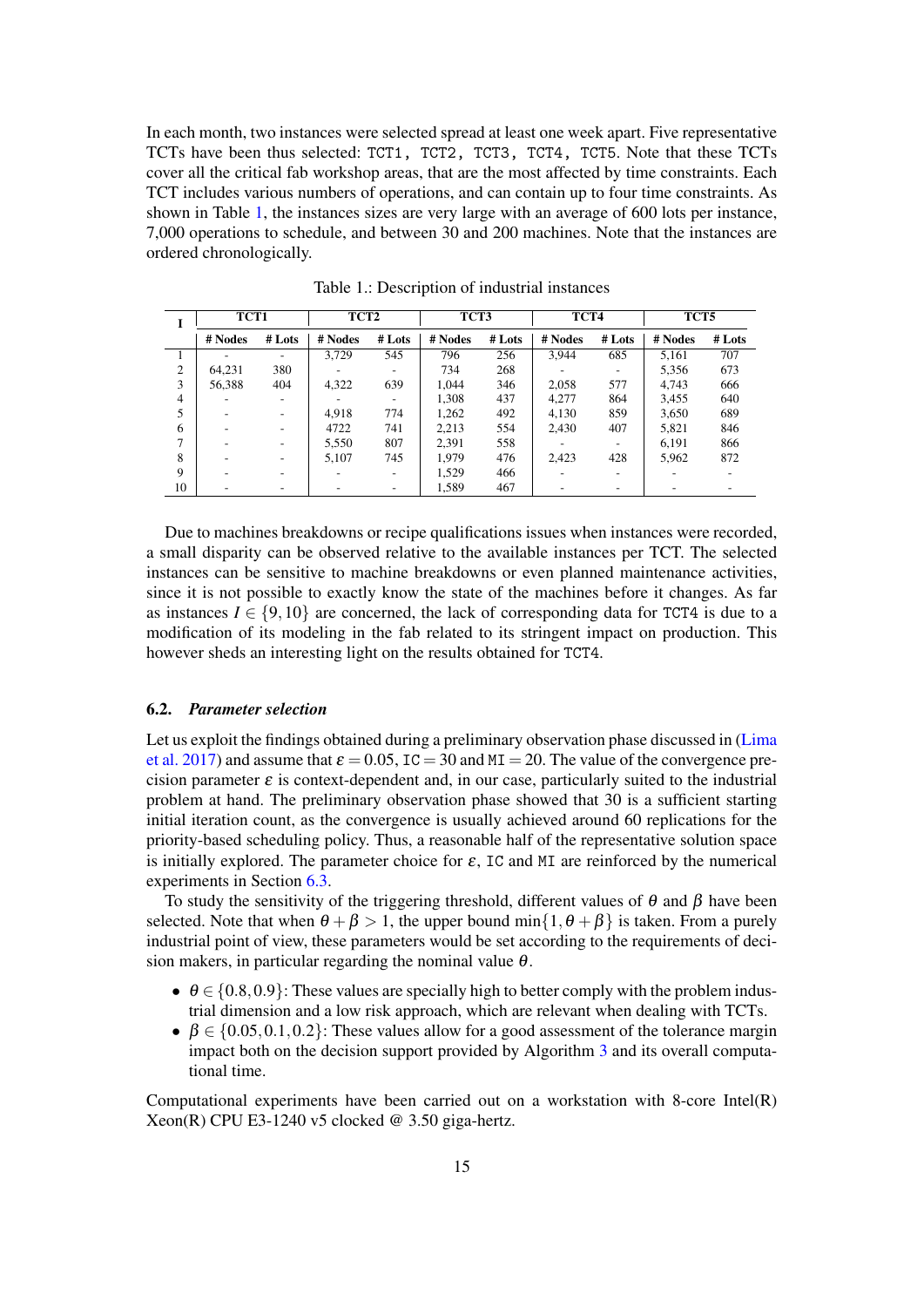<span id="page-17-1"></span>

Figure 5.: Computational analysis: TCT2

## <span id="page-17-0"></span>6.3. *Numerical analysis*

Sampling-based approach in [\(Lima et al.](#page-27-0) [2017\)](#page-27-0) versus Algorithm [3.](#page-15-2) For each TCT and each instance, the savings of Algorithm [3](#page-15-2) compared to Algorithm [\(Lima et al.](#page-27-0) [2017\)](#page-27-0) are given in the last two columns of Tables [B1](#page-22-1)[-B5,](#page-26-0) and are calculated as follows:

$$
\overline{\Delta n} = \frac{1}{6} \sum_{\substack{\theta \in \{0.8, 0.9\}, \\ \beta = \{0.05, 0.1, 0.15\}}} \left[ n(\text{Algorithm (Lima et al. 2017)}) - n(\text{Algorithm } 3(\theta, \beta)) \right]
$$

$$
\overline{\Delta CPU} = \frac{1}{6} \sum_{\substack{\theta \in \{0.8, 0.9\}, \\ \beta = \{0.05, 0.1, 0.15\}}} \left[ \text{CPU}(\text{Algorithm (Lima et al. 2017)}) - \text{CPU}(\text{Algorithm } 3(\theta, \beta)) \right]
$$

Figures [4-](#page-17-1)[8](#page-20-0) and Tables [B1-](#page-22-1)[B5](#page-26-0) show the impact of the stopping conditions based on a triggering threshold, in terms of the output quality and computational times. With negligible output quality losses, Algorithm [3](#page-15-2) reduces the computational times by about 45%.

Let us consider in particular instances  $I \in \{2,3\}$  of TCT1, for which the number of iterations and execution time are significantly larger:  $402$  seconds for instance  $I = 2$  and 378 seconds for instance  $I = 3$  versus 125 seconds and 152 seconds (see Table  $B1$ ). All of this is done for a fairly similar output quality (see Figures [4-](#page-17-1)[8\)](#page-20-0). Note that TCT1, which includes only a single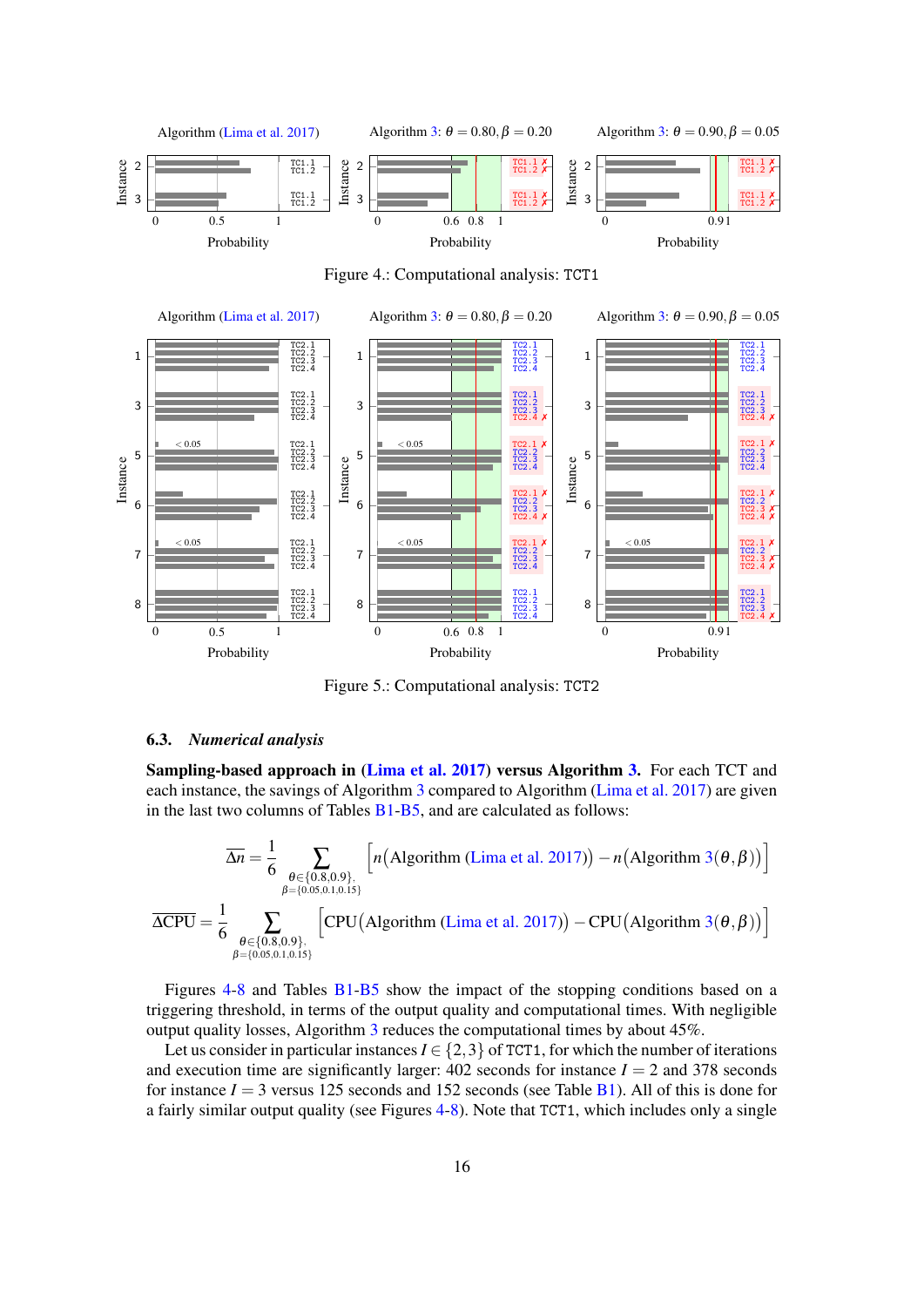<span id="page-18-0"></span>

Figure 6.: Computational analysis: TCT3

TC located in a very loaded area of the fab counting more than 60,000 nodes, is a notable exception in terms of CPU time (see Table [1\)](#page-16-0). In this respect, it is important to observe the linear scalability of Algorithm [3](#page-15-2) depending on number of nodes in the graph.

The most notable improvement over Algorithm [\(Lima et al.](#page-27-0) [2017\)](#page-27-0) comes from the incremental sampling procedure and the strengthening of the stopping conditions via the set of conditions [\(3\)](#page-14-2). As exhibited in the numerical results, this upgrade leads to a drastic decrease of the computational times by up to 65%, lower than one minute for many instances (see Tables [B1](#page-22-1)[-B5\)](#page-26-0).

Impact of the triggering threshold and role of stopping conditions [\(3\)](#page-14-2). As expected and shown in Figures [4](#page-17-1)[-8,](#page-20-0) the larger  $\beta$ , the more pessimistic the decision support, while the execution time trends upward (see Tables [B1-](#page-22-1)[B5\)](#page-26-0).

Unsurprisingly, the threshold  $\theta$  has no significant impact on the CPU time, since  $\theta$  is context-dependent and expresses the level of risk tolerated by decision makers. On the contrary, the tolerance margin β affects the CPU time. As highlighted for example by TCT4 (instance  $I = 1$ ), the iteration count required to achieve one of the stopping conditions is larger for  $\beta = 0.20$  (see Table [B4\)](#page-25-0). This trend is verified across all instances except for extreme cases, for which the initial obtained probability is very low (see instances  $I \in \{3,4\}$  of TCT3 in Table [B3\)](#page-24-0).

As reflected in Figure [6](#page-18-0) for TCT3 (instances  $I = 3$  and up), there is no interest in continuing to iterate when the tunnel is clearly not passing. Generally speaking, Inequalities [\(3\)](#page-14-2) are easier to fulfill than Inequality  $(2)$  (see the penultimate column in Tables  $B1-B5$  $B1-B5$ ). However, there are cases when Inequality [\(2\)](#page-14-1) is clearly verified, e.g. instance  $I = 1$  of TCT3.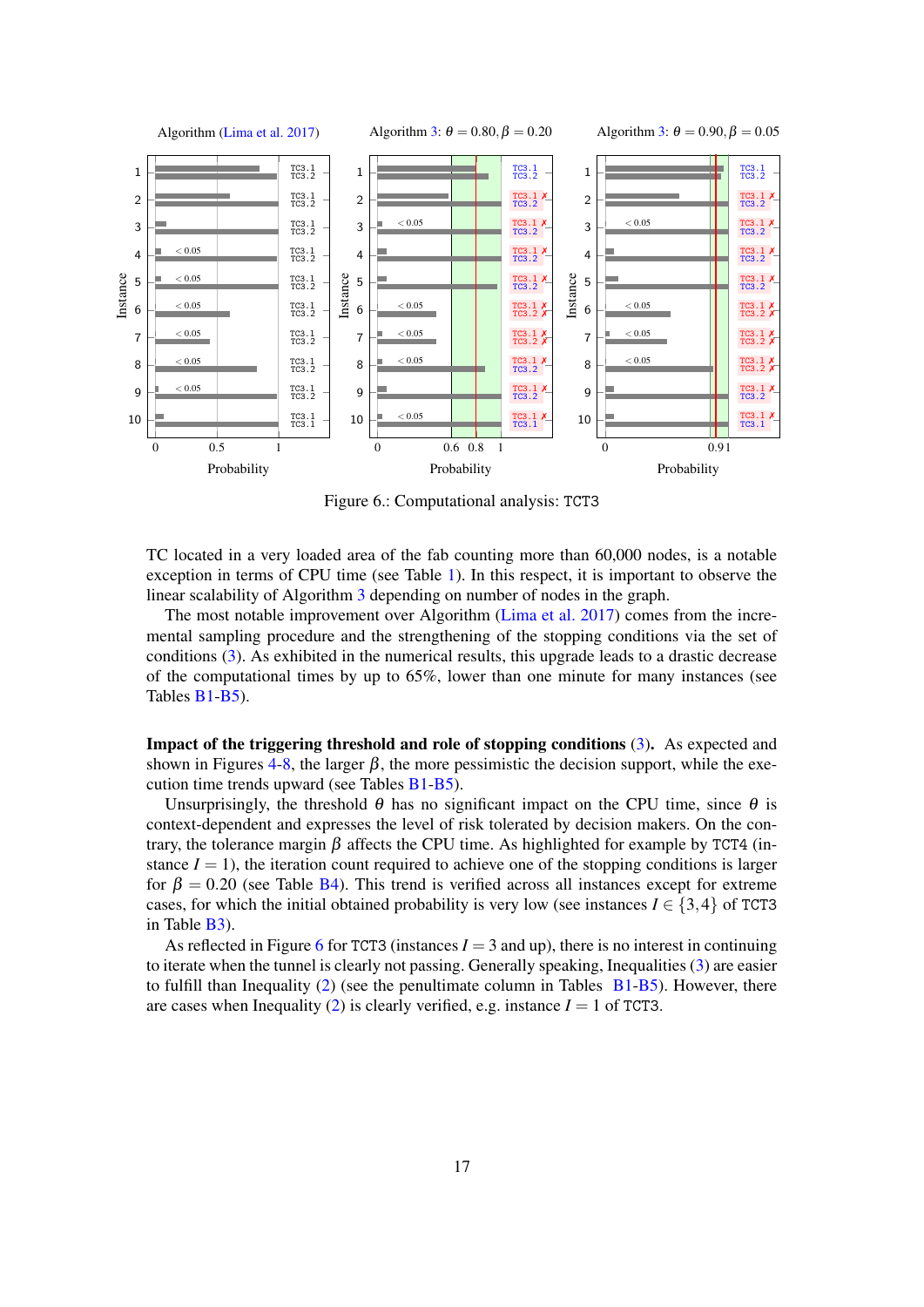

Figure 7.: Computational analysis: TCT4

#### <span id="page-19-0"></span>7. Managerial implications

The management of time constraints is a challenging task, requiring to balance between product yield and cycle time, whose complexity is growing with the increasing number of TCTs induced by the evolution of product technologies. Nowadays, the decision of releasing a lot in a TCT is usually manual. This is a time consuming and stressful task, as decision makers have to make critical decisions in a short amount of time on potentially extremely expensive products all day long. Decision makers are under pressure to maximize the throughput of TCTs without violating time constraints to prevent lots to be scrapped or reworked. Hence, there is a strong need for reliable and relevant decision support.

The proposed sampling-based approach helps to support the transition from a human gatekeeping decision to whether or not to release a lot in a TCT, towards an automated lot release system. Such a system could be used without human intervention to release lots in TCTs, or jointly with a dispatching or scheduling system. In this line, the output of Algorithm [3](#page-15-2) provides insights from different perspectives.

From a qualitative standpoint, the comparison between the estimated probability and the nominal value  $\theta$  provides an immediate information regarding the possibility of releasing a lot in the context encased by the instance. For example, a lot has a high probability of not exceeding TC5.1-TC5.3, way above  $\theta$  in most configurations for TCT5, as shown in Figure [8.](#page-20-0) On the other hand, it is readily apparent that TC5.4 has very low probability values, to the point where it would be pointless to release a lot at that given point in time. In addition, the result analysis can also provide valuable insights on the position of blocking elements in TCTs. Since TC5.4 is the last TC of TCT5, one might assume that a machine is down at the end of the tunnel or a WIP accumulation blocks the last few operations. Of course, these elements strictly speaking are not a sufficient proof to accurately identify the root of the problem, but in combination with the decision maker's expertise, they can contribute to, or hasten, the process of detecting issues to solve inside the tunnel.

TCT5 is also an example of how it is possible to characterize whether the tunnel is in a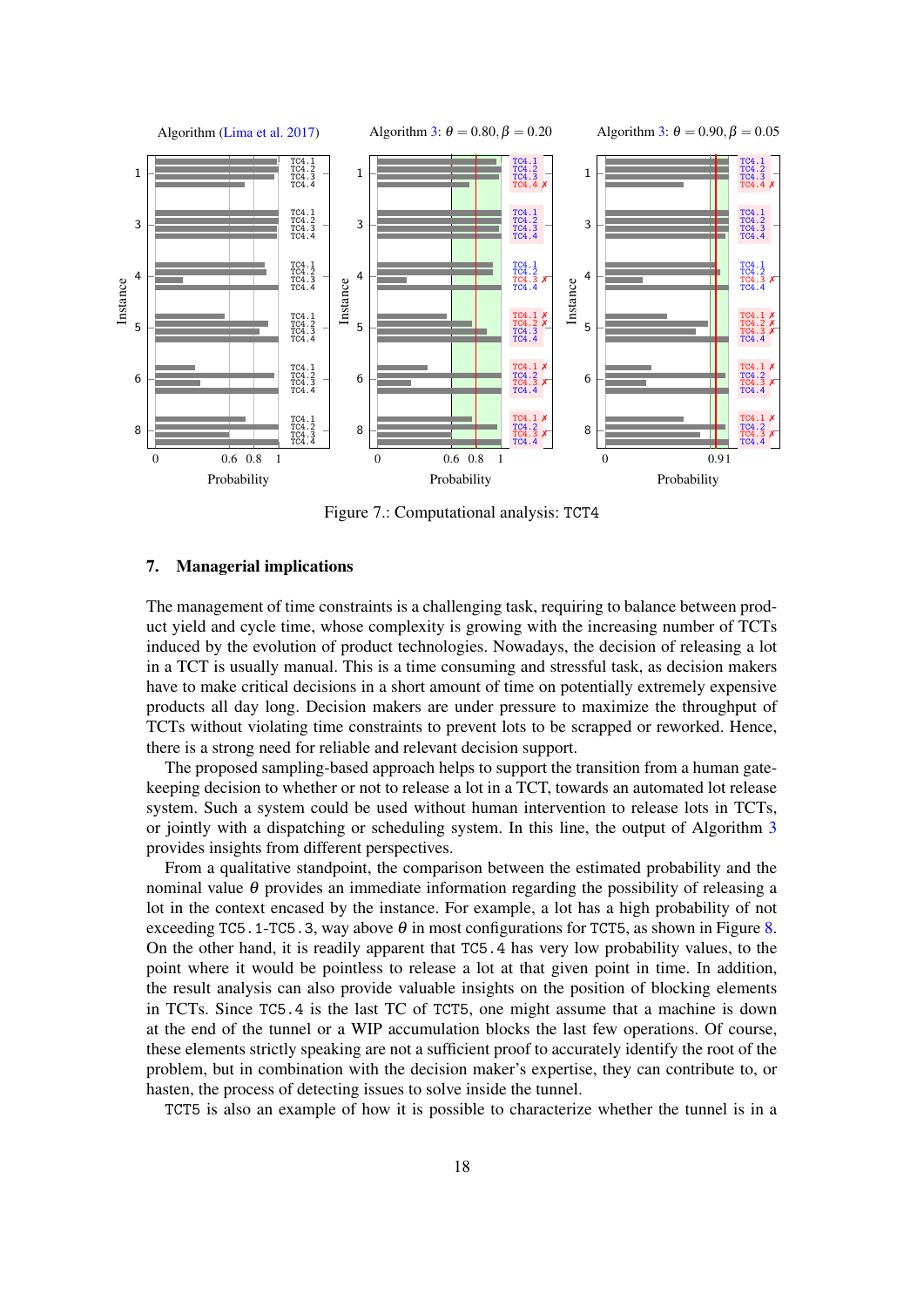<span id="page-20-0"></span>

Figure 8.: Computational analysis: TCT5

passing or non-passing state. This is dependent on whether there are machine breakdowns, planned maintenance activities, or considerable WIP in the TCT. Based on the probability estimate and nominal value  $\theta$ , it is possible to determine whether or not to release a lot. For example, TCT5 clearly presents a passing behavior for instance  $I = 4$ . On the contrary, TCT3 (a small TCT in terms of number of nodes) shows degrading results starting from instance  $I = 2$ and onward, which reflects the load up of this specific area of the fab over the months. As shown in Figure [6,](#page-18-0) TCT3 becomes non passing after instance  $I = 2$  even for relaxed triggering thresholds, which can be explained by the priorization of a specific technology that does not include the product type of the lot under study.

From a quantitative standpoint, even though the number of iterations can statistically speaking appear low, the output given by Algorithm [3](#page-15-2) can be converted into useful information on the situation inside TCTs at a given point in time. For example, let us examine instance  $I = 5$  of TCT4, and to a lesser extent instance  $I = 8$  in Table [B4.](#page-25-0) The results for TC4.1 are around 50%, while the results for TC4.2-TC4.4 are almost all above  $\theta = 0.80$ . Being the first TC in TCT4, the decision maker has the most leverage on TC4.1, in terms of lot speed up and manual release of other lots through the tunnel. Despite the low probability of successful traversal of TC4.1, the decision maker, aware of the favorable situation of TC4.2-TC4.4, might send the lot, while prioritizing it or speeding it up to guarantee the satisfaction of TC4.1. In this particular case, a 50% chance of exiting TC4.1 on time is a useful information, as the decision would not have been the same, in the situation when a lot has e.g. less that a 30% probability to pass through TC4.2-TC4.4.

The nominal value  $\theta$  of the point estimator defines how much risk can be taken in the decision support provided by Algorithm [3.](#page-15-2) The large values used for  $\theta$  are consistent with a very low risk approach when managing time constraints. Direct feedback from the decision makers, i.e. the time constraint regulators, are important to fine tune this parameter.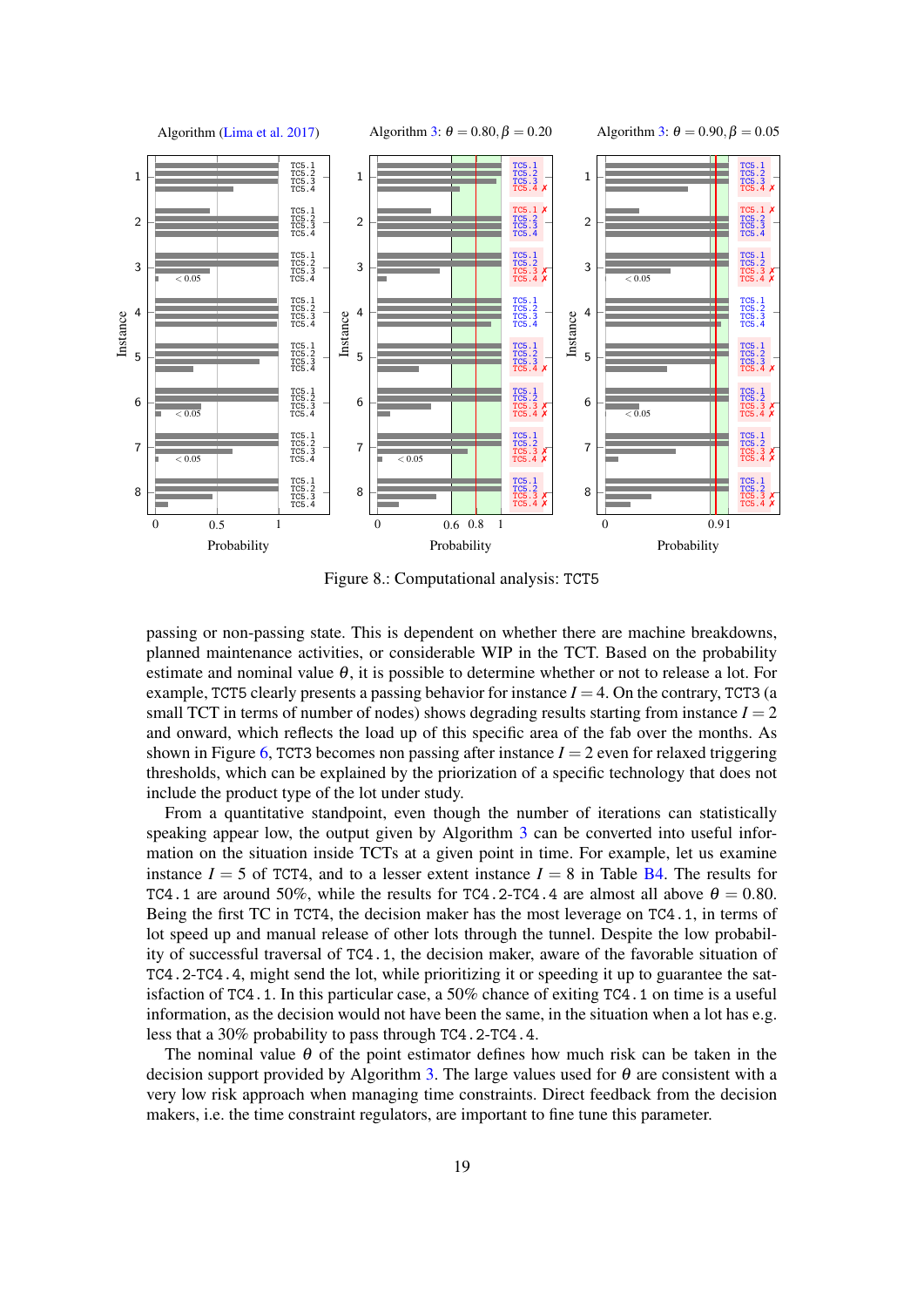To summarize, the numerical experiments conducted on large-scale real-life instances show the industrial applicability of the proposed decision support approach. The results have been obtained in less than one minute in most cases, a computational time which is very close to near real time from a production point of view. Besides the computational competitiveness of the proposed approach, it appears to be: (i) *Flexible* via the introduced triggering threshold, (ii) *Resilient* against heterogeneous instances, and (iii) *Powerful* in terms of decision support.

## <span id="page-21-0"></span>8. Conclusion and perspectives

This paper focuses on the problem of managing time constraint tunnels, particularly relevant in semiconductor manufacturing. Together with an accurate problem representation, that is able to capture the industrial features and to benefit from its real-life practices, a samplingbased probability estimation approach is proposed. Being drawn on efficient state-of-theart methods, this approach extends the previous research of [Sadeghi et al.](#page-28-1) [\(2015\)](#page-28-1) and [Lima](#page-27-0) [et al.](#page-27-0) [\(2017\)](#page-27-0) preponderantly in two ways: (i) an accelerated version of the algorithm given in [\(Lima et al.](#page-27-0) [2017\)](#page-27-0) is provided, and (ii) the appropriateness of the problem modeling jointly with the industrial soundness of the solution method is empirically highlighted via extensive computational experiments conducted on real-life instances. We believe that the proposed decision tool can be used in other production systems subject to time constraints.

In spite of the practical interest and decision support offered by the proposed problem modeling jointly with an efficient solution method, there are still several ways in which the decision tool can be improved:

- By introducing stochastic machine state changes into the list scheduling algorithm to account for unplanned machine breakdowns,
- By explicitly integrating batching machine processes,
- By extending the approach to the simultaneously release of multiple lots in a given tunnel.

The last research direction raises a number of open questions [\(Lima et al.](#page-28-0) [2019\)](#page-28-0). What is the maximum number of lots that can be released in a given TCT, while satisfying all corresponding time constraints? If lots have different priorities, how to evaluate and construct the best successful lot mix? How to quantify and handle the correlation between lots sent in the same TCT?

## Acknowledgments

This work has been partially financed by the ANRT (Association Nationale de la Recherche Technique) through the PhD number 2015/0899 with CIFRE funds and a cooperation contract between STMicroelectronics and Mines Saint-Etienne.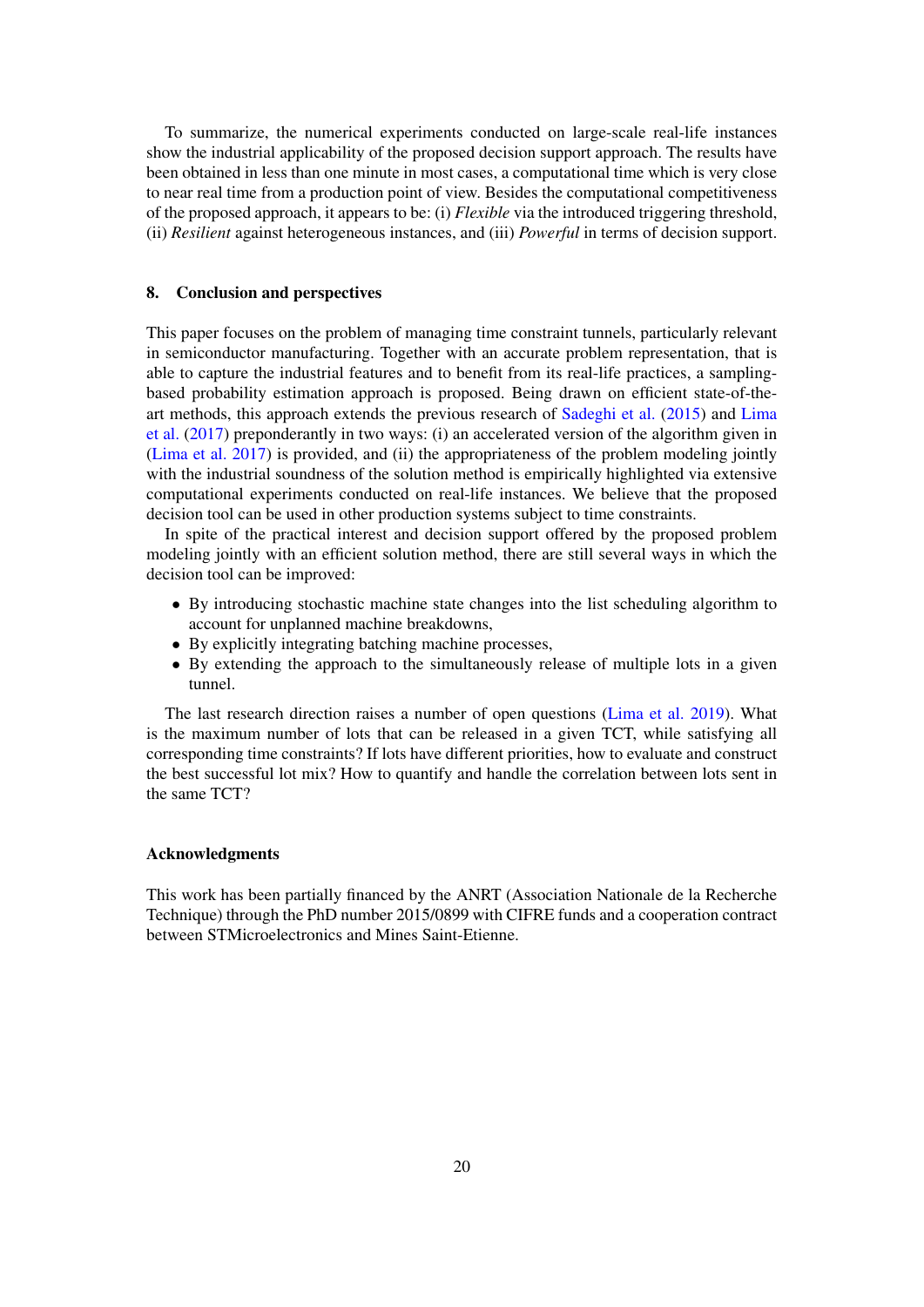# Appendix A. Notations

<span id="page-22-0"></span>

| $\mathscr L$                                                                                                                  | Set of lots, indexed by $\ell \in \mathcal{L}$                                                                                     |
|-------------------------------------------------------------------------------------------------------------------------------|------------------------------------------------------------------------------------------------------------------------------------|
|                                                                                                                               | Set of operations, indexed by $j \in \mathcal{J}$                                                                                  |
|                                                                                                                               | Set of machines, indexed by $m \in \mathcal{M}$                                                                                    |
| J<br>M<br>T                                                                                                                   | set of time constraints of a given TCT                                                                                             |
| $\overline{f}$                                                                                                                | Lot about to enter a TCT                                                                                                           |
|                                                                                                                               | Time constraint starting with $j_s^{\bullet}$ and ending after $j_e^{\bullet}$ , $j_s^{\bullet}$ , $j_e^{\bullet} \in \mathcal{J}$ |
| $t_{se} \in \mathcal{T}$<br>$c_e^f$<br>$p_{km}^{\ell}$<br>$\texttt{DAS}^{\ell}$                                               | Completion time of operation $j_e^f \in \mathcal{J}$                                                                               |
|                                                                                                                               | Machine-dependent processing time                                                                                                  |
|                                                                                                                               | Time spent by lot $\ell$ waiting to be processed in a given operation                                                              |
| $G(\mathscr{J}\cup\{S,E\},\mathscr{C}\cup\mathscr{D})$                                                                        | Disjunctive graph defined by: (i) The set of nodes $\mathscr J$ , a fictitious start node S and a fictitious                       |
|                                                                                                                               | end node E, and (ii) The union of the set of conjunctive arcs $\mathscr C$ and the set of disjunctive arcs $\mathscr D$            |
|                                                                                                                               | Base priority of lot $\ell \in \mathcal{L}$                                                                                        |
| $\pi^\ell_\text{base} \ \pi^\ell_\text{total} \ \mathbb{P}^\ell_\text{select} \ \xi_{se} \sim Be(p) \ \{X_i\}_{se}^{i\geq 1}$ | Total priority of lot $\ell \in \mathcal{L}$                                                                                       |
|                                                                                                                               | Probability to select lot $\ell \in \mathcal{L}$                                                                                   |
|                                                                                                                               | Bernoulli random variable                                                                                                          |
|                                                                                                                               | Series of independent Bernoulli trials                                                                                             |
|                                                                                                                               | Empirical probability that a lot satisfies constraint $t_{se} \in \mathcal{T}$                                                     |
| $\hat{p}_{se}$<br>$\hat{D}_{se}^{i} = \{\hat{p}_{se}^{i}, 1 - \hat{p}_{se}^{i}\}\$                                            | Empirical probability distribution associated to $t_{se} \in \mathcal{T}$                                                          |
| n                                                                                                                             | Sampling size                                                                                                                      |
| $\theta$                                                                                                                      | Nominal value for the point estimator                                                                                              |
| $\beta \in [0, 1-\theta]$                                                                                                     | Tolerance margin                                                                                                                   |
| $\theta-\beta$                                                                                                                | Triggering threshold                                                                                                               |
| IC                                                                                                                            | Initial replication count                                                                                                          |
| MΙ                                                                                                                            | Minimal replication increment                                                                                                      |
| ε                                                                                                                             | Convergence precision                                                                                                              |

## Table A1.: Notations

## Appendix B. Computational results

<span id="page-22-1"></span>

|                |               | Algorithm (Lima et al. 2017) |    |            |          |      | Algorithm 3   |               |             |            | $\Delta n$ | $\overline{\Delta CPU}$ |
|----------------|---------------|------------------------------|----|------------|----------|------|---------------|---------------|-------------|------------|------------|-------------------------|
|                | <b>TC 1.1</b> | <b>TC 1.2</b>                | n  | <b>CPU</b> | $\theta$ | ß    | <b>TC 1.1</b> | <b>TC 1.2</b> | $\mathbf n$ | <b>CPU</b> |            |                         |
|                |               |                              |    |            |          | 0.05 | 0.77          | 0.80          | 30          | 125        |            |                         |
|                |               |                              |    |            | 0.80     | 0.10 | 0.57          | 0.73          | 30          | 125        |            |                         |
| $\overline{2}$ | 0.68          | 0.77                         | 90 | 402        |          | 0.20 | 0.73          | 0.67          | 30          | 125        | 60         | 277 (-69%)              |
|                |               |                              |    |            |          | 0.05 | 0.57          | 0.77          | 30          | 125        |            |                         |
|                |               |                              |    |            | 0.90     | 0.10 | 0.73          | 0.73          | 30          | 124        |            |                         |
|                |               |                              |    |            |          | 0.20 | 0.77          | 0.77          | 30          | 124        |            |                         |
|                |               |                              | 70 | 378        |          | 0.05 | 0.67          | 0.33          | 30          | 152        |            |                         |
|                |               |                              |    |            | 0.80     | 0.10 | 0.50          | 0.53          | 30          | 152        |            |                         |
| 3              | 0.57          | 0.51                         |    |            |          | 0.20 | 0.57          | 0.40          | 30          | 153        | 40         | $226(-60\%)$            |
|                |               |                              |    |            |          | 0.05 | 0.60          | 0.33          | 30          | 153        |            |                         |
|                |               |                              |    |            | 0.90     | 0.10 | 0.73          | 0.53          | 30          | 152        |            |                         |
|                |               |                              |    |            |          | 0.20 | 0.50          | 0.43          | 30          | 151        |            |                         |
|                |               |                              |    |            |          |      |               |               |             | Mean       | 50         | $252(-65%)$             |

Table B1.: <sup>1</sup>,2Computational results for TCT1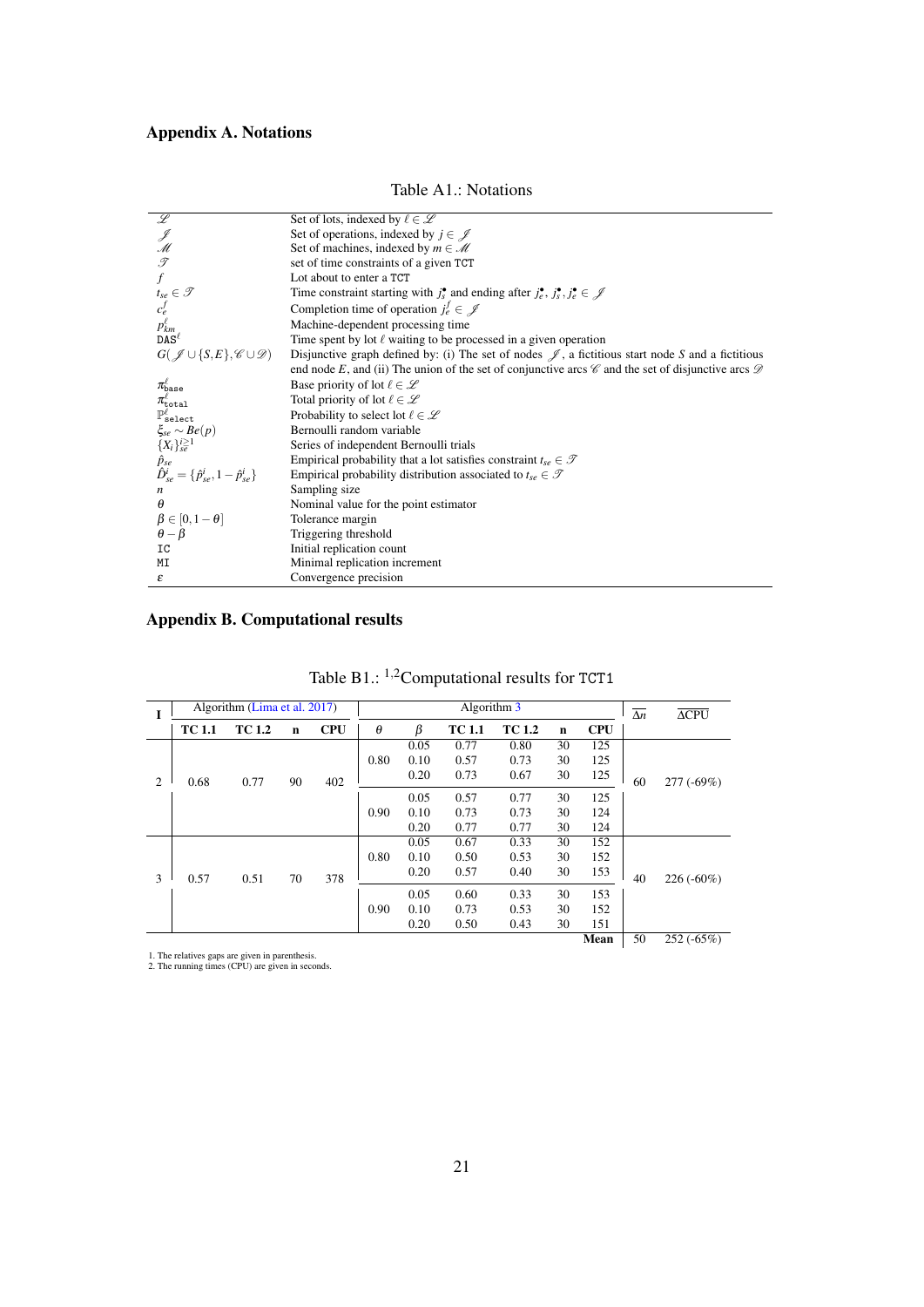| $\bf{I}$     |               |               |               | Algorithm (Lima et al. 2017) |             |            |          |              |               | Algorithm 3   |               |               |                 |                 | $\overline{\Delta n}$ | $\overline{\Delta CPU}$ |
|--------------|---------------|---------------|---------------|------------------------------|-------------|------------|----------|--------------|---------------|---------------|---------------|---------------|-----------------|-----------------|-----------------------|-------------------------|
|              | <b>TC 2.1</b> | <b>TC 2.2</b> | <b>TC 2.3</b> | <b>TC 2.4</b>                | $\mathbf n$ | <b>CPU</b> | $\theta$ | $\beta$      | <b>TC 2.1</b> | <b>TC 2.2</b> | <b>TC 2.3</b> | <b>TC 2.4</b> | $\mathbf n$     | <b>CPU</b>      |                       |                         |
|              |               |               |               |                              |             |            |          | 0.05         | 1.00          | 1.00          | 1.00          | 0.87          | $\overline{30}$ | 15              |                       |                         |
|              |               |               |               |                              |             |            | 0.80     | 0.10         | 1.00          | 1.00          | 1.00          | 0.93          | 30              | 15              |                       |                         |
| $\mathbf{1}$ | $1.00\,$      | 1.00          | 1.00          | 0.92                         | 50          | 26         |          | 0.20         | 1.00          | 1.00          | 1.00          | 0.94          | 50              | 26              | 10                    | $6(-23%)$               |
|              |               |               |               |                              |             |            |          | 0.05         | 1.00          | 1.00          | 1.00          | 1.00          | 30              | 15              |                       |                         |
|              |               |               |               |                              |             |            | 0.90     | 0.10         | 1.00          | 1.00          | 1.00          | 0.92          | 50              | 26              |                       |                         |
|              |               |               |               |                              |             |            |          | 0.20         | 1.00          | 1.00          | 1.00          | 0.92          | 50              | 26              |                       |                         |
|              |               |               |               |                              |             |            |          | 0.05         | 1.00          | 1.00          | 1.00          | 0.80          | $\overline{50}$ | 56              |                       |                         |
|              |               |               |               |                              |             |            | 0.80     | 0.10         | 1.00          | 1.00          | 0.97          | 0.70          | 30              | 33              |                       |                         |
|              |               |               |               |                              |             |            |          | 0.20         | 1.00          | 1.00          | 1.00          | 0.60          | 30              | 32              |                       |                         |
| 3            | 1.00          | 1.00          | 1.00          | 0.80                         | 50          | 57         |          |              |               |               |               |               |                 |                 | 13                    | $17(-30\%)$             |
|              |               |               |               |                              |             |            |          | 0.05         | 1.00          | 1.00          | 1.00          | 0.67          | 30              | 33              |                       |                         |
|              |               |               |               |                              |             |            | 0.90     | 0.10         | 1.00          | $1.00\,$      | 1.00          | 0.70          | 30              | 32              |                       |                         |
|              |               |               |               |                              |             |            |          | 0.20<br>0.05 | 1.00          | 0.98          | 1.00          | 0.88<br>1.00  | 50              | 56              |                       |                         |
|              |               |               |               |                              |             |            | 0.80     | 0.10         | 0.03<br>0.10  | 0.97<br>1.00  | 0.97          | 0.97          | $\overline{30}$ | 44              |                       |                         |
|              |               |               |               |                              |             |            |          | 0.20         | 0.03          | 1.00          | 1.00<br>1.00  | 0.93          | 30<br>30        | 45              |                       |                         |
| 5            | 0.02          | 0.96          | 1.00          | 0.98                         | 50          | 76         |          |              |               |               |               |               |                 | 45              | 20                    | 31 $(-41%)$             |
|              |               |               |               |                              |             |            |          | 0.05         | 0.10          | 0.93          | 1.00          | 0.93          | 30              | 44              |                       |                         |
|              |               |               |               |                              |             |            | 0.90     | 0.10         | 0.03          | 0.97          | 1.00          | 0.97          | 30              | 45              |                       |                         |
|              |               |               |               |                              |             |            |          | 0.20         | 0.13          | 0.90          | 1.00          | 1.00          | 30              | 45              |                       |                         |
|              |               |               |               |                              |             |            |          | 0.05         | 0.20          | 1.00          | 0.80          | 0.87          | $\overline{30}$ | $\overline{40}$ |                       |                         |
|              |               |               |               |                              |             |            | 0.80     | 0.10         | 0.20          | 1.00          | 0.87          | 0.93          | 30              | 41              |                       |                         |
| 6            | 0.22          | 0.98          | 0.84          | 0.78                         | 50          | 70         |          | 0.20         | 0.23          | 1.00          | 0.83          | 0.67          | 30              | 40              | 20                    | $30(-43%)$              |
|              |               |               |               |                              |             |            |          | 0.05         | 0.30          | 1.00          | 0.83          | 0.87          | 30              | 40              |                       |                         |
|              |               |               |               |                              |             |            | 0.90     | 0.10         | 0.20          | 1.00          | 0.87          | 0.80          | 30              | 41              |                       |                         |
|              |               |               |               |                              |             |            |          | 0.20         | 0.17          | 0.97          | 0.90          | 0.70          | 30              | 41              |                       |                         |
|              |               |               |               |                              |             |            |          | 0.05         | 0.03          | 1.00          | 0.90          | 0.90          | $\overline{30}$ | $\overline{53}$ |                       |                         |
|              |               |               |               |                              |             |            | 0.80     | 0.10         | 0.03          | $1.00\,$      | 0.87          | 0.93          | 30              | 53              |                       |                         |
|              |               |               |               |                              |             |            |          | 0.20         | 0.00          | 1.00          | 0.93          | 1.00          | 30              | 52              |                       |                         |
| $\tau$       | 0.02          | 1.00          | 0.88          | 0.96                         | 50          | 92         |          |              |               |               |               |               |                 |                 | 20                    | 39 (-42%)               |
|              |               |               |               |                              |             |            |          | 0.05         | 0.03          | 1.00          | 0.80          | 0.80          | 30              | 53              |                       |                         |
|              |               |               |               |                              |             |            | 0.90     | 0.10         | 0.03          | 1.00          | 0.93          | 0.97          | 30              | 53              |                       |                         |
|              |               |               |               |                              |             |            |          | 0.20         | 0.00          | 0.97          | 0.93          | 0.93          | 30              | 53              |                       |                         |
|              |               |               |               |                              |             |            | 0.80     | 0.05         | 1.00          | 1.00<br>0.97  | 0.96          | 0.80<br>0.93  | 50              | 75<br>44        |                       |                         |
|              |               |               |               |                              |             |            |          | 0.10<br>0.20 | 1.00<br>1.00  | 1.00          | 1.00<br>1.00  | 0.90          | 30<br>50        |                 |                       |                         |
| 8            | $1.00\,$      | 1.00          | 0.98          | 0.90                         | 50          | 76         |          |              |               |               |               |               |                 | 75              | $\overline{3}$        | $6(-8%)$                |
|              |               |               |               |                              |             |            |          | 0.05         | 1.00          | 1.00          | 1.00          | 0.82          | 50              | 75              |                       |                         |
|              |               |               |               |                              |             |            | 0.90     | 0.10         | 1.00          | 1.00          | 0.98          | 0.92          | 50              | 75              |                       |                         |
|              |               |               |               |                              |             |            |          | 0.20         | 0.98          | 1.00          | 1.00          | 0.84          | 50              | 75              |                       |                         |
|              |               |               |               |                              |             |            |          |              |               |               |               |               |                 | <b>Mean</b>     | $\overline{14}$       | $22(-31%)$              |

Table B2.: <sup>1</sup>,2Computational results for TCT2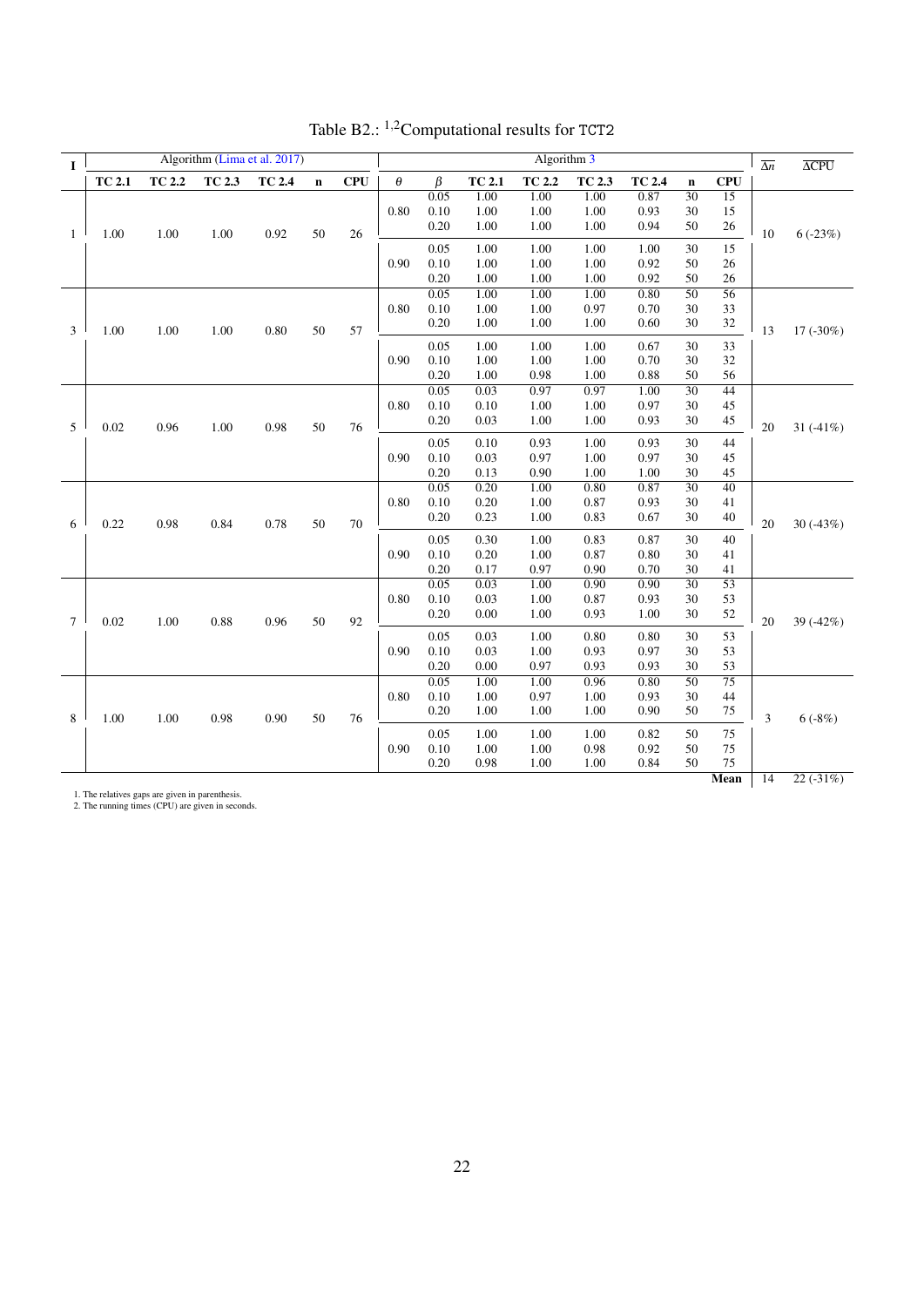<span id="page-24-0"></span>

| <b>TC 3.2</b><br><b>TC 3.1</b><br>TC 3.1<br><b>TC 3.2</b><br>$\mathbf n$<br>CPU(s)<br>θ<br>β<br>CPU(s)<br>$\bf n$<br>0.05<br>0.78<br>1.00<br>50<br>$\overline{c}$<br>0.10<br>50<br>0.80<br>0.86<br>0.96<br>1<br>0.20<br>0.90<br>$\boldsymbol{2}$<br>0.80<br>50<br>0.84<br>0.98<br>50<br>$\sqrt{2}$<br>$-3$<br>$0(0\%)$<br>$\mathbf{1}$<br>50<br>$\mathfrak{2}$<br>0.05<br>0.96<br>0.94<br>0.90<br>0.10<br>0.87<br>0.99<br>70<br>$\mathfrak{2}$<br>0.20<br>50<br>0.80<br>0.92<br>1<br>0.05<br>0.53<br>30<br>1.00<br>$\mathbf{1}$<br>0.80<br>0.10<br>$\,1$<br>0.57<br>1.00<br>30<br>0.20<br>0.57<br>1.00<br>70<br>$\overline{\mathbf{c}}$<br>1.00<br>2<br>0.60<br>70<br>2<br>33<br>$1(-50\%)$<br>0.05<br>0.60<br>30<br>$\,1$<br>1.00<br>0.90<br>0.10<br>0.67<br>30<br>1.00<br>1<br>0.20<br>1.00<br>0.63<br>30<br>$\mathbf{1}$<br>$\overline{\overline{3}}$<br>0.05<br>$\overline{30}$<br>0.03<br>1.00<br>0.80<br>0.10<br>0.10<br>1.00<br>30<br>3<br>0.20<br>0.03<br>1.00<br>30<br>$\sqrt{3}$<br>$0.08\,$<br>1.00<br>50<br>5<br>20<br>$2(-40%)$<br>3<br>0.05<br>0.00<br>30<br>$\sqrt{3}$<br>1.00<br>0.90<br>0.10<br>$0.00\,$<br>1.00<br>30<br>$\sqrt{3}$<br>0.20<br>0.03<br>1.00<br>30<br>3<br>$\overline{5}$<br>$\overline{30}$<br>0.05<br>0.07<br>1.00<br>0.10<br>$0.00\,$<br>30<br>5<br>0.80<br>1.00<br>0.07<br>$1.00\,$<br>30<br>0.20<br>6<br>0.98<br>$\overline{4}$<br>0.04<br>50<br>9<br>20<br>4(.44%)<br>0.05<br>0.07<br>30<br>1.00<br>5<br>0.90<br>0.10<br>$0.00\,$<br>1.00<br>30<br>5<br>5<br>0.20<br>0.03<br>1.00<br>30<br>0.05<br>$\overline{30}$<br>$\overline{6}$<br>0.13<br>1.00<br>0.80<br>0.10<br>0.03<br>1.00<br>30<br>6<br>0.20<br>0.07<br>0.97<br>30<br>6<br>5<br>0.04<br>1.00<br>70<br>15<br>40<br>$9(-60\%)$<br>30<br>0.05<br>0.10<br>1.00<br>6<br>0.90<br>0.10<br>0.00<br>1.00<br>30<br>6<br>0.20<br>0.00<br>1.00<br>30<br>6<br>0.05<br>$\overline{30}$<br>10<br>0.00<br>0.40<br>0.80<br>0.10<br>0.00<br>0.53<br>30<br>9<br>0.20<br>0.00<br>30<br>0.47<br>9<br>0.00<br>0.60<br>20<br>6<br>50<br>16<br>$7(-44%)$<br>0.00<br>30<br>9<br>0.05<br>0.53<br>0.90<br>0.10<br>0.00<br>0.57<br>30<br>9<br>0.20<br>0.00<br>0.33<br>30<br>9<br>0.05<br>0.00<br>0.60<br>30<br>10<br>0.80<br>0.10<br>0.00<br>0.60<br>30<br>10<br>0.20<br>0.03<br>0.47<br>30<br>10<br>7<br>0.00<br>70<br>40<br>0.44<br>25<br>$15(-60\%)$<br>0.00<br>30<br>0.05<br>0.50<br>10<br>0.90<br>0.10<br>0.03<br>0.50<br>30<br>10<br>0.20<br>0.63<br>0.00<br>30<br>10<br>0.05<br>0.80<br>0.03<br>$\overline{30}$<br>$\overline{6}$<br>0.10<br>0.03<br>0.80<br>0.80<br>30<br>6<br>0.20<br>0.03<br>0.87<br>30<br>6<br>8<br>0.00<br>0.82<br>50<br>10<br>20<br>$4(.40\%)$<br>0.05<br>0.00<br>0.87<br>30<br>6<br>0.90<br>0.10<br>0.00<br>0.90<br>30<br>6<br>0.20<br>0.00<br>1.00<br>30<br>6<br>5<br>0.05<br>1.00<br>30<br>0.03<br>0.10<br>0.80<br>0.03<br>1.00<br>30<br>5<br>0.20<br>1.00<br>0.07<br>30<br>6<br>0.98<br>9<br>0.02<br>50<br>9<br>20<br>4(.44%)<br>5<br>0.05<br>0.07<br>1.00<br>30<br>0.90<br>0.10<br>1.00<br>30<br>0.10<br>5<br>5<br>0.20<br>0.03<br>1.00<br>30<br>0.05<br>$\overline{30}$<br>$\overline{5}$<br>0.03<br>1.00<br>0.10<br>5<br>0.80<br>0.03<br>1.00<br>30<br>0.20<br>0.03<br>1.00<br>30<br>5<br>0.06<br>1.00<br>50<br>9<br>10<br>20<br>4(.44%)<br>5<br>0.05<br>0.07<br>1.00<br>30<br>0.10<br>0.07<br>0.97<br>0.90<br>30<br>5<br>0.20<br>5<br>0.00<br>1.00<br>30<br>23<br>$5( -43%)$<br>Mean | I |  | Algorithm (Lima et al. 2017) |  |  |  | $\overline{\Delta n}$ | $\overline{\Delta CPU}$ (s) |  |  |  |
|-------------------------------------------------------------------------------------------------------------------------------------------------------------------------------------------------------------------------------------------------------------------------------------------------------------------------------------------------------------------------------------------------------------------------------------------------------------------------------------------------------------------------------------------------------------------------------------------------------------------------------------------------------------------------------------------------------------------------------------------------------------------------------------------------------------------------------------------------------------------------------------------------------------------------------------------------------------------------------------------------------------------------------------------------------------------------------------------------------------------------------------------------------------------------------------------------------------------------------------------------------------------------------------------------------------------------------------------------------------------------------------------------------------------------------------------------------------------------------------------------------------------------------------------------------------------------------------------------------------------------------------------------------------------------------------------------------------------------------------------------------------------------------------------------------------------------------------------------------------------------------------------------------------------------------------------------------------------------------------------------------------------------------------------------------------------------------------------------------------------------------------------------------------------------------------------------------------------------------------------------------------------------------------------------------------------------------------------------------------------------------------------------------------------------------------------------------------------------------------------------------------------------------------------------------------------------------------------------------------------------------------------------------------------------------------------------------------------------------------------------------------------------------------------------------------------------------------------------------------------------------------------------------------------------------------------------------------------------------------------------------------------------------------------------------------------------------------------------------------------------------------------------------------------------------------------------------------------------------------------------------------------------------------------------------------------------------------------------------------------------------------------------|---|--|------------------------------|--|--|--|-----------------------|-----------------------------|--|--|--|
|                                                                                                                                                                                                                                                                                                                                                                                                                                                                                                                                                                                                                                                                                                                                                                                                                                                                                                                                                                                                                                                                                                                                                                                                                                                                                                                                                                                                                                                                                                                                                                                                                                                                                                                                                                                                                                                                                                                                                                                                                                                                                                                                                                                                                                                                                                                                                                                                                                                                                                                                                                                                                                                                                                                                                                                                                                                                                                                                                                                                                                                                                                                                                                                                                                                                                                                                                                                                 |   |  |                              |  |  |  |                       |                             |  |  |  |
|                                                                                                                                                                                                                                                                                                                                                                                                                                                                                                                                                                                                                                                                                                                                                                                                                                                                                                                                                                                                                                                                                                                                                                                                                                                                                                                                                                                                                                                                                                                                                                                                                                                                                                                                                                                                                                                                                                                                                                                                                                                                                                                                                                                                                                                                                                                                                                                                                                                                                                                                                                                                                                                                                                                                                                                                                                                                                                                                                                                                                                                                                                                                                                                                                                                                                                                                                                                                 |   |  |                              |  |  |  |                       |                             |  |  |  |
|                                                                                                                                                                                                                                                                                                                                                                                                                                                                                                                                                                                                                                                                                                                                                                                                                                                                                                                                                                                                                                                                                                                                                                                                                                                                                                                                                                                                                                                                                                                                                                                                                                                                                                                                                                                                                                                                                                                                                                                                                                                                                                                                                                                                                                                                                                                                                                                                                                                                                                                                                                                                                                                                                                                                                                                                                                                                                                                                                                                                                                                                                                                                                                                                                                                                                                                                                                                                 |   |  |                              |  |  |  |                       |                             |  |  |  |
|                                                                                                                                                                                                                                                                                                                                                                                                                                                                                                                                                                                                                                                                                                                                                                                                                                                                                                                                                                                                                                                                                                                                                                                                                                                                                                                                                                                                                                                                                                                                                                                                                                                                                                                                                                                                                                                                                                                                                                                                                                                                                                                                                                                                                                                                                                                                                                                                                                                                                                                                                                                                                                                                                                                                                                                                                                                                                                                                                                                                                                                                                                                                                                                                                                                                                                                                                                                                 |   |  |                              |  |  |  |                       |                             |  |  |  |
|                                                                                                                                                                                                                                                                                                                                                                                                                                                                                                                                                                                                                                                                                                                                                                                                                                                                                                                                                                                                                                                                                                                                                                                                                                                                                                                                                                                                                                                                                                                                                                                                                                                                                                                                                                                                                                                                                                                                                                                                                                                                                                                                                                                                                                                                                                                                                                                                                                                                                                                                                                                                                                                                                                                                                                                                                                                                                                                                                                                                                                                                                                                                                                                                                                                                                                                                                                                                 |   |  |                              |  |  |  |                       |                             |  |  |  |
|                                                                                                                                                                                                                                                                                                                                                                                                                                                                                                                                                                                                                                                                                                                                                                                                                                                                                                                                                                                                                                                                                                                                                                                                                                                                                                                                                                                                                                                                                                                                                                                                                                                                                                                                                                                                                                                                                                                                                                                                                                                                                                                                                                                                                                                                                                                                                                                                                                                                                                                                                                                                                                                                                                                                                                                                                                                                                                                                                                                                                                                                                                                                                                                                                                                                                                                                                                                                 |   |  |                              |  |  |  |                       |                             |  |  |  |
|                                                                                                                                                                                                                                                                                                                                                                                                                                                                                                                                                                                                                                                                                                                                                                                                                                                                                                                                                                                                                                                                                                                                                                                                                                                                                                                                                                                                                                                                                                                                                                                                                                                                                                                                                                                                                                                                                                                                                                                                                                                                                                                                                                                                                                                                                                                                                                                                                                                                                                                                                                                                                                                                                                                                                                                                                                                                                                                                                                                                                                                                                                                                                                                                                                                                                                                                                                                                 |   |  |                              |  |  |  |                       |                             |  |  |  |
|                                                                                                                                                                                                                                                                                                                                                                                                                                                                                                                                                                                                                                                                                                                                                                                                                                                                                                                                                                                                                                                                                                                                                                                                                                                                                                                                                                                                                                                                                                                                                                                                                                                                                                                                                                                                                                                                                                                                                                                                                                                                                                                                                                                                                                                                                                                                                                                                                                                                                                                                                                                                                                                                                                                                                                                                                                                                                                                                                                                                                                                                                                                                                                                                                                                                                                                                                                                                 |   |  |                              |  |  |  |                       |                             |  |  |  |
|                                                                                                                                                                                                                                                                                                                                                                                                                                                                                                                                                                                                                                                                                                                                                                                                                                                                                                                                                                                                                                                                                                                                                                                                                                                                                                                                                                                                                                                                                                                                                                                                                                                                                                                                                                                                                                                                                                                                                                                                                                                                                                                                                                                                                                                                                                                                                                                                                                                                                                                                                                                                                                                                                                                                                                                                                                                                                                                                                                                                                                                                                                                                                                                                                                                                                                                                                                                                 |   |  |                              |  |  |  |                       |                             |  |  |  |
|                                                                                                                                                                                                                                                                                                                                                                                                                                                                                                                                                                                                                                                                                                                                                                                                                                                                                                                                                                                                                                                                                                                                                                                                                                                                                                                                                                                                                                                                                                                                                                                                                                                                                                                                                                                                                                                                                                                                                                                                                                                                                                                                                                                                                                                                                                                                                                                                                                                                                                                                                                                                                                                                                                                                                                                                                                                                                                                                                                                                                                                                                                                                                                                                                                                                                                                                                                                                 |   |  |                              |  |  |  |                       |                             |  |  |  |
|                                                                                                                                                                                                                                                                                                                                                                                                                                                                                                                                                                                                                                                                                                                                                                                                                                                                                                                                                                                                                                                                                                                                                                                                                                                                                                                                                                                                                                                                                                                                                                                                                                                                                                                                                                                                                                                                                                                                                                                                                                                                                                                                                                                                                                                                                                                                                                                                                                                                                                                                                                                                                                                                                                                                                                                                                                                                                                                                                                                                                                                                                                                                                                                                                                                                                                                                                                                                 |   |  |                              |  |  |  |                       |                             |  |  |  |
|                                                                                                                                                                                                                                                                                                                                                                                                                                                                                                                                                                                                                                                                                                                                                                                                                                                                                                                                                                                                                                                                                                                                                                                                                                                                                                                                                                                                                                                                                                                                                                                                                                                                                                                                                                                                                                                                                                                                                                                                                                                                                                                                                                                                                                                                                                                                                                                                                                                                                                                                                                                                                                                                                                                                                                                                                                                                                                                                                                                                                                                                                                                                                                                                                                                                                                                                                                                                 |   |  |                              |  |  |  |                       |                             |  |  |  |
|                                                                                                                                                                                                                                                                                                                                                                                                                                                                                                                                                                                                                                                                                                                                                                                                                                                                                                                                                                                                                                                                                                                                                                                                                                                                                                                                                                                                                                                                                                                                                                                                                                                                                                                                                                                                                                                                                                                                                                                                                                                                                                                                                                                                                                                                                                                                                                                                                                                                                                                                                                                                                                                                                                                                                                                                                                                                                                                                                                                                                                                                                                                                                                                                                                                                                                                                                                                                 |   |  |                              |  |  |  |                       |                             |  |  |  |
|                                                                                                                                                                                                                                                                                                                                                                                                                                                                                                                                                                                                                                                                                                                                                                                                                                                                                                                                                                                                                                                                                                                                                                                                                                                                                                                                                                                                                                                                                                                                                                                                                                                                                                                                                                                                                                                                                                                                                                                                                                                                                                                                                                                                                                                                                                                                                                                                                                                                                                                                                                                                                                                                                                                                                                                                                                                                                                                                                                                                                                                                                                                                                                                                                                                                                                                                                                                                 |   |  |                              |  |  |  |                       |                             |  |  |  |
|                                                                                                                                                                                                                                                                                                                                                                                                                                                                                                                                                                                                                                                                                                                                                                                                                                                                                                                                                                                                                                                                                                                                                                                                                                                                                                                                                                                                                                                                                                                                                                                                                                                                                                                                                                                                                                                                                                                                                                                                                                                                                                                                                                                                                                                                                                                                                                                                                                                                                                                                                                                                                                                                                                                                                                                                                                                                                                                                                                                                                                                                                                                                                                                                                                                                                                                                                                                                 |   |  |                              |  |  |  |                       |                             |  |  |  |
|                                                                                                                                                                                                                                                                                                                                                                                                                                                                                                                                                                                                                                                                                                                                                                                                                                                                                                                                                                                                                                                                                                                                                                                                                                                                                                                                                                                                                                                                                                                                                                                                                                                                                                                                                                                                                                                                                                                                                                                                                                                                                                                                                                                                                                                                                                                                                                                                                                                                                                                                                                                                                                                                                                                                                                                                                                                                                                                                                                                                                                                                                                                                                                                                                                                                                                                                                                                                 |   |  |                              |  |  |  |                       |                             |  |  |  |
|                                                                                                                                                                                                                                                                                                                                                                                                                                                                                                                                                                                                                                                                                                                                                                                                                                                                                                                                                                                                                                                                                                                                                                                                                                                                                                                                                                                                                                                                                                                                                                                                                                                                                                                                                                                                                                                                                                                                                                                                                                                                                                                                                                                                                                                                                                                                                                                                                                                                                                                                                                                                                                                                                                                                                                                                                                                                                                                                                                                                                                                                                                                                                                                                                                                                                                                                                                                                 |   |  |                              |  |  |  |                       |                             |  |  |  |
|                                                                                                                                                                                                                                                                                                                                                                                                                                                                                                                                                                                                                                                                                                                                                                                                                                                                                                                                                                                                                                                                                                                                                                                                                                                                                                                                                                                                                                                                                                                                                                                                                                                                                                                                                                                                                                                                                                                                                                                                                                                                                                                                                                                                                                                                                                                                                                                                                                                                                                                                                                                                                                                                                                                                                                                                                                                                                                                                                                                                                                                                                                                                                                                                                                                                                                                                                                                                 |   |  |                              |  |  |  |                       |                             |  |  |  |
|                                                                                                                                                                                                                                                                                                                                                                                                                                                                                                                                                                                                                                                                                                                                                                                                                                                                                                                                                                                                                                                                                                                                                                                                                                                                                                                                                                                                                                                                                                                                                                                                                                                                                                                                                                                                                                                                                                                                                                                                                                                                                                                                                                                                                                                                                                                                                                                                                                                                                                                                                                                                                                                                                                                                                                                                                                                                                                                                                                                                                                                                                                                                                                                                                                                                                                                                                                                                 |   |  |                              |  |  |  |                       |                             |  |  |  |
|                                                                                                                                                                                                                                                                                                                                                                                                                                                                                                                                                                                                                                                                                                                                                                                                                                                                                                                                                                                                                                                                                                                                                                                                                                                                                                                                                                                                                                                                                                                                                                                                                                                                                                                                                                                                                                                                                                                                                                                                                                                                                                                                                                                                                                                                                                                                                                                                                                                                                                                                                                                                                                                                                                                                                                                                                                                                                                                                                                                                                                                                                                                                                                                                                                                                                                                                                                                                 |   |  |                              |  |  |  |                       |                             |  |  |  |
|                                                                                                                                                                                                                                                                                                                                                                                                                                                                                                                                                                                                                                                                                                                                                                                                                                                                                                                                                                                                                                                                                                                                                                                                                                                                                                                                                                                                                                                                                                                                                                                                                                                                                                                                                                                                                                                                                                                                                                                                                                                                                                                                                                                                                                                                                                                                                                                                                                                                                                                                                                                                                                                                                                                                                                                                                                                                                                                                                                                                                                                                                                                                                                                                                                                                                                                                                                                                 |   |  |                              |  |  |  |                       |                             |  |  |  |
|                                                                                                                                                                                                                                                                                                                                                                                                                                                                                                                                                                                                                                                                                                                                                                                                                                                                                                                                                                                                                                                                                                                                                                                                                                                                                                                                                                                                                                                                                                                                                                                                                                                                                                                                                                                                                                                                                                                                                                                                                                                                                                                                                                                                                                                                                                                                                                                                                                                                                                                                                                                                                                                                                                                                                                                                                                                                                                                                                                                                                                                                                                                                                                                                                                                                                                                                                                                                 |   |  |                              |  |  |  |                       |                             |  |  |  |
|                                                                                                                                                                                                                                                                                                                                                                                                                                                                                                                                                                                                                                                                                                                                                                                                                                                                                                                                                                                                                                                                                                                                                                                                                                                                                                                                                                                                                                                                                                                                                                                                                                                                                                                                                                                                                                                                                                                                                                                                                                                                                                                                                                                                                                                                                                                                                                                                                                                                                                                                                                                                                                                                                                                                                                                                                                                                                                                                                                                                                                                                                                                                                                                                                                                                                                                                                                                                 |   |  |                              |  |  |  |                       |                             |  |  |  |
|                                                                                                                                                                                                                                                                                                                                                                                                                                                                                                                                                                                                                                                                                                                                                                                                                                                                                                                                                                                                                                                                                                                                                                                                                                                                                                                                                                                                                                                                                                                                                                                                                                                                                                                                                                                                                                                                                                                                                                                                                                                                                                                                                                                                                                                                                                                                                                                                                                                                                                                                                                                                                                                                                                                                                                                                                                                                                                                                                                                                                                                                                                                                                                                                                                                                                                                                                                                                 |   |  |                              |  |  |  |                       |                             |  |  |  |
|                                                                                                                                                                                                                                                                                                                                                                                                                                                                                                                                                                                                                                                                                                                                                                                                                                                                                                                                                                                                                                                                                                                                                                                                                                                                                                                                                                                                                                                                                                                                                                                                                                                                                                                                                                                                                                                                                                                                                                                                                                                                                                                                                                                                                                                                                                                                                                                                                                                                                                                                                                                                                                                                                                                                                                                                                                                                                                                                                                                                                                                                                                                                                                                                                                                                                                                                                                                                 |   |  |                              |  |  |  |                       |                             |  |  |  |
|                                                                                                                                                                                                                                                                                                                                                                                                                                                                                                                                                                                                                                                                                                                                                                                                                                                                                                                                                                                                                                                                                                                                                                                                                                                                                                                                                                                                                                                                                                                                                                                                                                                                                                                                                                                                                                                                                                                                                                                                                                                                                                                                                                                                                                                                                                                                                                                                                                                                                                                                                                                                                                                                                                                                                                                                                                                                                                                                                                                                                                                                                                                                                                                                                                                                                                                                                                                                 |   |  |                              |  |  |  |                       |                             |  |  |  |
|                                                                                                                                                                                                                                                                                                                                                                                                                                                                                                                                                                                                                                                                                                                                                                                                                                                                                                                                                                                                                                                                                                                                                                                                                                                                                                                                                                                                                                                                                                                                                                                                                                                                                                                                                                                                                                                                                                                                                                                                                                                                                                                                                                                                                                                                                                                                                                                                                                                                                                                                                                                                                                                                                                                                                                                                                                                                                                                                                                                                                                                                                                                                                                                                                                                                                                                                                                                                 |   |  |                              |  |  |  |                       |                             |  |  |  |
|                                                                                                                                                                                                                                                                                                                                                                                                                                                                                                                                                                                                                                                                                                                                                                                                                                                                                                                                                                                                                                                                                                                                                                                                                                                                                                                                                                                                                                                                                                                                                                                                                                                                                                                                                                                                                                                                                                                                                                                                                                                                                                                                                                                                                                                                                                                                                                                                                                                                                                                                                                                                                                                                                                                                                                                                                                                                                                                                                                                                                                                                                                                                                                                                                                                                                                                                                                                                 |   |  |                              |  |  |  |                       |                             |  |  |  |
|                                                                                                                                                                                                                                                                                                                                                                                                                                                                                                                                                                                                                                                                                                                                                                                                                                                                                                                                                                                                                                                                                                                                                                                                                                                                                                                                                                                                                                                                                                                                                                                                                                                                                                                                                                                                                                                                                                                                                                                                                                                                                                                                                                                                                                                                                                                                                                                                                                                                                                                                                                                                                                                                                                                                                                                                                                                                                                                                                                                                                                                                                                                                                                                                                                                                                                                                                                                                 |   |  |                              |  |  |  |                       |                             |  |  |  |
|                                                                                                                                                                                                                                                                                                                                                                                                                                                                                                                                                                                                                                                                                                                                                                                                                                                                                                                                                                                                                                                                                                                                                                                                                                                                                                                                                                                                                                                                                                                                                                                                                                                                                                                                                                                                                                                                                                                                                                                                                                                                                                                                                                                                                                                                                                                                                                                                                                                                                                                                                                                                                                                                                                                                                                                                                                                                                                                                                                                                                                                                                                                                                                                                                                                                                                                                                                                                 |   |  |                              |  |  |  |                       |                             |  |  |  |
|                                                                                                                                                                                                                                                                                                                                                                                                                                                                                                                                                                                                                                                                                                                                                                                                                                                                                                                                                                                                                                                                                                                                                                                                                                                                                                                                                                                                                                                                                                                                                                                                                                                                                                                                                                                                                                                                                                                                                                                                                                                                                                                                                                                                                                                                                                                                                                                                                                                                                                                                                                                                                                                                                                                                                                                                                                                                                                                                                                                                                                                                                                                                                                                                                                                                                                                                                                                                 |   |  |                              |  |  |  |                       |                             |  |  |  |
|                                                                                                                                                                                                                                                                                                                                                                                                                                                                                                                                                                                                                                                                                                                                                                                                                                                                                                                                                                                                                                                                                                                                                                                                                                                                                                                                                                                                                                                                                                                                                                                                                                                                                                                                                                                                                                                                                                                                                                                                                                                                                                                                                                                                                                                                                                                                                                                                                                                                                                                                                                                                                                                                                                                                                                                                                                                                                                                                                                                                                                                                                                                                                                                                                                                                                                                                                                                                 |   |  |                              |  |  |  |                       |                             |  |  |  |
|                                                                                                                                                                                                                                                                                                                                                                                                                                                                                                                                                                                                                                                                                                                                                                                                                                                                                                                                                                                                                                                                                                                                                                                                                                                                                                                                                                                                                                                                                                                                                                                                                                                                                                                                                                                                                                                                                                                                                                                                                                                                                                                                                                                                                                                                                                                                                                                                                                                                                                                                                                                                                                                                                                                                                                                                                                                                                                                                                                                                                                                                                                                                                                                                                                                                                                                                                                                                 |   |  |                              |  |  |  |                       |                             |  |  |  |
|                                                                                                                                                                                                                                                                                                                                                                                                                                                                                                                                                                                                                                                                                                                                                                                                                                                                                                                                                                                                                                                                                                                                                                                                                                                                                                                                                                                                                                                                                                                                                                                                                                                                                                                                                                                                                                                                                                                                                                                                                                                                                                                                                                                                                                                                                                                                                                                                                                                                                                                                                                                                                                                                                                                                                                                                                                                                                                                                                                                                                                                                                                                                                                                                                                                                                                                                                                                                 |   |  |                              |  |  |  |                       |                             |  |  |  |
|                                                                                                                                                                                                                                                                                                                                                                                                                                                                                                                                                                                                                                                                                                                                                                                                                                                                                                                                                                                                                                                                                                                                                                                                                                                                                                                                                                                                                                                                                                                                                                                                                                                                                                                                                                                                                                                                                                                                                                                                                                                                                                                                                                                                                                                                                                                                                                                                                                                                                                                                                                                                                                                                                                                                                                                                                                                                                                                                                                                                                                                                                                                                                                                                                                                                                                                                                                                                 |   |  |                              |  |  |  |                       |                             |  |  |  |
|                                                                                                                                                                                                                                                                                                                                                                                                                                                                                                                                                                                                                                                                                                                                                                                                                                                                                                                                                                                                                                                                                                                                                                                                                                                                                                                                                                                                                                                                                                                                                                                                                                                                                                                                                                                                                                                                                                                                                                                                                                                                                                                                                                                                                                                                                                                                                                                                                                                                                                                                                                                                                                                                                                                                                                                                                                                                                                                                                                                                                                                                                                                                                                                                                                                                                                                                                                                                 |   |  |                              |  |  |  |                       |                             |  |  |  |
|                                                                                                                                                                                                                                                                                                                                                                                                                                                                                                                                                                                                                                                                                                                                                                                                                                                                                                                                                                                                                                                                                                                                                                                                                                                                                                                                                                                                                                                                                                                                                                                                                                                                                                                                                                                                                                                                                                                                                                                                                                                                                                                                                                                                                                                                                                                                                                                                                                                                                                                                                                                                                                                                                                                                                                                                                                                                                                                                                                                                                                                                                                                                                                                                                                                                                                                                                                                                 |   |  |                              |  |  |  |                       |                             |  |  |  |
|                                                                                                                                                                                                                                                                                                                                                                                                                                                                                                                                                                                                                                                                                                                                                                                                                                                                                                                                                                                                                                                                                                                                                                                                                                                                                                                                                                                                                                                                                                                                                                                                                                                                                                                                                                                                                                                                                                                                                                                                                                                                                                                                                                                                                                                                                                                                                                                                                                                                                                                                                                                                                                                                                                                                                                                                                                                                                                                                                                                                                                                                                                                                                                                                                                                                                                                                                                                                 |   |  |                              |  |  |  |                       |                             |  |  |  |
|                                                                                                                                                                                                                                                                                                                                                                                                                                                                                                                                                                                                                                                                                                                                                                                                                                                                                                                                                                                                                                                                                                                                                                                                                                                                                                                                                                                                                                                                                                                                                                                                                                                                                                                                                                                                                                                                                                                                                                                                                                                                                                                                                                                                                                                                                                                                                                                                                                                                                                                                                                                                                                                                                                                                                                                                                                                                                                                                                                                                                                                                                                                                                                                                                                                                                                                                                                                                 |   |  |                              |  |  |  |                       |                             |  |  |  |
|                                                                                                                                                                                                                                                                                                                                                                                                                                                                                                                                                                                                                                                                                                                                                                                                                                                                                                                                                                                                                                                                                                                                                                                                                                                                                                                                                                                                                                                                                                                                                                                                                                                                                                                                                                                                                                                                                                                                                                                                                                                                                                                                                                                                                                                                                                                                                                                                                                                                                                                                                                                                                                                                                                                                                                                                                                                                                                                                                                                                                                                                                                                                                                                                                                                                                                                                                                                                 |   |  |                              |  |  |  |                       |                             |  |  |  |
|                                                                                                                                                                                                                                                                                                                                                                                                                                                                                                                                                                                                                                                                                                                                                                                                                                                                                                                                                                                                                                                                                                                                                                                                                                                                                                                                                                                                                                                                                                                                                                                                                                                                                                                                                                                                                                                                                                                                                                                                                                                                                                                                                                                                                                                                                                                                                                                                                                                                                                                                                                                                                                                                                                                                                                                                                                                                                                                                                                                                                                                                                                                                                                                                                                                                                                                                                                                                 |   |  |                              |  |  |  |                       |                             |  |  |  |
|                                                                                                                                                                                                                                                                                                                                                                                                                                                                                                                                                                                                                                                                                                                                                                                                                                                                                                                                                                                                                                                                                                                                                                                                                                                                                                                                                                                                                                                                                                                                                                                                                                                                                                                                                                                                                                                                                                                                                                                                                                                                                                                                                                                                                                                                                                                                                                                                                                                                                                                                                                                                                                                                                                                                                                                                                                                                                                                                                                                                                                                                                                                                                                                                                                                                                                                                                                                                 |   |  |                              |  |  |  |                       |                             |  |  |  |
|                                                                                                                                                                                                                                                                                                                                                                                                                                                                                                                                                                                                                                                                                                                                                                                                                                                                                                                                                                                                                                                                                                                                                                                                                                                                                                                                                                                                                                                                                                                                                                                                                                                                                                                                                                                                                                                                                                                                                                                                                                                                                                                                                                                                                                                                                                                                                                                                                                                                                                                                                                                                                                                                                                                                                                                                                                                                                                                                                                                                                                                                                                                                                                                                                                                                                                                                                                                                 |   |  |                              |  |  |  |                       |                             |  |  |  |
|                                                                                                                                                                                                                                                                                                                                                                                                                                                                                                                                                                                                                                                                                                                                                                                                                                                                                                                                                                                                                                                                                                                                                                                                                                                                                                                                                                                                                                                                                                                                                                                                                                                                                                                                                                                                                                                                                                                                                                                                                                                                                                                                                                                                                                                                                                                                                                                                                                                                                                                                                                                                                                                                                                                                                                                                                                                                                                                                                                                                                                                                                                                                                                                                                                                                                                                                                                                                 |   |  |                              |  |  |  |                       |                             |  |  |  |
|                                                                                                                                                                                                                                                                                                                                                                                                                                                                                                                                                                                                                                                                                                                                                                                                                                                                                                                                                                                                                                                                                                                                                                                                                                                                                                                                                                                                                                                                                                                                                                                                                                                                                                                                                                                                                                                                                                                                                                                                                                                                                                                                                                                                                                                                                                                                                                                                                                                                                                                                                                                                                                                                                                                                                                                                                                                                                                                                                                                                                                                                                                                                                                                                                                                                                                                                                                                                 |   |  |                              |  |  |  |                       |                             |  |  |  |
|                                                                                                                                                                                                                                                                                                                                                                                                                                                                                                                                                                                                                                                                                                                                                                                                                                                                                                                                                                                                                                                                                                                                                                                                                                                                                                                                                                                                                                                                                                                                                                                                                                                                                                                                                                                                                                                                                                                                                                                                                                                                                                                                                                                                                                                                                                                                                                                                                                                                                                                                                                                                                                                                                                                                                                                                                                                                                                                                                                                                                                                                                                                                                                                                                                                                                                                                                                                                 |   |  |                              |  |  |  |                       |                             |  |  |  |
|                                                                                                                                                                                                                                                                                                                                                                                                                                                                                                                                                                                                                                                                                                                                                                                                                                                                                                                                                                                                                                                                                                                                                                                                                                                                                                                                                                                                                                                                                                                                                                                                                                                                                                                                                                                                                                                                                                                                                                                                                                                                                                                                                                                                                                                                                                                                                                                                                                                                                                                                                                                                                                                                                                                                                                                                                                                                                                                                                                                                                                                                                                                                                                                                                                                                                                                                                                                                 |   |  |                              |  |  |  |                       |                             |  |  |  |
|                                                                                                                                                                                                                                                                                                                                                                                                                                                                                                                                                                                                                                                                                                                                                                                                                                                                                                                                                                                                                                                                                                                                                                                                                                                                                                                                                                                                                                                                                                                                                                                                                                                                                                                                                                                                                                                                                                                                                                                                                                                                                                                                                                                                                                                                                                                                                                                                                                                                                                                                                                                                                                                                                                                                                                                                                                                                                                                                                                                                                                                                                                                                                                                                                                                                                                                                                                                                 |   |  |                              |  |  |  |                       |                             |  |  |  |
|                                                                                                                                                                                                                                                                                                                                                                                                                                                                                                                                                                                                                                                                                                                                                                                                                                                                                                                                                                                                                                                                                                                                                                                                                                                                                                                                                                                                                                                                                                                                                                                                                                                                                                                                                                                                                                                                                                                                                                                                                                                                                                                                                                                                                                                                                                                                                                                                                                                                                                                                                                                                                                                                                                                                                                                                                                                                                                                                                                                                                                                                                                                                                                                                                                                                                                                                                                                                 |   |  |                              |  |  |  |                       |                             |  |  |  |
|                                                                                                                                                                                                                                                                                                                                                                                                                                                                                                                                                                                                                                                                                                                                                                                                                                                                                                                                                                                                                                                                                                                                                                                                                                                                                                                                                                                                                                                                                                                                                                                                                                                                                                                                                                                                                                                                                                                                                                                                                                                                                                                                                                                                                                                                                                                                                                                                                                                                                                                                                                                                                                                                                                                                                                                                                                                                                                                                                                                                                                                                                                                                                                                                                                                                                                                                                                                                 |   |  |                              |  |  |  |                       |                             |  |  |  |
|                                                                                                                                                                                                                                                                                                                                                                                                                                                                                                                                                                                                                                                                                                                                                                                                                                                                                                                                                                                                                                                                                                                                                                                                                                                                                                                                                                                                                                                                                                                                                                                                                                                                                                                                                                                                                                                                                                                                                                                                                                                                                                                                                                                                                                                                                                                                                                                                                                                                                                                                                                                                                                                                                                                                                                                                                                                                                                                                                                                                                                                                                                                                                                                                                                                                                                                                                                                                 |   |  |                              |  |  |  |                       |                             |  |  |  |
|                                                                                                                                                                                                                                                                                                                                                                                                                                                                                                                                                                                                                                                                                                                                                                                                                                                                                                                                                                                                                                                                                                                                                                                                                                                                                                                                                                                                                                                                                                                                                                                                                                                                                                                                                                                                                                                                                                                                                                                                                                                                                                                                                                                                                                                                                                                                                                                                                                                                                                                                                                                                                                                                                                                                                                                                                                                                                                                                                                                                                                                                                                                                                                                                                                                                                                                                                                                                 |   |  |                              |  |  |  |                       |                             |  |  |  |
|                                                                                                                                                                                                                                                                                                                                                                                                                                                                                                                                                                                                                                                                                                                                                                                                                                                                                                                                                                                                                                                                                                                                                                                                                                                                                                                                                                                                                                                                                                                                                                                                                                                                                                                                                                                                                                                                                                                                                                                                                                                                                                                                                                                                                                                                                                                                                                                                                                                                                                                                                                                                                                                                                                                                                                                                                                                                                                                                                                                                                                                                                                                                                                                                                                                                                                                                                                                                 |   |  |                              |  |  |  |                       |                             |  |  |  |
|                                                                                                                                                                                                                                                                                                                                                                                                                                                                                                                                                                                                                                                                                                                                                                                                                                                                                                                                                                                                                                                                                                                                                                                                                                                                                                                                                                                                                                                                                                                                                                                                                                                                                                                                                                                                                                                                                                                                                                                                                                                                                                                                                                                                                                                                                                                                                                                                                                                                                                                                                                                                                                                                                                                                                                                                                                                                                                                                                                                                                                                                                                                                                                                                                                                                                                                                                                                                 |   |  |                              |  |  |  |                       |                             |  |  |  |
|                                                                                                                                                                                                                                                                                                                                                                                                                                                                                                                                                                                                                                                                                                                                                                                                                                                                                                                                                                                                                                                                                                                                                                                                                                                                                                                                                                                                                                                                                                                                                                                                                                                                                                                                                                                                                                                                                                                                                                                                                                                                                                                                                                                                                                                                                                                                                                                                                                                                                                                                                                                                                                                                                                                                                                                                                                                                                                                                                                                                                                                                                                                                                                                                                                                                                                                                                                                                 |   |  |                              |  |  |  |                       |                             |  |  |  |
|                                                                                                                                                                                                                                                                                                                                                                                                                                                                                                                                                                                                                                                                                                                                                                                                                                                                                                                                                                                                                                                                                                                                                                                                                                                                                                                                                                                                                                                                                                                                                                                                                                                                                                                                                                                                                                                                                                                                                                                                                                                                                                                                                                                                                                                                                                                                                                                                                                                                                                                                                                                                                                                                                                                                                                                                                                                                                                                                                                                                                                                                                                                                                                                                                                                                                                                                                                                                 |   |  |                              |  |  |  |                       |                             |  |  |  |
|                                                                                                                                                                                                                                                                                                                                                                                                                                                                                                                                                                                                                                                                                                                                                                                                                                                                                                                                                                                                                                                                                                                                                                                                                                                                                                                                                                                                                                                                                                                                                                                                                                                                                                                                                                                                                                                                                                                                                                                                                                                                                                                                                                                                                                                                                                                                                                                                                                                                                                                                                                                                                                                                                                                                                                                                                                                                                                                                                                                                                                                                                                                                                                                                                                                                                                                                                                                                 |   |  |                              |  |  |  |                       |                             |  |  |  |
|                                                                                                                                                                                                                                                                                                                                                                                                                                                                                                                                                                                                                                                                                                                                                                                                                                                                                                                                                                                                                                                                                                                                                                                                                                                                                                                                                                                                                                                                                                                                                                                                                                                                                                                                                                                                                                                                                                                                                                                                                                                                                                                                                                                                                                                                                                                                                                                                                                                                                                                                                                                                                                                                                                                                                                                                                                                                                                                                                                                                                                                                                                                                                                                                                                                                                                                                                                                                 |   |  |                              |  |  |  |                       |                             |  |  |  |
|                                                                                                                                                                                                                                                                                                                                                                                                                                                                                                                                                                                                                                                                                                                                                                                                                                                                                                                                                                                                                                                                                                                                                                                                                                                                                                                                                                                                                                                                                                                                                                                                                                                                                                                                                                                                                                                                                                                                                                                                                                                                                                                                                                                                                                                                                                                                                                                                                                                                                                                                                                                                                                                                                                                                                                                                                                                                                                                                                                                                                                                                                                                                                                                                                                                                                                                                                                                                 |   |  |                              |  |  |  |                       |                             |  |  |  |
|                                                                                                                                                                                                                                                                                                                                                                                                                                                                                                                                                                                                                                                                                                                                                                                                                                                                                                                                                                                                                                                                                                                                                                                                                                                                                                                                                                                                                                                                                                                                                                                                                                                                                                                                                                                                                                                                                                                                                                                                                                                                                                                                                                                                                                                                                                                                                                                                                                                                                                                                                                                                                                                                                                                                                                                                                                                                                                                                                                                                                                                                                                                                                                                                                                                                                                                                                                                                 |   |  |                              |  |  |  |                       |                             |  |  |  |
|                                                                                                                                                                                                                                                                                                                                                                                                                                                                                                                                                                                                                                                                                                                                                                                                                                                                                                                                                                                                                                                                                                                                                                                                                                                                                                                                                                                                                                                                                                                                                                                                                                                                                                                                                                                                                                                                                                                                                                                                                                                                                                                                                                                                                                                                                                                                                                                                                                                                                                                                                                                                                                                                                                                                                                                                                                                                                                                                                                                                                                                                                                                                                                                                                                                                                                                                                                                                 |   |  |                              |  |  |  |                       |                             |  |  |  |
|                                                                                                                                                                                                                                                                                                                                                                                                                                                                                                                                                                                                                                                                                                                                                                                                                                                                                                                                                                                                                                                                                                                                                                                                                                                                                                                                                                                                                                                                                                                                                                                                                                                                                                                                                                                                                                                                                                                                                                                                                                                                                                                                                                                                                                                                                                                                                                                                                                                                                                                                                                                                                                                                                                                                                                                                                                                                                                                                                                                                                                                                                                                                                                                                                                                                                                                                                                                                 |   |  |                              |  |  |  |                       |                             |  |  |  |
|                                                                                                                                                                                                                                                                                                                                                                                                                                                                                                                                                                                                                                                                                                                                                                                                                                                                                                                                                                                                                                                                                                                                                                                                                                                                                                                                                                                                                                                                                                                                                                                                                                                                                                                                                                                                                                                                                                                                                                                                                                                                                                                                                                                                                                                                                                                                                                                                                                                                                                                                                                                                                                                                                                                                                                                                                                                                                                                                                                                                                                                                                                                                                                                                                                                                                                                                                                                                 |   |  |                              |  |  |  |                       |                             |  |  |  |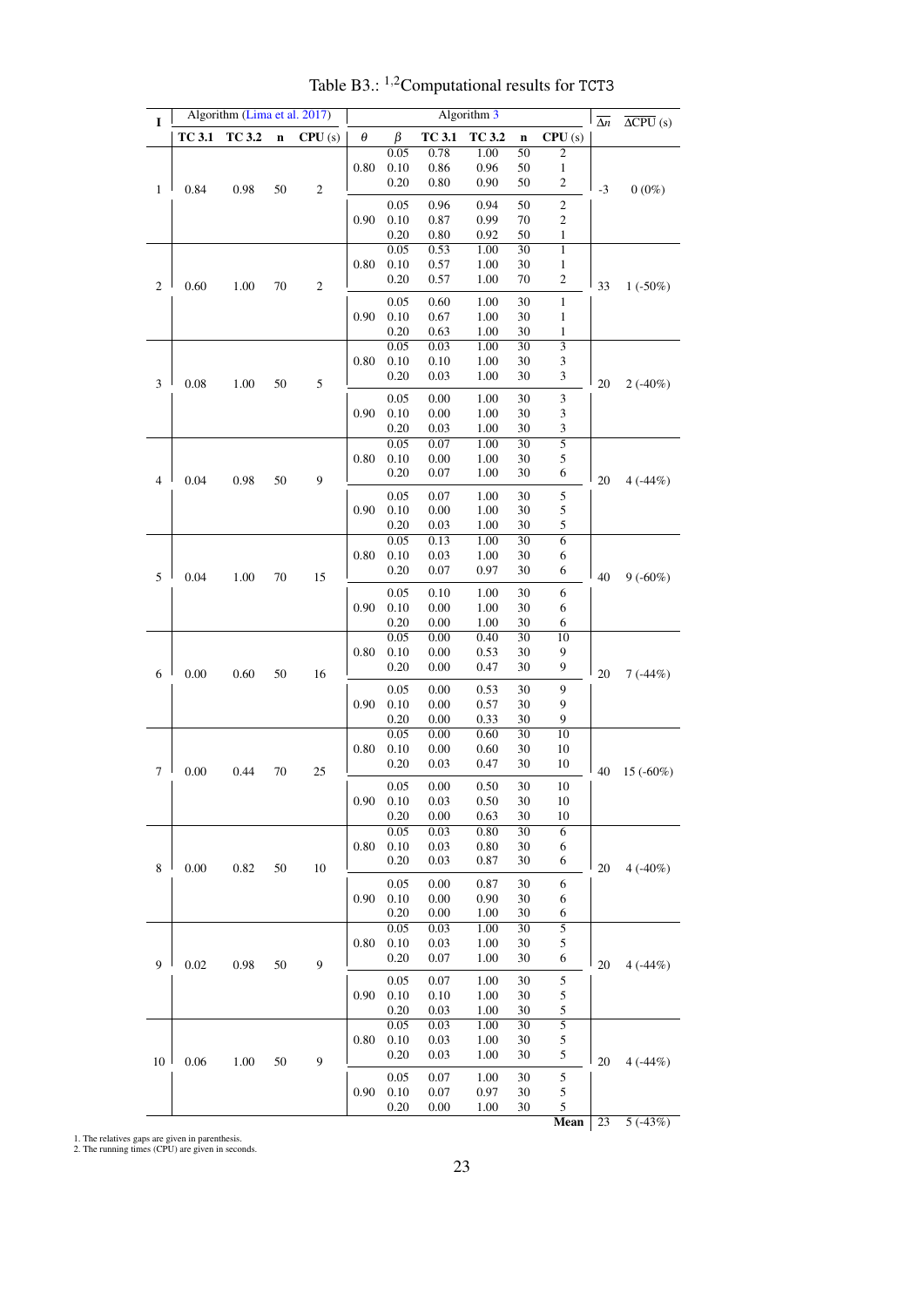<span id="page-25-0"></span>

| $\mathbf{I}$   |                             |               |               | Algorithm (Lima et al. 2017) |             |        |          |                              |                              |                              | Algorithm 3                  |                              |                                   |                                   | $\overline{\Delta n}$ | $\overline{\Delta CPU}$ (s) |
|----------------|-----------------------------|---------------|---------------|------------------------------|-------------|--------|----------|------------------------------|------------------------------|------------------------------|------------------------------|------------------------------|-----------------------------------|-----------------------------------|-----------------------|-----------------------------|
|                | <b>TC 4.1</b>               | <b>TC 4.2</b> | TC 4.3 TC 4.4 |                              | $\mathbf n$ | CPU(s) | $\theta$ | β                            | <b>TC 4.1</b>                | <b>TC 4.2</b>                | <b>TC 4.3</b>                | <b>TC 4.4</b>                | $\mathbf n$                       | CPU(s)                            |                       |                             |
| $\mathbf{1}$   | 0.98                        | 1.00          | 0.96          | 0.72                         | 50          | 37     | 0.80     | 0.05<br>0.10<br>0.20         | 0.97<br>1.00<br>0.96         | 1.00<br>1.00<br>1.00         | 1.00<br>0.98<br>0.98         | 0.63<br>0.70<br>0.74         | 30<br>50<br>50                    | 21<br>36<br>36                    | 10                    | $9(-41%)$                   |
|                |                             |               |               |                              |             |        | 0.90     | 0.05<br>0.10<br>0.20         | 1.00<br>1.00<br>1.00         | 1.00<br>1.00<br>1.00         | 1.00<br>0.97<br>0.96         | 0.63<br>0.67<br>0.64         | 30<br>30<br>50                    | 20<br>21<br>36                    |                       |                             |
| 3              | 1.00                        | 1.00          | 0.98          | 0.98                         | 50          | 23     | 0.80     | 0.05<br>0.10<br>0.20<br>0.05 | 1.00<br>1.00<br>1.00<br>1.00 | 1.00<br>1.00<br>1.00<br>1.00 | 1.00<br>1.00<br>0.98<br>1.00 | 0.97<br>1.00<br>1.00<br>0.97 | $\overline{30}$<br>30<br>50<br>30 | $\overline{14}$<br>13<br>23<br>13 | 10                    | $5(-65%)$                   |
|                |                             |               |               |                              |             |        | 0.90     | 0.10<br>0.20                 | 1.00<br>1.00                 | 1.00<br>1.00                 | 1.00<br>1.00                 | 1.00<br>0.98                 | 50<br>50                          | 23<br>23                          |                       |                             |
| $\overline{4}$ | 0.88                        | 0.90          | 0.22          | 1.00                         | 50          | 84     | 0.80     | 0.05<br>0.10<br>0.20         | 0.93<br>0.90<br>0.93         | 0.90<br>0.90<br>0.93         | 0.30<br>0.33<br>0.23         | 1.00<br>1.00<br>1.00         | $\overline{30}$<br>30<br>30       | $\overline{48}$<br>48<br>48       | 20                    | 36 $(-18%)$                 |
|                |                             |               |               |                              |             |        | 0.90     | 0.05<br>0.10<br>0.20         | 0.90<br>0.80<br>0.93         | 0.93<br>0.93<br>0.97         | 0.30<br>0.30<br>0.23         | 1.00<br>1.00<br>1.00         | 30<br>30<br>30                    | 48<br>48<br>48                    |                       |                             |
| 5              | 0.56                        | 0.91          | 0.84          | 1.00                         | $70\,$      | 117    | 0.80     | 0.05<br>0.10<br>0.20         | 0.60<br>0.47<br>0.56         | 0.83<br>0.83<br>0.76         | 0.87<br>0.77<br>0.88         | 1.00<br>1.00<br>1.00         | $\overline{30}$<br>30<br>50       | 47<br>47<br>81                    | 37                    | $64 (-13%)$                 |
|                |                             |               |               |                              |             |        | 0.90     | 0.05<br>0.10<br>0.20         | 0.50<br>0.30<br>0.43         | 0.83<br>0.80<br>0.93         | 0.73<br>0.83<br>0.90         | 1.00<br>1.00<br>1.00         | 30<br>30<br>30                    | 47<br>47<br>47                    |                       |                             |
| 6              | 0.32                        | 0.96          | 0.36          | 1.00                         | 50          | 19     | 0.80     | 0.05<br>0.10<br>0.20         | 0.47<br>0.50<br>0.40         | 0.93<br>0.97<br>1.00         | 0.27<br>0.27<br>0.27         | 1.00<br>1.00<br>1.00         | $\overline{30}$<br>30<br>30       | $\overline{11}$<br>11<br>11       | 20                    | $8(-79%)$                   |
|                |                             |               |               |                              |             |        | 0.90     | 0.05<br>0.10<br>0.20         | 0.37<br>0.43<br>0.23         | 0.97<br>0.93<br>0.97         | 0.33<br>0.30<br>0.20         | 1.00<br>1.00<br>1.00         | 30<br>30<br>30                    | 11<br>11<br>11                    |                       |                             |
| 8              | 0.73                        | 1.00          | 0.59          | 1.00                         | 70          | 25     | 0.80     | 0.05<br>0.10<br>0.20         | 0.57<br>0.73<br>0.76         | 1.00<br>1.00<br>0.97         | 0.63<br>0.67<br>0.60         | 1.00<br>1.00<br>1.00         | 30<br>30<br>70                    | 10<br>10<br>25                    | 33                    | 13 $(-60\%)$                |
|                |                             |               |               |                              |             |        | 0.90     | 0.05<br>0.10<br>0.20         | 0.63<br>0.73<br>0.70         | 0.97<br>1.00<br>1.00         | 0.77<br>0.83<br>0.83         | 1.00<br>1.00<br>1.00         | 30<br>30<br>30                    | 10<br>10<br>10                    |                       |                             |
|                | se ara givan in naranthacis |               |               |                              |             |        |          |                              |                              |                              |                              |                              |                                   | <b>Mean</b>                       | $\overline{22}$       | $22(-46%)$                  |

Table B4.: <sup>1</sup>,2Computational results for TCT4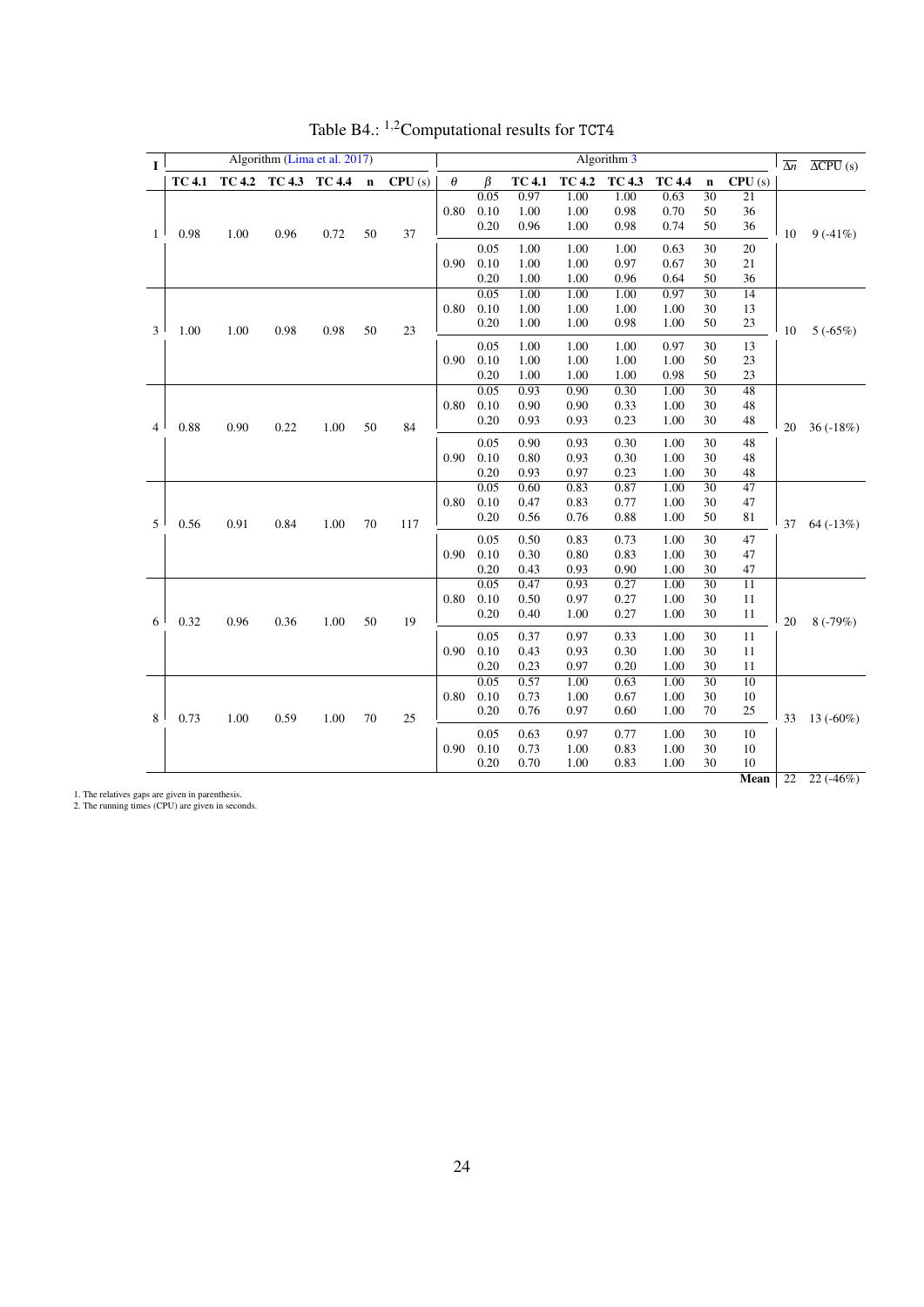<span id="page-26-0"></span>

| L              |               |      | Algorithm (Lima et al. 2017) |      |             |        |          |              |               |                            | Algorithm 3  |               |                       |                       | $\overline{\Delta n}$ | $\overline{\Delta CPU}$ (s) |
|----------------|---------------|------|------------------------------|------|-------------|--------|----------|--------------|---------------|----------------------------|--------------|---------------|-----------------------|-----------------------|-----------------------|-----------------------------|
|                | <b>TC 5.1</b> |      | TC 5.2 TC 5.3 TC 5.4         |      | $\mathbf n$ | CPU(s) | $\theta$ | $\beta$      | <b>TC 5.1</b> | TC 5.2                     | TC 5.3       | <b>TC 5.4</b> | $\mathbf n$           | CPU(s)                |                       |                             |
|                |               |      |                              |      |             |        |          | 0.05         | 1.00          | 1.00                       | 0.98         | 0.76          | 50                    | 44                    |                       |                             |
|                |               |      |                              |      |             |        | 0.80     | 0.10<br>0.20 | 1.00<br>1.00  | 1.00<br>1.00               | 0.97<br>0.96 | 0.67<br>0.66  | 30<br>50              | 26<br>48              |                       |                             |
| $\mathbf{1}$   | 1.00          | 1.00 | 0.99                         | 0.63 | 70          | 69     |          |              |               |                            |              |               |                       |                       | 27                    | $30(-44%)$                  |
|                |               |      |                              |      |             |        | 0.90     | 0.05<br>0.10 | 1.00<br>1.00  | 1.00<br>1.00               | 1.00<br>1.00 | 0.67<br>0.67  | 30<br>30              | 26<br>26              |                       |                             |
|                |               |      |                              |      |             |        |          | 0.20         | 1.00          | 1.00                       | 0.99         | 0.79          | 70                    | 63                    |                       |                             |
|                |               |      |                              |      |             |        |          | 0.05         | 0.33          | 1.00                       | 1.00         | 1.00          | $\overline{30}$       | $\overline{24}$       |                       |                             |
|                |               |      |                              |      |             |        | 0.80     | 0.10         | 0.20          | 1.00                       | 1.00         | 1.00          | 30                    | 24                    |                       |                             |
| $\overline{c}$ | 0.44          | 1.00 | 1.00                         | 1.00 | 50          | 43     |          | 0.20         | 0.43          | 1.00                       | 1.00         | 1.00          | 30                    | 24                    | 20                    | 19 $(-44%)$                 |
|                |               |      |                              |      |             |        |          | 0.05         | 0.27          | 1.00                       | 1.00         | 1.00          | 30                    | 24                    |                       |                             |
|                |               |      |                              |      |             |        | 0.90     | 0.10         | 0.43          | 1.00                       | 1.00         | 1.00          | 30                    | 24                    |                       |                             |
|                |               |      |                              |      |             |        |          | 0.20         | 0.23          | 1.00                       | 1.00         | 1.00          | 30                    | 24                    |                       |                             |
|                |               |      |                              |      |             |        |          | 0.05         | 1.00          | 1.00                       | 0.63         | 0.03          | $\overline{30}$       | $\overline{34}$       |                       |                             |
|                |               |      |                              |      |             |        | 0.80     | 0.10         | 1.00          | 1.00                       | 0.57         | 0.07          | 30                    | 33                    |                       |                             |
| 3              | 1.00          | 1.00 | 0.44                         | 0.02 | $50\,$      | 59     |          | 0.20         | 1.00          | 1.00                       | 0.50         | 0.07          | 30                    | 33                    | 20                    | 26 (-44%)                   |
|                |               |      |                              |      |             |        |          | 0.05         | 1.00          | 1.00                       | 0.53         | 0.00          | 30                    | 34                    |                       |                             |
|                |               |      |                              |      |             |        | 0.90     | 0.10         | 1.00          | 1.00                       | 0.50         | 0.00          | 30                    | 33                    |                       |                             |
|                |               |      |                              |      |             |        |          | 0.20         | 1.00          | 1.00                       | 0.67         | 0.10          | 30                    | 33                    |                       |                             |
|                |               |      |                              |      |             |        | 0.80     | 0.05<br>0.10 | 1.00<br>1.00  | 1.00<br>1.00               | 1.00<br>1.00 | 0.97<br>1.00  | $\overline{30}$<br>30 | $\overline{26}$<br>26 |                       |                             |
|                | 0.98          |      |                              |      |             |        |          | 0.20         | 1.00          | 1.00                       | 1.00         | 0.92          | 50                    | 46                    |                       |                             |
| $\overline{4}$ |               | 1.00 | 1.00                         | 0.98 | $50\,$      | 46     |          |              |               |                            |              |               |                       |                       | $\overline{7}$        | $7\,(-15\%)$                |
|                |               |      |                              |      |             |        |          | 0.05         | 1.00          | 1.00                       | 1.00         | 0.94          | 50                    | 45                    |                       |                             |
|                |               |      |                              |      |             |        | 0.90     | 0.10<br>0.20 | 0.96<br>0.94  | 1.00<br>1.00               | 1.00<br>1.00 | 0.92<br>0.96  | 50<br>50              | 46<br>45              |                       |                             |
|                |               |      |                              |      |             |        |          | 0.05         | 1.00          | 1.00                       | 0.90         | 0.37          | 30                    | $\overline{31}$       |                       |                             |
|                |               |      |                              |      |             |        | 0.80     | 0.10         | 1.00          | 1.00                       | 0.80         | 0.40          | 30                    | 32                    |                       |                             |
| 5              | 1.00          | 1.00 | 0.84                         | 0.30 | 50          | 57     |          | 0.20         | 1.00          | 1.00                       | 1.00         | 0.33          | 30                    | 32                    | 20                    | $25(-44%)$                  |
|                |               |      |                              |      |             |        |          | 0.05         | 1.00          | 1.00                       | 0.90         | 0.50          | 30                    | 31                    |                       |                             |
|                |               |      |                              |      |             |        | 0.90     | 0.10         | 1.00          | 1.00                       | 0.90         | 0.23          | 30                    | 32                    |                       |                             |
|                |               |      |                              |      |             |        |          | 0.20         | 1.00          | 1.00                       | 0.90         | 0.43          | 30                    | 32                    |                       |                             |
|                |               |      |                              |      |             |        |          | 0.05         | 1.00          | 1.00                       | 0.23         | 0.00          | 30                    | 62                    |                       |                             |
|                |               |      |                              |      |             |        | 0.80     | 0.10         | 1.00          | 1.00                       | 0.40         | 0.03          | 30                    | 62                    |                       |                             |
| 6              | 1.00          | 1.00 | 0.37                         | 0.04 | 70          | 153    |          | 0.20         | 1.00          | 1.00                       | 0.43         | 0.10          | 30                    | 62                    | 40                    | 91 $(-59%)$                 |
|                |               |      |                              |      |             |        |          | 0.05         | 1.00          | 1.00                       | 0.27         | 0.00          | 30                    | 62                    |                       |                             |
|                |               |      |                              |      |             |        | 0.90     | 0.10         | 1.00          | 1.00                       | 0.37         | 0.07          | 30                    | 62                    |                       |                             |
|                |               |      |                              |      |             |        |          | 0.20<br>0.05 | 1.00<br>1.00  | 1.00<br>1.00               | 0.30<br>0.63 | 0.03<br>0.07  | 30<br>$\overline{30}$ | 62<br>62              |                       |                             |
|                |               |      |                              |      |             |        | 0.80     | 0.10         | 1.00          | 1.00                       | 0.77         | 0.27          | 30                    | 64                    |                       |                             |
|                |               |      |                              |      |             |        |          | 0.20         | 1.00          | 1.00                       | 0.73         | 0.03          | 30                    | 63                    |                       |                             |
| $\tau$         | 1.00          | 1.00 | 0.62                         | 0.02 | 50          | 108    |          |              |               |                            |              |               |                       |                       | 20                    | 45 (-42%)                   |
|                |               |      |                              |      |             |        | 0.90     | 0.05<br>0.10 | 1.00<br>1.00  | 0.10<br>30<br>1.00<br>0.57 | 30           | 63<br>62      |                       |                       |                       |                             |
|                |               |      |                              |      |             |        |          | 0.20         | 1.00          | 1.00<br>1.00               | 0.67<br>0.50 | 0.10<br>0.00  | 30                    | 62                    |                       |                             |
|                |               |      |                              |      |             |        |          | 0.05         | 1.00          | 1.00                       | 0.70         | 0.03          | 30                    | 61                    |                       |                             |
|                |               |      |                              |      |             |        | 0.80     | 0.10         | 1.00          | 1.00                       | 0.57         | 0.03          | 30                    | 61                    |                       |                             |
| 8              | 1.00          | 1.00 | 0.46                         | 0.10 | $50\,$      | 106    |          | 0.20         | 1.00          | 1.00                       | 0.47         | 0.17          | 30                    | 61                    | 20                    | 45 $(-42%)$                 |
|                |               |      |                              |      |             |        |          | 0.05         | 1.00          | 1.00                       | 0.37         | 0.20          | 30                    | 61                    |                       |                             |
|                |               |      |                              |      |             |        | 0.90     | 0.10         | 1.00          | 1.00                       | 0.57         | 0.07          | 30                    | 61                    |                       |                             |
|                |               |      |                              |      |             |        |          | 0.20         | 1.00          | 1.00                       | 0.40         | 0.13          | 30                    | 61                    |                       |                             |
|                |               |      |                              |      |             |        |          |              |               |                            |              |               |                       | Mean                  | 22                    | $36(-42%)$                  |

Table B5.: <sup>1</sup>,2Computational results for TCT5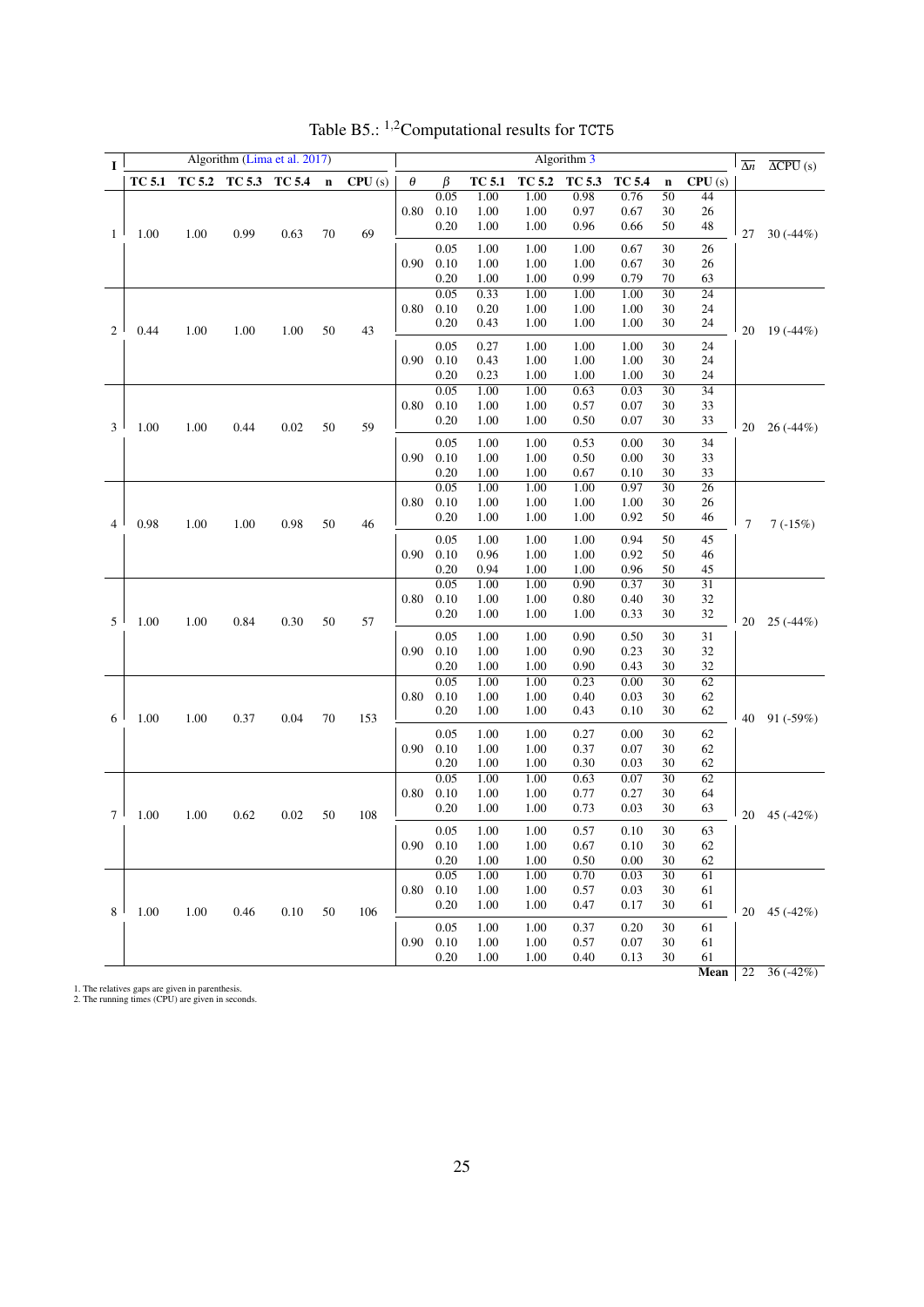## References

- <span id="page-27-16"></span>Adams, Joseph, Egon Balas, and Daniel Zawack. 1988. "The shifting bottleneck procedure for job shop scheduling." *Management science* 34 (3): 391–401.
- <span id="page-27-3"></span>Barz, Christiane, and Kumar Rajaram. 2015. "Elective patient admission and scheduling under multiple resource constraints." *Production and Operations Management* 24 (12): 1907–1930.
- <span id="page-27-6"></span>Cho, Lucky, Hangmi Michelle Park, Jennifer K Ryan, Thomas C Sharkey, Chihyun Jung, and Detlef Pabst. 2014. "Production scheduling with queue-time constraints: Alternative formulations." In *IIE Annual Conference. Proceedings*, 282. Institute of Industrial and Systems Engineers (IISE).
- <span id="page-27-18"></span>Crombecq, Karel, Eric Laermans, and Tom Dhaene. 2011. "Efficient space-filling and non-collapsing sequential design strategies for simulation-based modeling." *European Journal of Operational Research* 214 (3): 683–696.
- <span id="page-27-17"></span>Dauzère-Pérès, Stéphane, and Jan Paulli. 1997. "An integrated approach for modeling and solving the general multiprocessor job-shop scheduling problem using tabu search." *Annals of Operations Research* 70: 281–306.
- <span id="page-27-2"></span>Feng, Jianguang, Chengbin Chu, and Ada Che. 2018. "Cyclic jobshop hoist scheduling with multicapacity reentrant tanks and time-window constraints." *Computers & Industrial Engineering* 120: 382–391.
- <span id="page-27-11"></span>Johnzén, Carl, Stéphane Dauzère-Pérès, and Philippe Vialletelle. 2011. "Flexibility measures for qualification management in wafer fabs." *Production Planning and Control* 22 (1): 81–90.
- <span id="page-27-7"></span>Jung, Chihyun, Detlef Pabst, Myoungsoo Ham, Marcel Stehli, and Marcel Rothe. 2014. "An effective problem decomposition method for scheduling of diffusion processes based on mixed integer linear programming." *IEEE Transactions on Semiconductor Manufacturing* 27 (3): 357–363.
- <span id="page-27-12"></span>Kaihara, Toshiya, Shinji Kurose, and Nobutada Fujii. 2012. "A proposal on optimized scheduling methodology and its application to an actual-scale semiconductor manufacturing problem." *CIRP Annals-Manufacturing Technology* 61 (1): 467–470.
- <span id="page-27-10"></span>Kim, Hyun-Jung, and Jun-Ho Lee. 2017. "A Branch and Bound Algorithm for Three-Machine Flow Shop with Overlapping Waiting Time Constraints." *IFAC-PapersOnLine* 50 (1): 1101–1105.
- <span id="page-27-9"></span>Kitamura, Shoichi, Kazuyuki Mori, and Akira Ono. 2006. "Capacity planning method for semiconductor fab with time constraints between operations." In *SICE-ICASE, 2006. International Joint Conference*, 1100–1103. IEEE.
- <span id="page-27-14"></span>Klemmt, Andreas, and Lars Mönch. 2012. "Scheduling jobs with time constraints between consecutive process steps in semiconductor manufacturing." In *Proceedings of the Winter Simulation Conference*, 194. Winter Simulation Conference.
- <span id="page-27-8"></span>Knopp, Sebastian, Stéphane Dauzère-Pérès, and Claude Yugma. 2017. "A batch-oblivious approach for Complex Job-Shop scheduling problems." *European Journal of Operational Research* 263 (1): 50–61.
- <span id="page-27-4"></span>Kobayashi, Akihiro, Takahiro Kuno, and Sumika Arima. 2013. "Re-entrant flow control in Q-time constraints processes for actual applications." In *e-Manufacturing & Design Collaboration Symposium (eMDC), 2013*, 1–4. IEEE.
- <span id="page-27-13"></span>Krämer, Franz-Josef, Mohsen El Hafsi, and Sherman X Bai. 1997. "Production flow control for a manufacturing system with flexible routings." *Production and Operations Management* 6 (1): 37– 56.
- <span id="page-27-1"></span>Lee, Jun-Ho, Cong Zhao, Jingshan Li, and Chrissoleon T Papadopoulos. 2018. "Analysis, design, and control of Bernoulli production lines with waiting time constraints." *Journal of Manufacturing Systems* 46: 208–220.
- <span id="page-27-5"></span>Lee, Yih-Yi, CT Chen, and Chester Wu. 2005. "Reaction chain of process queue time quality control." In *Semiconductor Manufacturing, 2005. ISSM 2005, IEEE International Symposium on*, 47–50. IEEE.
- <span id="page-27-15"></span>Li, Minqi, Feng Yang, Reha Uzsoy, and Jie Xu. 2016. "A metamodel-based Monte Carlo simulation approach for responsive production planning of manufacturing systems." *Journal of Manufacturing Systems* 38: 114 – 133.
- <span id="page-27-0"></span>Lima, Alexandre, Valeria Borodin, Stéphane Dauzère-Pérès, and Philippe Vialletelle. 2017. "Analyzing different dispatching policies for probability estimation in time constraint tunnels in semiconductor